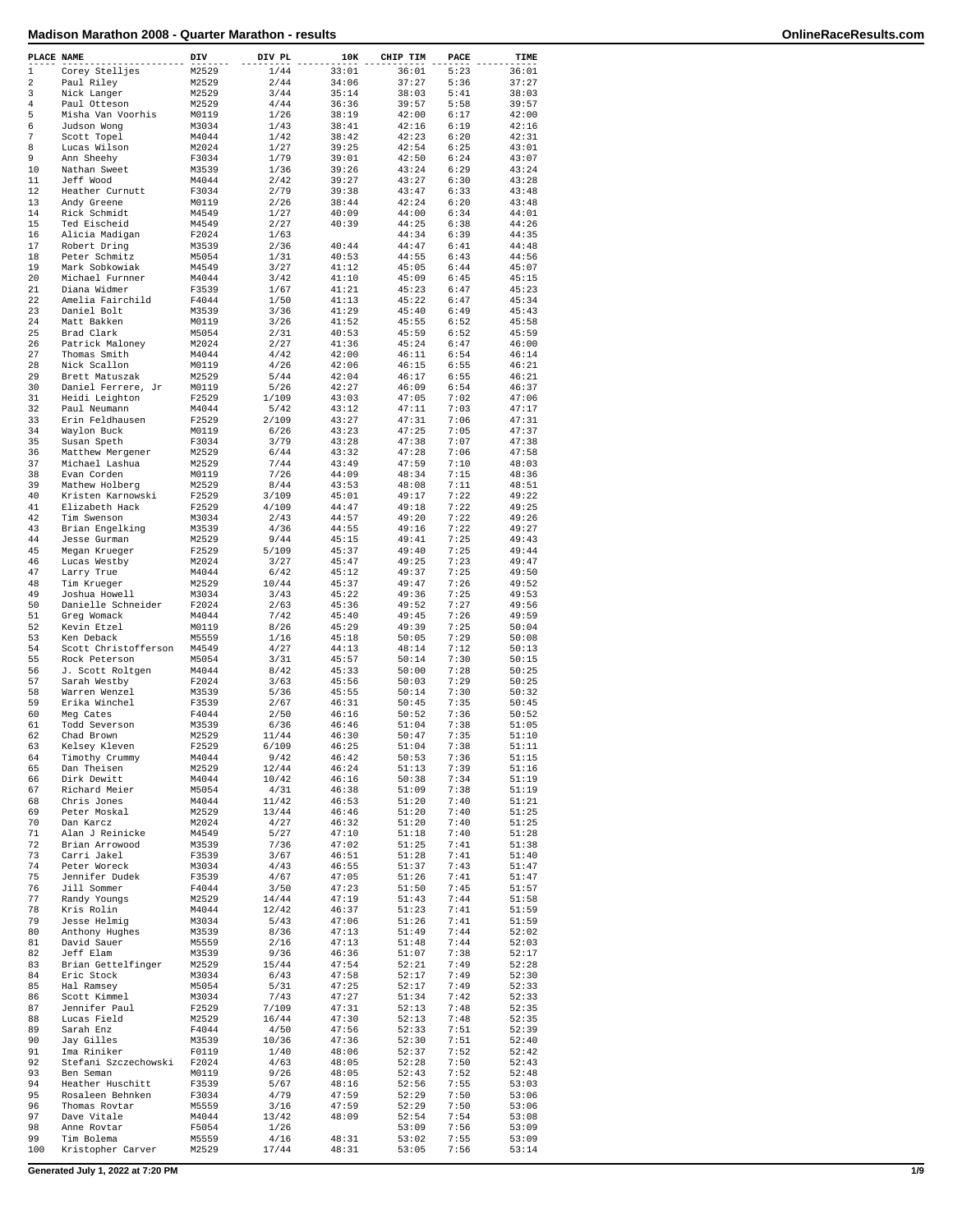|            | PLACE NAME                          | DIV            | DIV PL          | 10K            | CHIP TIM       | PACE         | TIME           |
|------------|-------------------------------------|----------------|-----------------|----------------|----------------|--------------|----------------|
| 101        | Brad Woods                          | M2529          | 18/44           | 48:25          | 52:56          | 7:55         | 53:17          |
| 102        | Greg Marsicek Sr                    | M4044          | 14/42           | 48:22          | 52:50          | 7:54         | 53:17          |
| 103        | Stuart Forsyth                      | M3539          | 11/36           | 48:26          | 53:04          | 7:56         | 53:23          |
| 104<br>105 | John Lamb<br>Todd Jones             | M5054<br>M3034 | 6/31<br>8/43    | 48:09<br>48:23 | 52:43<br>52:58 | 7:52<br>7:55 | 53:24<br>53:26 |
| 106        | Patrick Fry                         | M4044          | 15/42           | 48:53          | 53:19          | 7:58         | 53:29          |
| 107        | Michelle Riesteser                  | F4044          | 5/50            | 48:35          | 53:08          | 7:56         | 53:33          |
| 108        | John Vingelen                       | M3539          | 12/36           | 48:41          | 53:10          | 7:57         | 53:34          |
| 109        | Ethan Harris                        | M3034          | 9/43            | 49:30          | 53:30          | 8:00         | 53:37          |
| 110<br>111 | Alec Budd<br>Will Sadler            | M0119<br>M4044 | 10/26<br>16/42  | 48:33<br>48:52 | 53:33<br>53:33 | 8:00<br>8:00 | 53:38<br>53:49 |
| 112        | Andrew Stoehr                       | M3539          | 13/36           | 49:05          | 53:26          | 7:59         | 53:59          |
| 113        | Geoffrey Onson                      | M2529          | 19/44           | 48:50          | 53:32          | 8:00         | 53:59          |
| 114        | Scott Brandt                        | M5054          | 7/31            | 49:03          | 53:41          | 8:01         | 53:59          |
| 115        | Erin Tarter                         | F3034          | 5/79            | 49:14          | 53:59          | 8:04<br>8:02 | 54:06          |
| 116<br>117 | Eric Knueve<br>Garrett Reed         | M3034<br>M0119 | 10/43<br>11/26  | 49:11<br>47:52 | 53:47<br>54:04 | 8:05         | 54:16<br>54:22 |
| 118        | Jim Jarvis                          | M4044          | 17/42           | 49:09          | 53:59          | 8:04         | 54:24          |
| 119        | Joshua Shimak                       | M2024          | 5/27            | 49:52          | 54:21          | 8:07         | 54:24          |
| 120        | Sara Miller                         | F2529          | 8/109           | 49:34          | 54:12          | 8:06         | 54:28          |
| 121        | Amy McCormick                       | F3539          | 6/67            | 49:35          | 54:28          | 8:08         | 54:29          |
| 122<br>123 | Jules Roazen<br>Kelley Flury        | M3539<br>F4044 | 14/36<br>6/50   | 49:31<br>49:30 | 53:52<br>54:06 | 8:03<br>8:05 | 54:34<br>54:37 |
| 124        | Thais Passos Fonseca                | F3034          | 6/79            | 49:15          | 54:02          | 8:04         | 54:38          |
| 125        | Jennifer Wiest                      | F2529          | 9/109           | 49:35          | 54:19          | 8:07         | 54:39          |
| 126        | Aidan Schlittler                    | M0119          | 12/26           | 50:24          | 54:45          | 8:11         | 54:50          |
| 127        | Alexa Marsicek                      | F0119          | 2/40            | 49:21          | 54:23          | 8:07         | 54:51          |
| 128<br>129 | Kimberly Jeske<br>Patrick McCormick | F4044<br>M2024 | 7/50<br>6/27    | 49:59<br>49:26 | 54:53<br>54:10 | 8:12<br>8:06 | 54:53<br>54:59 |
| 130        | Tom Gettelfinger                    | M5054          | 8/31            | 49:20          | 54:51          | 8:12         | 54:59          |
| 131        | Emily Kelley                        | F0119          | 3/40            | 49:57          | 54:49          | 8:11         | 55:01          |
| 132        | Molly Burkhalter                    | F0119          | 4/40            | 49:57          | 54:49          | 8:11         | 55:01          |
| 133        | Brooke Burkhalter                   | F2529          | 10/109          | 49:58          | 54:50          | 8:11         | 55:02          |
| 134        | James Burkhalter                    | M2529          | 20/44           | 49:57          | 54:49          | 8:11         | 55:02          |
| 135<br>136 | David Martin<br>Will Kramer         | M2529<br>M2024 | 21/44<br>7/27   | 49:50<br>50:43 | 54:55<br>55:04 | 8:12<br>8:14 | 55:09<br>55:15 |
| 137        | Kerry Hill                          | M5054          | 9/31            | 50:06          | 55:05          | 8:14         | 55:17          |
| 138        | Lary Field                          | M5054          | 10/31           | 49:52          | 54:55          | 8:12         | 55:18          |
| 139        | Kobus Rossouw                       | M4549          | 6/27            | 50:22          | 55:17          | 8:16         | 55:22          |
| 140        | Anne Obcena                         | F3539          | 7/67            | 49:53          | 54:36          | 8:09         | 55:24          |
| 141        | Brian Sutton                        | M3034          | 11/43           | 49:54          | 55:20          | 8:16         | 55:31          |
| 142<br>143 | Ali Sieren<br>Jeremiah Paulus       | F3034<br>M2529 | 7/79<br>22/44   | 49:55<br>50:26 | 54:59<br>55:24 | 8:13<br>8:16 | 55:32<br>55:32 |
| 144        | Amy Gores                           | F4044          | 8/50            | 50:29          | 55:16          | 8:15         | 55:33          |
| 145        | Charles Niemeyer                    | M0119          | 13/26           | 50:33          | 55:01          | 8:13         | 55:34          |
| 146        | Anthony Klemptner                   | M2024          | 8/27            | 50:47          | 55:09          | 8:14         | 55:35          |
| 147        | Brent Johnson                       | M4044          | 18/42           | 49:53          | 55:24          | 8:17         | 55:38          |
| 148<br>149 | James Weslaski<br>Anna Kabe         | M0119          | 14/26           | 50:58<br>50:13 | 55:32<br>55:08 | 8:18<br>8:14 | 55:40<br>55:40 |
| 150        | Mathew Uttech                       | F2529<br>M2529 | 11/109<br>23/44 | 51:14          | 55:23          | 8:16         | 55:49          |
| 151        | Jim Kee                             | M6569          | 1/5             | 50:44          | 55:45          | 8:20         | 55:49          |
| 152        | Scott Lowe                          | M4044          | 19/42           | 50:55          | 55:43          | 8:19         | 55:50          |
| 153        | Shane Mayack                        | F3539          | 8/67            | 50:53          | 55:43          | 8:19         | 55:50          |
| 154        | Susan Wroblewski                    | F4549          | 1/33            | 50:36          | 55:42          | 8:19         | 55:50          |
| 155<br>156 | Jennifer Garrett<br>Barry Seifert   | F3539<br>M4044 | 9/67<br>20/42   | 51:01<br>50:40 | 55:47<br>55:54 | 8:20<br>8:21 | 55:51<br>55:58 |
| 157        | Elizabeth Walker                    | F2529          | 12/109          | 50:37          | 55:56          | 8:21         | 55:58          |
| 158        | Maggie Delonay                      | F2024          | 5/63            | 50:52          | 55:35          | 8:18         | 56:01          |
| 159        | John Gallahger                      | M3034          | 12/43           | 50:57          | 55:41          | 8:19         | 56:04          |
| 160        | Catherine Fitzhugh                  | F2024          | 6/63            | 51:06          | 56:06          | 8:23         | 56:08          |
| 161        | Matthew Rosenthal                   | M2529          | 24/44           | 51:14          | 56:01          | 8:22         | 56:13          |
| 162<br>163 | Ben King                            | M3539<br>M3539 | 15/36           | 50:27<br>50:56 | 55:58<br>56:13 | 8:22<br>8:24 | 56:13<br>56:14 |
| 164        | Troy Jeske<br>Kevin Cassidy         | M4044          | 16/36<br>21/42  | 51:08          | 56:00          | 8:22         | 56:20          |
| 165        | Andrew Kitson                       | M2024          | 9/27            | 51:01          | 56:00          | 8:22         | 56:21          |
| 166        | Todd McConkey                       | M4044          | 22/42           | 51:24          | 55:59          | 8:22         | 56:24          |
| 167        | Jason Jacobs                        | M3539          | 17/36           | 50:43          | 55:40          | 8:19         | 56:26          |
| 168<br>169 | Alan Polsky<br>Kathleen Dembinski   | M5054<br>F4549 | 11/31           | 51:22<br>51:27 | 56:08<br>56:21 | 8:23<br>8:25 | 56:26<br>56:29 |
| 170        | Terri Kuehl                         | F4549          | 2/33<br>3/33    | 51:16          | 56:16          | 8:24         | 56:30          |
| 171        | Jennifer Abraham                    | F0119          | 5/40            | 51:41          | 56:30          | 8:26         | 56:31          |
| 172        | Tammy Makovec                       | F4044          | 9/50            | 51:18          | 56:20          | 8:25         | 56:34          |
| 173        | Peter Schroder                      | M3539          | 18/36           | 51:16          | 56:18          | 8:25         | 56:38          |
| 174        | Jodi Gracey                         | F3034<br>M5559 | 8/79            | 51:39          | 56:37          | 8:27<br>8:25 | 56:41<br>56:47 |
| 175<br>176 | Allen Baum<br>Nat White             | M3034          | 5/16<br>13/43   | 51:36<br>52:35 | 56:23<br>56:26 | 8:26         | 56:47          |
| 177        | Adam Pergande                       | M0119          | 15/26           | 51:41          | 56:33          | 8:27         | 56:48          |
| 178        | Leann Larson                        | F3539          | 10/67           | 51:42          | 56:13          | 8:24         | 56:48          |
| 179        | Jessica Nelson                      | F3034          | 9/79            | 51:43          | 56:44          | 8:28         | 56:50          |
| 180        | Kathy Caley                         | F5559          | 1/18            | 51:44          | 56:25          | 8:26         | 56:57          |
| 181<br>182 | Paige Weslaski<br>Sheila Kozler     | F0119<br>F4044 | 6/40<br>10/50   | 52:17<br>51:45 | 56:50<br>56:29 | 8:29<br>8:26 | 56:57<br>57:00 |
| 183        | Robert Steele                       | M4044          | 23/42           | 51:44          | 56:47          | 8:29         | 57:02          |
| 184        | Peter Swenson                       | M3034          | 14/43           | 51:45          | 56:57          | 8:30         | 57:03          |
| 185        | Robert Malinowski                   | M5054          | 12/31           | 52:09          | 57:02          | 8:31         | 57:06          |
| 186        | Lissa Myhre                         | F5054          | 2/26            | 52:00          | 57:01          | 8:31         | 57:11          |
| 187        | Leanne Field                        | F2529          | 13/109          | 52:19          | 56:51          | 8:29         | 57:13          |
| 188<br>189 | Oliver Gamez<br>Matthew Silverman   | M2024<br>M2529 | 10/27<br>25/44  | 52:00<br>52:49 | 56:16<br>57:09 | 8:24<br>8:32 | 57:14<br>57:15 |
| 190        | Christine Hansen                    | F0119          | 7/40            | 52:02          | 57:08          | 8:32         | 57:17          |
| 191        | David Ramirez                       | M4549          | 7/27            | 52:26          | 57:14          | 8:33         | 57:25          |
| 192        | Richard Paul                        | M4549          | 8/27            | 52:25          | 57:18          | 8:34         | 57:25          |
| 193        | David Olsen                         | M0119          | 16/26           | 52:41          | 57:20          | 8:34         | 57:28          |
| 194<br>195 | Shawn Larson<br>Daniel Hartung      | M3034<br>M2024 | 15/43<br>11/27  | 52:10<br>52:30 | 56:56<br>57:21 | 8:30<br>8:34 | 57:31<br>57:32 |
| 196        | David Kapler                        | M4044          | 24/42           | 52:03          | 57:24          | 8:35         | 57:32          |
| 197        | Aaron Prater                        | M2024          | 12/27           | 52:39          | 57:24          | 8:34         | 57:35          |
| 198        | Tom David                           | M4044          | 25/42           | 52:13          | 56:46          | 8:29         | 57:35          |
| 199        | Greta Bauer Reyes                   | F2529          | 14/109          | 52:20          | 57:14          | 8:33         | 57:35          |
| 200        | Lisa Scallan                        | F2024          | 7/63            | 52:44          | 57:33          | 8:36         | 57:36          |

**Generated July 1, 2022 at 7:20 PM 2/9**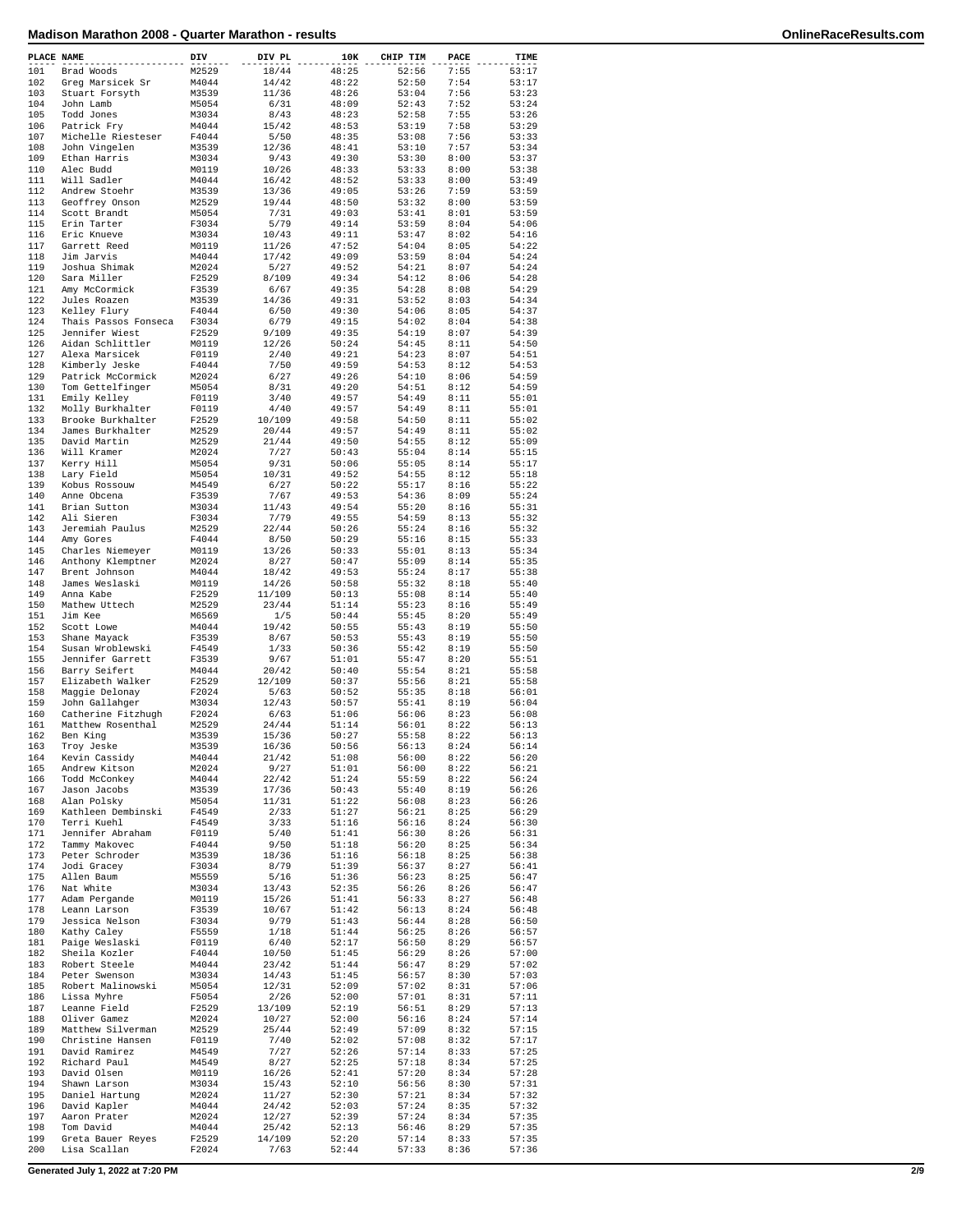| PLACE NAME |                                        | DIV            | DIV PL          | 10K            | CHIP TIM           | PACE         | TIME               |
|------------|----------------------------------------|----------------|-----------------|----------------|--------------------|--------------|--------------------|
| 201        | Karen Kobliska                         | F2024          | 8/63            | 52:21          | 57:34              | 8:36         | 57:37              |
| 202        | Dana Scheckel                          | F3539          | 11/67           | 52:31          | 57:28              | 8:35         | 57:38              |
| 203        | Ryan Whalen                            | M3034          | 16/43           | 52:45          | 57:19              | 8:34         | 57:38              |
| 204<br>205 | Monica Bingham<br>Randy Beck           | F3539<br>M4549 | 12/67<br>9/27   | 52:27<br>52:21 | 57:24<br>57:21     | 8:34<br>8:34 | 57:45<br>57:45     |
| 206        | Melissa Brown                          | F2529          | 15/109          | 52:44          | 57:30              | 8:35         | 57:46              |
| 207        | Joseph Lancman                         | M3539          | 19/36           | 52:09          | 57:08              | 8:32         | 57:46              |
| 208        | Ashley Otis                            | F2024          | 9/63            | 52:29          | 57:26              | 8:35         | 57:48              |
| 209        | Jerry Groth                            | M5054          | 13/31           | 52:28          | 57:31              | 8:36         | 57:50              |
| 210        | Carolyn Schwartzlow                    | F2529          | 16/109          | 52:46          | 57:52              | 8:39         | 57:54              |
| 211        | Kim Perkins                            | F3539          | 13/67           | 52:39          | 57:32              | 8:36         | 57:59              |
| 212        | Robert Herber                          | M4549          | 10/27           | 52:19          | 57:29              | 8:35         | 58:04              |
| 213        | Timothy Smith                          | M3539          | 20/36           | 50:31          | 55:26              | 8:17         | 58:05              |
| 214<br>215 | Steven Risberg<br>Stephanie Byland     | M4549<br>F3539 | 11/27<br>14/67  | 53:01<br>52:50 | 57:55<br>58:01     | 8:39<br>8:40 | 58:06<br>58:06     |
| 216        | Ann Huenink                            | F2024          | 10/63           | 53:10          | 57:54              | 8:39         | 58:11              |
| 217        | Rebecka Welhouse                       | F4044          | 11/50           | 52:36          | 58:04              | 8:40         | 58:12              |
| 218        | Heather Vail                           | F2024          | 11/63           | 52:47          | 58:01              | 8:40         | 58:12              |
| 219        | Doug Bertram                           | M3034          | 17/43           | 53:13          | 58:01              | 8:40         | 58:14              |
| 220        | Colleen King                           | F3034          | 10/79           | 53:38          | 58:01              | 8:40         | 58:15              |
| 221        | Dave Miller                            | M3034          | 18/43           | 52:42          | 57:47              | 8:38         | 58:17              |
| 222        | Steven Behnken                         | M3034          | 19/43           | 52:43          | 57:42              | 8:37         | 58:21              |
| 223<br>224 | Paul Galuska<br>Kathleen Wackerle      | M3539<br>F4549 | 21/36<br>4/33   | 52:20<br>53:17 | 57:47<br>58:30     | 8:38<br>8:44 | 58:36<br>58:36     |
| 225        | Tedi Thomas                            | F0119          | 8/40            | 53:52          | 58:35              | 8:45         | 58:39              |
| 226        | Kristen Cogswell                       | F3539          | 15/67           | 53:13          | 58:21              | 8:43         | 58:40              |
| 227        | Matt Simon                             | M3034          | 20/43           | 53:13          | 58:21              | 8:43         | 58:40              |
| 228        | Aaron Benike                           | M3539          | 22/36           | 53:14          | 58:22              | 8:43         | 58:41              |
| 229        | Claire Weslaski                        | F4044          | 12/50           | 53:31          | 58:34              | 8:45         | 58:41              |
| 230        | Corv Walsh                             | F3539          | 16/67           | 53:12          | 58:07              | 8:41         | 58:43              |
| 231        | Joyce Deedon                           | F4044          | 13/50           | 53:26          | 58:39              | 8:46         | 58:43              |
| 232<br>233 | Cassandra Shearing<br>Zach Courter     | F3034<br>M2024 | 11/79<br>13/27  | 53:26<br>54:13 | 58:44<br>58:33     | 8:46<br>8:45 | 58:47<br>58:53     |
| 234        | Julie Fronk                            | F3539          | 17/67           | 53:59          | 58:42              | 8:46         | 58:54              |
| 235        | Elizabeth Cutter-Wilso F2529           |                | 17/109          | 53:23          | 58:47              | 8:47         | 58:56              |
| 236        | Clifford Cavitt                        | M4549          | 12/27           | 53:25          | 58:49              | 8:47         | 58:57              |
| 237        | Michael Amato                          | M4549          | 13/27           | 52:57          | 57:44              | 8:37         | 58:59              |
| 238        | Lisa Duecker                           | F3539          | 18/67           | 53:22          | 58:31              | 8:45         | 59:00              |
| 239        | Ann Valley                             | F3539          | 19/67           | 53:18          | 58:30              | 8:44         | 59:02              |
| 240        | Joseph Pitts                           | M5054          | 14/31           | 53:35          | 58:54              | 8:48         | 59:04              |
| 241        | Paul Van Dyke                          | M3034          | 21/43           | 54:38          | 58:37              | 8:45         | 59:07              |
| 242<br>243 | Matthias Rupp                          | M3034<br>M4044 | 22/43<br>26/42  | 53:28<br>54:31 | 58:41<br>59:02     | 8:46<br>8:49 | 59:07<br>59:08     |
| 244        | Tom Cummins<br>Erica Hong              | F2529          | 18/109          | 53:57          | 59:01              | 8:49         | 59:09              |
| 245        | Naomi Johnson                          | F2529          | 19/109          | 53:57          | 59:02              | 8:49         | 59:10              |
| 246        | Albert Chiozzi                         | M5054          | 15/31           | 53:33          | 58:42              | 8:46         | 59:13              |
| 247        | Kasey Fluet                            | F4044          | 14/50           | 53:40          | 59:11              | 8:50         | 59:14              |
| 248        | Kelsey Thompson                        | F2529          | 20/109          | 54:38          | 58:57              | 8:48         | 59:27              |
| 249        | Patty Keenan                           | F3034          | 12/79           | 51:38          | 56:50              | 8:29         | 59:30              |
| 250        | Jennifer Falligant                     | F2024          | 12/63           | 54:08          | 59:14              | 8:51         | 59:30              |
| 251<br>252 | Ken One Peace<br>John Enright          | M4549<br>M5559 | 14/27<br>6/16   | 53:58<br>54:07 | 59:19<br>59:00     | 8:52<br>8:49 | 59:31<br>59:38     |
| 253        | Cassy Van Dyke                         | F2529          | 21/109          | 53:53          | 59:19              | 8:52         | 59:39              |
| 254        | Anna Geiger                            | F3034          | 13/79           | 54:26          | 59:17              | 8:51         | 59:43              |
| 255        | Greg Borcherding                       | M4549          | 15/27           | 54:16          | 59:21              | 8:52         | 59:48              |
| 256        | Michael Hamachek                       | M2024          | 14/27           | 54:07          | 59:22              | 8:52         | 59:50              |
| 257        | Trishia Schroeder                      | F3034          | 14/79           | 53:50          | 59:49              | 8:56         | 59:50              |
| 258        | Ridvan Inegol                          | M3034          | 23/43           | 54:26          | 59:45              | 8:55         | 59:50              |
| 259        | Ron Schroeder                          | M3034          | 24/43           | 53:50          | 59:49              | 8:56         | 59:50              |
| 260<br>261 | Christopher Hiller<br>Jennifer Cieslak | M3539<br>F2529 | 23/36<br>22/109 | 54:21<br>54:39 | 59:34<br>59:23     | 8:54<br>8:52 | 59:51<br>1:00:01   |
| 262        | Jennifer Hauser                        | F3034          | 15/79           | 54:10          | 59:45              | 8:55         | 1:00:02            |
| 263        | Nicolas Martin                         | M2024          | 15/27           | 54:45          | 59:36              | 8:54         | 1:00:02            |
| 264        | Kelsey Mattek                          | F0119          | 9/40            | 54:30          | 59:58              | 8:57         | 1:00:04            |
| 265        | Hannah Mattek                          | F0119          | 10/40           | 54:30          | 59:58              | 8:57         | 1:00:04            |
| 266        | Kristy Holubar-Walsh                   | F2529          | 23/109          | 54:21          | 59:44              | 8:55         | 1:00:05            |
| 267        | Michelle Kehoe                         | F3539          | 20/67           | 54:21          | 59:43              | 8:55         | 1:00:06            |
| 268        | Kristen Beres                          | F0119          | 11/40           | 54:48          | 59:56              | 8:57         | 1:00:08            |
| 269<br>270 | Douglas Tam<br>Ryan Haut               | M5054<br>M3034 | 16/31<br>25/43  | 54:39<br>54:33 | 59:47<br>59:33     | 8:56<br>8:54 | 1:00:09<br>1:00:10 |
| 271        | Sharon Bubolz                          | F5054          | 3/26            | 54:45          | 1:00:11            | 8:59         | 1:00:12            |
| 272        | Katie Lewitzke                         | F2024          | 13/63           | 54:19          | 59:45              | 8:56         | 1:00:15            |
| 273        | Hallie Strauss                         | F2024          | 14/63           | 55:02          | 1:00:04            | 8:58         | 1:00:21            |
| 274        | Richard Strauss                        | M5559          | 7/16            | 55:01          | 1:00:03            | 8:58         | 1:00:21            |
| 275        | Eric Jensen                            | M2024          | 16/27           | 54:52          | 1:00:08            | 8:59         | 1:00:21            |
| 276        | Bradley Biddick                        | M3034          | 26/43           | 54:35          | 59:51              | 8:56         | 1:00:24            |
| 277<br>278 | Thomas Bertz                           | M3539<br>M2529 | 24/36<br>26/44  | 54:46<br>54:13 | 59:55<br>59:11     | 8:57         | 1:00:24            |
| 279        | Gregory Derksen<br>Erin Derksen        | F2529          | 24/109          | 54:12          | 59:11              | 8:50<br>8:50 | 1:00:25<br>1:00:25 |
| 280        | Katie Montei                           | F2024          | 15/63           | 54:49          | 1:00:06            | 8:59         | 1:00:26            |
| 281        | Kelly Strickland                       | F4044          | 15/50           | 54:28          | 1:00:00            | 8:58         | 1:00:29            |
| 282        | Kristin Pagel                          | F2529          | 25/109          |                | 1:00:32            | 9:03         | 1:00:33            |
| 283        | Jennifer Shimak                        | F2529          | 26/109          | 54:53          | 1:00:37            | 9:03         | 1:00:39            |
| 284        | Rick Delarosa                          | M3034          | 27/43           | 54:53          | 1:00:37            | 9:03         | 1:00:40            |
| 285        | Aimee Larraga                          | F2529          | 27/109          | 55:22          | 1:00:27            | 9:02         | 1:00:40            |
| 286        | Renees Hill                            | F2024          | 16/63           | 55:15          | 1:00:33            | 9:03         | 1:00:40            |
| 287<br>288 | Andrew Gomez<br>Doug Mutch             | M0119          | 17/26<br>17/31  | 56:12          | 1:00:18            | 9:00         | 1:00:42            |
| 289        | Devon Kinne                            | M5054<br>F2529 | 28/109          | 55:18<br>55:17 | 59:54<br>1:00:30   | 8:57<br>9:02 | 1:00:45<br>1:00:46 |
| 290        | Jeannie Steingart                      | F4044          | 16/50           | 55:32          | 1:00:49            | 9:05         | 1:00:51            |
| 291        | Amanda Seveland                        | F2529          | 29/109          | 55:13          | 1:00:41            | 9:04         | 1:00:53            |
| 292        | Jocelyn Vande Velde                    | F2529          | 30/109          | 54:51          | 1:00:16            | 9:00         | 1:00:54            |
| 293        | Matthew Bartling                       | M0119          | 18/26           | 55:24          | 1:00:41            | 9:04         | 1:00:55            |
| 294        | Mike Kopish                            | M3034          | 28/43           | 56:01          | 1:00:32            | 9:03         | 1:00:55            |
| 295        | Tim Mommaerts                          | M3539          | 25/36           | 56:21          | 1:00:28            | 9:02         | 1:00:57            |
| 296<br>297 | Kathy Bliesener                        | F2529          | 31/109          | 55:21          | 1:00:37            | 9:03<br>9:07 | 1:01:06            |
| 298        | Susan Marguet<br>Mark Gomez            | F5054<br>M5054 | 4/26<br>18/31   | 55:19          | 1:01:05<br>1:00:49 | 9:05         | 1:01:11<br>1:01:13 |
| 299        | Jerry Flesch                           | M2024          | 17/27           | 56:07          | 1:01:11            | 9:08         | 1:01:16            |
| 300        | Jason Pettit                           | M3034          | 29/43           | 55:26          | 1:00:46            | 9:05         | 1:01:17            |
|            |                                        |                |                 |                |                    |              |                    |

**Generated July 1, 2022 at 7:20 PM 3/9**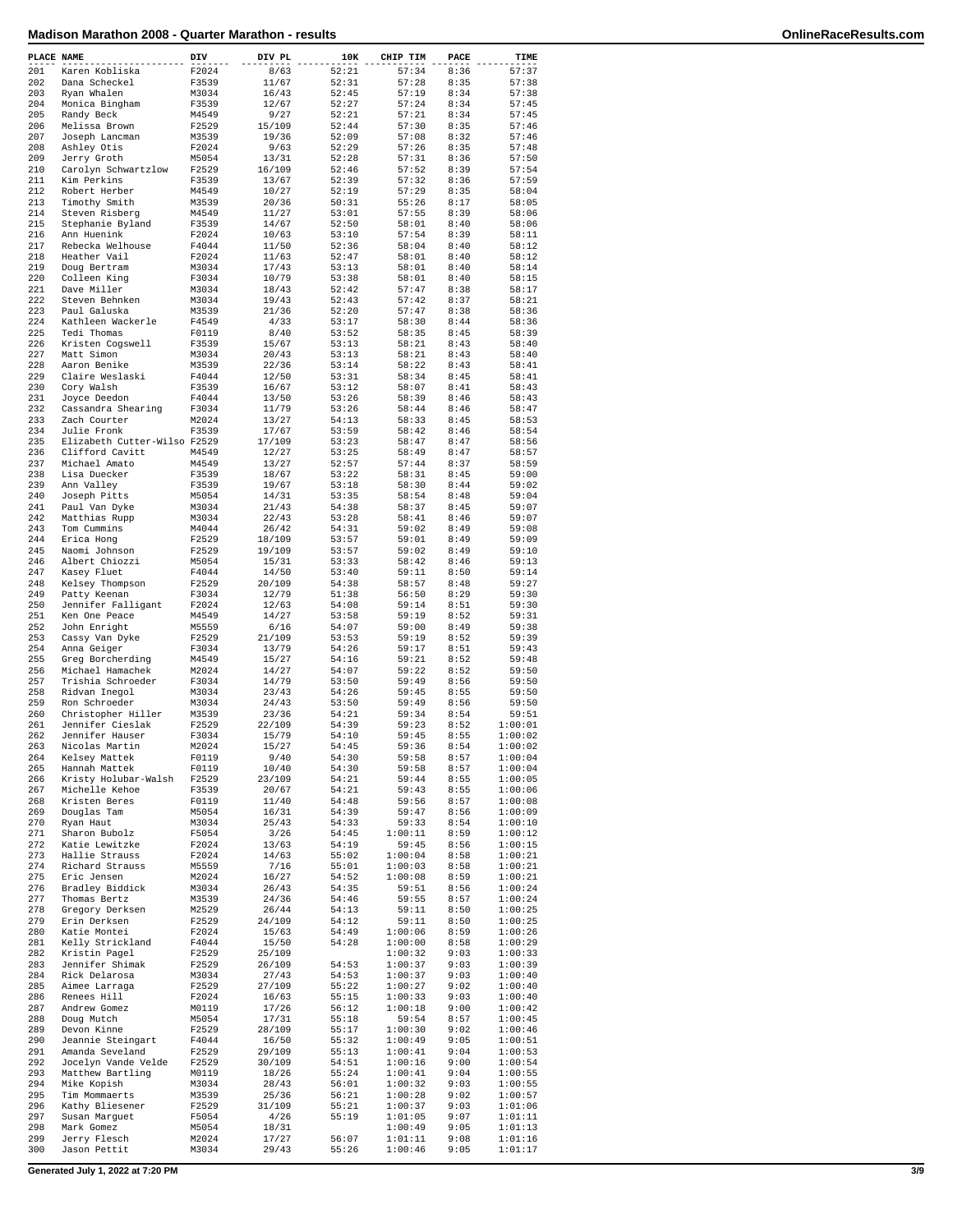| PLACE NAME |                      | DIV   | DIV PL | 10K   | CHIP TIM | PACE | TIME    |
|------------|----------------------|-------|--------|-------|----------|------|---------|
| 301        | Dewey Skalecki       | M2024 | 18/27  | 56:07 | 1:01:12  | 9:09 | 1:01:18 |
| 302        | Kay Galuska          | F3034 | 16/79  | 55:51 | 1:00:27  | 9:02 | 1:01:18 |
| 303        | Barb Marsicek        | F4044 | 17/50  | 55:38 | 1:00:51  | 9:05 | 1:01:20 |
| 304        | Marcus Manning       | M3539 | 26/36  | 55:56 | 1:00:58  | 9:06 | 1:01:20 |
| 305        | Jeff Batker          | M3539 | 27/36  | 55:25 | 1:01:09  | 9:08 | 1:01:21 |
| 306        | Samantha Shimak      | F0119 | 12/40  | 56:02 | 1:01:20  | 9:10 | 1:01:23 |
| 307        |                      |       |        |       |          |      |         |
|            | Mike Fonte           | M5054 | 19/31  | 55:34 | 1:01:09  | 9:08 | 1:01:24 |
| 308        | Bill Conway          | M6569 | 2/5    | 56:02 | 1:01:31  | 9:11 | 1:01:38 |
| 309        | Juliet Sanders       | F3539 | 21/67  | 55:53 | 1:01:28  | 9:11 | 1:01:39 |
| 310        | Robert Louis         | M6064 | 1/9    | 55:56 | 1:01:29  | 9:11 | 1:01:44 |
| 311        | William Kunik        | M4549 | 16/27  | 56:28 | 1:01:19  | 9:09 | 1:01:45 |
| 312        | Katie Kunik          | F2024 | 17/63  | 56:29 | 1:01:19  | 9:10 | 1:01:45 |
| 313        | Katie Hollman        | F0119 | 13/40  | 56:24 | 1:01:21  | 9:10 | 1:01:49 |
| 314        | Darlyne Jacobson     | F3539 | 22/67  | 56:21 | 1:01:49  | 9:14 | 1:01:50 |
| 315        | Jeff Freeman         | M4044 | 27/42  | 56:34 | 1:01:46  | 9:14 | 1:02:00 |
| 316        | Richelle Schwechler  | F2529 | 32/109 | 56:40 | 1:01:58  | 9:15 | 1:02:04 |
| 317        | Ihsan Inegol         | M2529 | 27/44  | 56:48 | 1:02:05  | 9:16 | 1:02:10 |
| 318        | William Caplan       | M6064 | 2/9    | 56:22 | 1:02:00  | 9:16 | 1:02:13 |
| 319        |                      | F2529 |        | 56:57 | 1:02:07  | 9:17 | 1:02:19 |
|            | Melissa Tully        |       | 33/109 |       |          |      |         |
| 320        | Brian Ekdale         | M2529 | 28/44  | 56:55 | 1:02:06  | 9:17 | 1:02:19 |
| 321        | Kandace Nowakowski   | F2529 | 34/109 | 56:45 | 1:02:11  | 9:17 | 1:02:20 |
| 322        | Joana Olson          | F2024 | 18/63  | 56:56 | 1:01:58  | 9:15 | 1:02:22 |
| 323        | Iliana Castillo      | F2529 | 35/109 | 57:02 | 1:02:06  | 9:17 | 1:02:23 |
| 324        | Sarah Dearmond       | F2529 | 36/109 | 56:49 | 1:01:57  | 9:15 | 1:02:23 |
| 325        | Julie Jackson        | F3539 | 23/67  | 56:32 | 1:02:11  | 9:17 | 1:02:25 |
| 326        | Paul Stang           | M5054 | 20/31  | 56:22 | 1:02:09  | 9:17 | 1:02:25 |
| 327        | Kelly Donaldson      | F2529 | 37/109 | 56:40 | 1:01:52  | 9:15 | 1:02:30 |
| 328        | Barbara McCarthy     | F5054 | 5/26   | 56:47 | 1:02:22  | 9:19 | 1:02:32 |
| 329        | Bethany Clarke       | F2529 | 38/109 | 57:00 | 1:02:35  | 9:21 | 1:02:37 |
| 330        | Chelsea Thomas       | F2024 | 19/63  | 57:09 | 1:02:36  | 9:21 | 1:02:40 |
|            |                      |       |        |       |          |      |         |
| 331        | Becky Uthe           | F2529 | 39/109 | 57:07 | 1:02:03  | 9:16 | 1:02:43 |
| 332        | Dave Sandberg        | M4044 | 28/42  | 56:49 | 1:02:11  | 9:17 | 1:02:43 |
| 333        | Stephanie Sandberg   | F3034 | 17/79  | 56:49 | 1:02:11  | 9:17 | 1:02:43 |
| 334        | Caroline Harris      | F3034 | 18/79  | 56:59 | 1:02:43  | 9:22 | 1:02:50 |
| 335        | Nancy Brzezinski     | F4549 | 5/33   | 57:29 | 1:02:51  | 9:23 | 1:02:51 |
| 336        | Thabatha Stevens     | F2529 | 40/109 | 56:44 | 1:02:29  | 9:20 | 1:02:51 |
| 337        | Stephanie Johnson    | F2529 | 41/109 | 56:43 | 1:02:28  | 9:20 | 1:02:55 |
| 338        | Erin Anderson        | F2529 | 42/109 | 56:43 | 1:02:27  | 9:20 | 1:02:55 |
| 339        | Steven Toney         | M6064 | 3/9    | 57:37 | 1:02:53  | 9:24 | 1:02:56 |
| 340        | Stacey Nevarez       | F3539 | 24/67  | 57:18 | 1:02:40  | 9:22 | 1:02:56 |
| 341        |                      |       |        |       |          |      |         |
|            | Kyna Zacharias       | F2024 | 20/63  | 56:51 | 1:02:46  | 9:23 | 1:03:02 |
| 342        | Marya Spont          | F2024 | 21/63  | 56:52 | 1:02:46  | 9:23 | 1:03:02 |
| 343        | Regina Murphy        | F5054 | 6/26   | 57:08 | 1:02:16  | 9:18 | 1:03:08 |
| 344        | Scott Nerat          | M4044 | 29/42  | 56:54 | 1:02:31  | 9:20 | 1:03:10 |
| 345        | John Sonsalla        | M6064 | 4/9    | 57:08 | 1:02:58  | 9:24 | 1:03:13 |
| 346        | Lori Schuette        | F3539 | 25/67  | 56:55 | 1:02:41  | 9:22 | 1:03:19 |
| 347        | Amber Denure         | F3034 | 19/79  | 56:55 | 1:02:41  | 9:22 | 1:03:19 |
| 348        | Sasha Van Voorhis    | M0119 | 19/26  |       | 1:03:20  | 9:28 | 1:03:20 |
| 349        | David Piper          | M0119 | 20/26  | 57:44 | 1:02:43  | 9:22 | 1:03:22 |
| 350        | Joan Hermsen         | F4044 | 18/50  | 57:57 | 1:03:18  | 9:27 | 1:03:24 |
| 351        | Mary Jo Nowak        | F4044 | 19/50  | 57:35 | 1:03:19  | 9:27 | 1:03:29 |
|            |                      |       |        |       |          |      |         |
| 352        | Mary Bliesener       | F5054 | 7/26   | 57:37 | 1:03:04  | 9:25 | 1:03:33 |
| 353        | Jennifer Tedjeske    | F3034 | 20/79  | 57:46 | 1:03:11  | 9:26 | 1:03:34 |
| 354        | Sue Frasher          | F4044 | 20/50  | 57:15 | 1:03:34  | 9:30 | 1:03:37 |
| 355        | Maria Miller         | F3034 | 21/79  | 57:36 | 1:03:10  | 9:26 | 1:03:39 |
| 356        | Chelsey Gardner      | F2024 | 22/63  | 57:33 | 1:03:11  | 9:26 | 1:03:40 |
| 357        | Ann Schaefer         | F2024 | 23/63  | 57:54 | 1:03:13  | 9:27 | 1:03:40 |
| 358        | Miranda Gentz        | F2529 | 43/109 | 58:00 | 1:03:21  | 9:28 | 1:03:42 |
| 359        | Craig Lutz           | M4044 | 30/42  | 57:44 | 1:02:56  | 9:24 | 1:03:42 |
| 360        | Mike Burow           | M3034 | 30/43  | 57:37 | 1:03:15  | 9:27 | 1:03:44 |
| 361        | Joni Adams           | F2024 | 24/63  | 58:00 | 1:03:31  | 9:29 | 1:03:50 |
| 362        | Lisa Sahagian        | F0119 | 14/40  | 58:00 | 1:03:31  | 9:29 | 1:03:50 |
| 363        | Colleen Marsh        | F4044 | 21/50  | 57:42 | 1:03:33  | 9:30 | 1:03:56 |
|            |                      |       |        |       |          |      |         |
| 364        | David Marsh          | M4044 | 31/42  | 57:42 | 1:03:33  | 9:30 | 1:03:56 |
| 365        | Ann Brezenski        | F3539 | 26/67  | 57:44 | 1:03:38  | 9:30 | 1:03:58 |
| 366        | Marine Morauw        | F2024 | 25/63  | 58:12 | 1:03:59  | 9:33 | 1:04:03 |
| 367        | Heather Hafeman      | F3034 | 22/79  | 57:38 | 1:03:28  | 9:29 | 1:04:04 |
| 368        | Destin Harcus        | M2024 | 19/27  | 58:33 | 1:03:32  | 9:29 | 1:04:06 |
| 369        | Brian Olinger        | M2529 | 29/44  | 57:48 | 1:03:51  | 9:32 | 1:04:07 |
| 370        | Jennifer Trost       | F3034 | 23/79  | 58:57 | 1:03:55  | 9:33 | 1:04:08 |
| 371        | Andrew Slattengren   | M3034 | 31/43  | 58:56 | 1:03:55  | 9:33 | 1:04:09 |
| 372        | Holly Schmidt        | F0119 | 15/40  | 58:42 | 1:03:42  | 9:31 | 1:04:09 |
| 373        | John Heimsoth        | M2024 | 20/27  | 57:49 | 1:02:52  | 9:23 | 1:04:10 |
| 374        | Steve Bolda          | M0119 | 21/26  | 58:42 | 1:03:44  | 9:31 | 1:04:11 |
| 375        | Timothy Conley       | M6064 | 5/9    | 57:58 | 1:04:08  | 9:35 | 1:04:13 |
| 376        | Yvette Marshall      | F3034 | 24/79  | 58:25 | 1:04:00  | 9:34 | 1:04:17 |
| 377        | Jana Steinmetz       | F3539 | 27/67  | 58:44 | 1:04:17  | 9:36 | 1:04:18 |
| 378        |                      |       |        |       |          |      |         |
|            | Becky Christy        | F4044 | 22/50  | 58:43 | 1:04:16  | 9:36 | 1:04:18 |
| 379        | Ryan Fewins          | M2529 | 30/44  | 57:54 | 1:03:57  | 9:33 | 1:04:23 |
| 380        | Lauren Dedow         | F0119 | 16/40  | 58:50 | 1:04:15  | 9:36 | 1:04:25 |
| 381        | Gregory Pitts        | M2529 | 31/44  | 58:17 | 1:04:01  | 9:34 | 1:04:26 |
| 382        | Sandra Schettl       | F4044 | 23/50  | 58:06 | 1:03:29  | 9:29 | 1:04:27 |
| 383        | Douglas Kramer       | M6064 | 6/9    | 58:50 | 1:04:16  | 9:36 | 1:04:27 |
| 384        | Eric Furness         | M5559 | 8/16   | 58:40 | 1:04:19  | 9:36 | 1:04:38 |
| 385        | William Wetherington | M2529 | 32/44  | 59:05 | 1:04:22  | 9:37 | 1:04:42 |
| 386        | Joseph Mitchen       | M3034 | 32/43  | 58:43 | 1:04:20  | 9:37 | 1:04:42 |
| 387        | Sarah Hicken         | F2024 | 26/63  | 58:38 | 1:04:20  | 9:37 | 1:04:42 |
| 388        | Mike Barr            | M4044 | 32/42  |       | 1:04:11  | 9:35 | 1:04:44 |
|            |                      |       |        | 58:24 |          |      |         |
| 389        | Jennifer Lynch       | F3034 | 25/79  | 58:37 | 1:04:17  | 9:36 | 1:04:45 |
| 390        | Steve Barbeau        | M4044 | 33/42  | 58:42 | 1:04:00  | 9:34 | 1:04:47 |
| 391        | Julie Gerety         | F4044 | 24/50  | 58:38 | 1:04:10  | 9:35 | 1:04:49 |
| 392        | Kimberly Freimark    | F3034 | 26/79  | 58:38 | 1:04:11  | 9:35 | 1:04:49 |
| 393        | Mary Kluznik         | F3034 | 27/79  | 59:22 | 1:04:22  | 9:37 | 1:04:50 |
| 394        | Diane Nelson         | F4549 | 6/33   | 58:49 | 1:04:51  | 9:41 | 1:04:56 |
| 395        | Katie Pangborn       | F2024 | 27/63  | 59:01 | 1:04:35  | 9:39 | 1:04:56 |
| 396        | Sarah Holton         | F2024 | 28/63  | 59:00 | 1:04:35  | 9:39 | 1:04:57 |
| 397        | Melissa Nelson       | F2529 | 44/109 | 59:20 | 1:04:53  | 9:41 | 1:04:57 |
| 398        | Keri Akin            | F2529 | 45/109 | 58:53 | 1:04:37  | 9:39 | 1:04:58 |
| 399        | Matthew Wilden       | M2529 | 33/44  | 58:19 | 1:04:12  | 9:35 | 1:05:02 |
| 400        | Kelly Svaton         | F3034 | 28/79  | 58:45 | 1:04:28  | 9:38 | 1:05:05 |
|            |                      |       |        |       |          |      |         |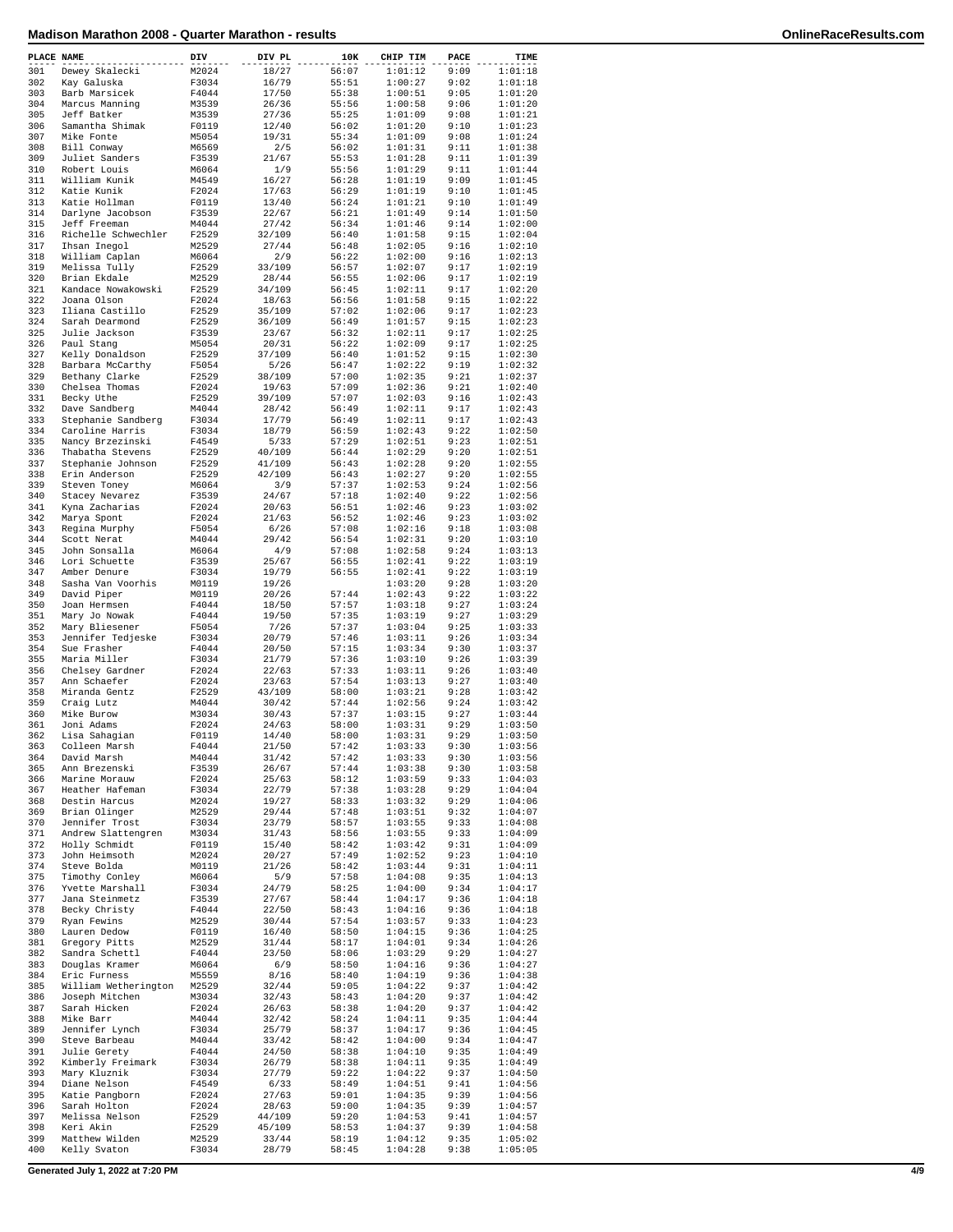| PLACE NAME |                                      | DIV            | DIV PL          | 10K                | CHIP TIM           | PACE           | TIME               |
|------------|--------------------------------------|----------------|-----------------|--------------------|--------------------|----------------|--------------------|
| 401        | Daniel Fitzgerald                    | M4044          | 34/42           | 59:07              | 1:04:57            | 9:42           | 1:05:05            |
| 402        | Mp Stevens                           | F4044          | 25/50           | 59:33              | 1:04:21            | 9:37           | 1:05:08            |
| 403        | Andrew Bleecker                      | M2529          | 34/44           | 1:00:03            | 1:04:52            | 9:41           | 1:05:10            |
| 404        | Jenny Nesheim                        | F4549          | 7/33            | 59:42              | 1:05:00            | 9:43           | 1:05:12            |
| 405<br>406 | Andrea Engebretson<br>Adam Bartling  | F3034<br>M0119 | 29/79<br>22/26  | 59:17<br>59:29     | 1:05:04<br>1:05:03 | 9:43<br>9:43   | 1:05:14<br>1:05:17 |
| 407        | Erik Zimmerman                       | M3034          | 33/43           |                    | 1:05:10            | 9:44           | 1:05:20            |
| 408        | Joseph Hayes                         | M4549          | 17/27           | 59:36              | 1:04:55            | 9:42           | 1:05:22            |
| 409        | Emily Szeszycki                      | F2529          | 46/109          | 59:13              | 1:05:10            | 9:44           | 1:05:24            |
| 410        | Julie Holberg                        | F2529          | 47/109          | 59:31              | 1:04:44            | 9:40           | 1:05:28            |
| 411        | Christina Fok                        | F2529          | 48/109          | 59:32              | 1:04:44            | 9:40           | 1:05:32            |
| 412        | Megan Douglas                        | F2024          | 29/63           | 59:45              | 1:05:06            | 9:43           | 1:05:33            |
| 413        | Lois Haime                           | F5054          | 8/26            | 59:42              | 1:04:58            | 9:42           | 1:05:33            |
| 414        | Jennifer Jablonski                   | F3539          | 28/67           | 59:50              | 1:05:11            | 9:44           | 1:05:34            |
| 415        | Lara Craft                           | F2024          | 30/63           | 59:19              | 1:05:09            | 9:44           | 1:05:36            |
| 416        | Beth Zuehlke                         | F3539          | 29/67           | 1:00:12            | 1:05:29            | 9:47           | 1:05:42            |
| 417<br>418 | Joanne Michalski<br>Amy Michie       | F5559<br>F3034 | 2/18<br>30/79   | 59:33<br>59:44     | 1:05:36<br>1:05:31 | 9:48<br>9:47   | 1:05:44<br>1:05:45 |
| 419        | Lori Richards                        | F2529          | 49/109          | 59:46              | 1:05:29            | 9:47           | 1:05:48            |
| 420        | Steph Shimak                         | F2529          | 50/109          | 59:51              | 1:05:48            | 9:50           | 1:05:50            |
| 421        | Chris Uhlir                          | M3539          | 28/36           | 59:12              | 1:05:35            | 9:48           | 1:05:55            |
| 422        | Michelle Yakimicki                   | F2529          | 51/109          | 1:00:03            | 1:05:24            | 9:46           | 1:05:56            |
| 423        | Cabell Jonas                         | F2529          | 52/109          | 59:56              | 1:05:45            | 9:49           | 1:05:56            |
| 424        | Mark Etzel                           | M5054          | 21/31           | 59:47              | 1:05:06            | 9:43           | 1:05:58            |
| 425        | Miwa Makino                          | F3034          | 31/79           | 1:00:07            | 1:05:26            | 9:46           | 1:06:00            |
| 426        | Carolyn Klewin                       | F4549          | 8/33            | 1:00:23            | 1:05:26            | 9:46           | 1:06:02            |
| 427        | Greg Murray                          | M3539          | 29/36           | 59:24              | 1:05:40            | 9:48           | 1:06:04            |
| 428        | Brooke Phelps                        | F2529          | 53/109          | 59:56              | 1:06:03            | 9:52           | 1:06:07            |
| 429        | Lew Mangin                           | M3539          | 30/36           | 1:00:37            | 1:05:50            | 9:50           | 1:06:11            |
| 430        | Guadalupe Mangin                     | F3539          | 30/67           | 1:00:37            | 1:05:50            | 9:50           | 1:06:12            |
| 431        | David Kamedulski                     | M4044          | 35/42           | 1:00:28            | 1:05:39            | 9:48           | 1:06:16            |
| 432        | Dagny Knight                         | F3539          | 31/67           | 1:01:00            | 1:05:53            | 9:50           | 1:06:30            |
| 433        | Dana Zurbuchen                       | F3539          | 32/67           | 1:00:42            | 1:06:17            | 9:54           | 1:06:32            |
| 434        | Lisa White                           | F5054          | 9/26            | 1:00:24            | 1:05:58            | 9:51           | 1:06:33            |
| 435        | Treena Hoffman                       | F3034          | 32/79           | 1:00:21            | 1:06:17            | 9:54           | 1:06:34            |
| 436        | Heather Meyers                       | F3034          | 33/79           | 1:00:52            | 1:06:25            | 9:55           | 1:06:35            |
| 437<br>438 | Stephen Stephenson<br>Carrie Holberg | M5054<br>F2529 | 22/31           | 1:00:34<br>59:32   | 1:06:10<br>1:05:52 | 9:53<br>9:50   | 1:06:36<br>1:06:36 |
| 439        | Daniel Rau                           | M0119          | 54/109<br>23/26 | 1:00:37            | 1:06:25            | 9:55           | 1:06:40            |
| 440        | Jennifer Fronczak                    | F3034          | 34/79           | 1:00:23            | 1:06:07            | 9:53           | 1:06:41            |
| 441        | Amy Kincaid                          | F3539          | 33/67           | 1:00:09            | 1:06:40            | 9:57           | 1:06:41            |
| 442        | Julie David                          | F4044          | 26/50           | 1:00:17            | 1:05:50            | 9:50           | 1:06:42            |
| 443        | Susan Erdmann                        | F5559          | 3/18            | 1:00:04            | 1:06:04            | 9:52           | 1:06:43            |
| 444        | Lurene Swenson                       | F4549          | 9/33            | 1:00:17            | 1:06:07            | 9:52           | 1:06:43            |
| 445        | Kelsey Moser                         | F2529          | 55/109          | 1:00:06            | 1:05:42            | 9:49           | 1:06:50            |
| 446        | Ness Baagil                          | F3539          | 34/67           | 1:00:08            | 1:06:51            | 9:59           | 1:06:56            |
| 447        | Mary Kay Warner                      | F4549          | 10/33           | 1:01:19            | 1:06:48            | 9:59           | 1:07:08            |
| 448        | Mary Hagen                           | F6569          | 1/2             | 1:01:04            | 1:06:48            | 9:59           | 1:07:10            |
| 449        | Janna Berenschot                     | F2529          | 56/109          | 1:00:52            | 1:06:29            | 9:56           | 1:07:12            |
| 450        | Liana Lamont                         | F3034          | 35/79           | 1:00:40            | 1:07:02            | 10:01          | 1:07:12            |
| 451        | Deidre Dunn                          | F5054          | 10/26           | 1:00:50            | 1:06:31            | 9:56           | 1:07:15            |
| 452        | Rebecca Eldien                       | F0119          | 17/40           | 1:02:02            | 1:06:32            | 9:56           | 1:07:17            |
| 453        | John Sandgren                        | M2529          | 35/44           | 1:01:04            | 1:06:23            | 9:55           | 1:07:19            |
| 454        | Stephanie Maresh                     | F2024          | 31/63           | 1:00:38            | 1:06:30            | 9:56           | 1:07:19            |
| 455        | Kypy Naxi                            | M0119          | 24/26           | 1:02:09            | 1:07:26            | 10:04          | 1:07:31            |
| 456        | Diane Miller                         | F4549          | 11/33           | 1:01:12            | 1:07:09            | 10:02          | 1:07:32            |
| 457        | Ariel McClain                        | F2529          | 57/109          | 1:01:01            | 1:06:55            | 10:00          | 1:07:33            |
| 458        | Lisa Davidson                        | F4044          | 27/50           | 1:01:01            | 1:06:55            | 10:00          | 1:07:33            |
| 459<br>460 | Caroline Young<br>Lorry Eldien       | F2529<br>F4044 | 58/109<br>28/50 | 1:01:00<br>1:02:02 | 1:06:55<br>1:06:51 | 10:00<br>9:59  | 1:07:34<br>1:07:37 |
| 461        | Nicole Barreau                       | F2529          | 59/109          | 1:01:13            | 1:07:23            | 10:04          | 1:07:37            |
| 462        | Nicole Wlodarski                     | F0119          | 18/40           | 1:02:02            | 1:06:54            | 10:00          | 1:07:39            |
| 463        | Shelly Erdmann                       | F3539          | 35/67           | 1:00:38            | 1:07:17            | 10:03          | 1:07:49            |
| 464        | Cara Olson                           | F3539          | 36/67           | 1:00:38            | 1:07:18            | 10:03          | 1:07:49            |
| 465        | Suzanne Rowley                       | F4549          | 12/33           | 1:01:22            | 1:07:00            | 10:00          | 1:07:51            |
| 466        | Heidi Wardin                         | F4044          | 29/50           | 1:01:47            | 1:07:26            | 10:04          | 1:07:51            |
| 467        | Danni Imhoff                         | F0119          | 19/40           | 1:01:57            | 1:07:42            | 10:07          | 1:07:52            |
| 468        | Kristin Meyers                       | F2529          | 60/109          | 1:01:59            | 1:07:43            | 10:07          | 1:07:53            |
| 469        | Tammy Zelten-Sugden                  | F4549          | 13/33           | 1:01:31            | 1:07:54            | 10:08          | 1:07:56            |
| 470        | Heather Dietzel                      | F2529          | 61/109          | 1:01:37            | 1:07:27            | 10:04          | 1:07:57            |
| 471        | Katie Seitz                          | F2529          | 62/109          | 1:01:37            | 1:07:27            | 10:04          | 1:07:57            |
| 472        | Angie Langkamp                       | F2529          | 63/109          | 1:01:55            | 1:07:42            | 10:07          | 1:07:58            |
| 473        | Susan Hoskins                        | F3539          | 37/67           | 1:02:32            | 1:07:27            | 10:04          | 1:07:59            |
| 474        | Lanette Hansen                       | F3034          | 36/79           | 1:01:28            | 1:07:47            | 10:07          | 1:07:59            |
| 475        | Wendy Schreiner                      | F4044          | 30/50           | 1:01:27            | 1:07:36            | 10:06          | 1:08:00            |
| 476        | Lisa Spiewak                         | F2024          | 32/63           | 1:02:10            | 1:07:28            | 10:05          | 1:08:10            |
| 477        | Elden Davis                          | M7099          | 1/2             | 1:01:32            | 1:07:22            | 10:04          | 1:08:10            |
| 478        | Paige Haydin                         | F3539          | 38/67           | 1:01:20            | 1:07:34            | 10:05          | 1:08:11            |
| 479        | Robin Crossman                       | F4549          | 14/33           | 1:01:29            | 1:07:49            | 10:08          | 1:08:12            |
| 480        | Deann Wiltse                         | F4044          | 31/50           | 58:08              | 1:08:06<br>1:08:05 | 10:10          | 1:08:14            |
| 481<br>482 | Michele Wilkinson<br>Linda Hicken    | F3539<br>F5054 | 39/67<br>11/26  | 58:08<br>1:01:58   | 1:07:55            | 10:10<br>10:09 | 1:08:14<br>1:08:17 |
| 483        | Cheryl Patty Boebel                  | F3539          | 40/67           | 1:02:16            | 1:07:48            | 10:08          | 1:08:21            |
| 484        | Emma Miller                          | F2024          | 33/63           | 1:02:12            | 1:08:00            | 10:09          | 1:08:24            |
| 485        | Tracy Korth                          | F2024          | 34/63           | 1:02:47            | 1:08:03            | 10:10          | 1:08:25            |
| 486        | Michael Feyen                        | M3034          | 34/43           | 1:02:45            | 1:07:57            | 10:09          | 1:08:26            |
| 487        | Lisa Roazen                          | F3034          | 37/79           | 1:02:15            | 1:08:04            | 10:10          | 1:08:28            |
| 488        | Hope Quackenboss                     | F3034          | 38/79           | 1:02:45            | 1:07:59            | 10:09          | 1:08:28            |
| 489        | Shannon Kahl                         | F3539          | 41/67           | 1:02:17            | 1:08:17            | 10:12          | 1:08:32            |
| 490        | Taylor Ourada                        | F0119          | 20/40           | 1:02:57            | 1:08:21            | 10:13          | 1:08:34            |
| 491        | Vicki Kee                            | F4044          | 32/50           | 1:02:07            | 1:08:23            | 10:13          | 1:08:41            |
| 492        | Chris Denzin                         | M3539          | 31/36           | 59:20              | 1:08:07            | 10:10          | 1:08:43            |
| 493        | Michael Schraufnagel                 | M4549          | 18/27           | 1:02:38            | 1:08:06            | 10:10          | 1:08:46            |
| 494        | Josh Turner                          | M3034          | 35/43           | 1:02:16            | 1:08:50            | 10:17          | 1:08:52            |
| 495        | Jill Walske                          | F2529          | 64/109          | 1:02:42            | 1:08:51            | 10:17          | 1:08:53            |
| 496        | Janet McNall                         | F4549          | 15/33           | 1:02:21            | 1:08:33            | 10:14          | 1:08:54            |
| 497        | Rebecca Gustafson                    | F3034          | 39/79           | 1:02:30            | 1:08:43            | 10:16          | 1:08:55            |
| 498        | Kayla Spensley                       | F2024          | 35/63           | 1:02:36            | 1:08:39            | 10:15          | 1:08:55            |
| 499        | Katie Pauly                          | F2529          | 65/109          | 1:02:43            | 1:08:26            | 10:13          | 1:08:57            |
| 500        | Alisha Pauly                         | F0119          | 21/40           | 1:02:42            | 1:08:26            | 10:13          | 1:08:58            |

**Generated July 1, 2022 at 7:20 PM 5/9**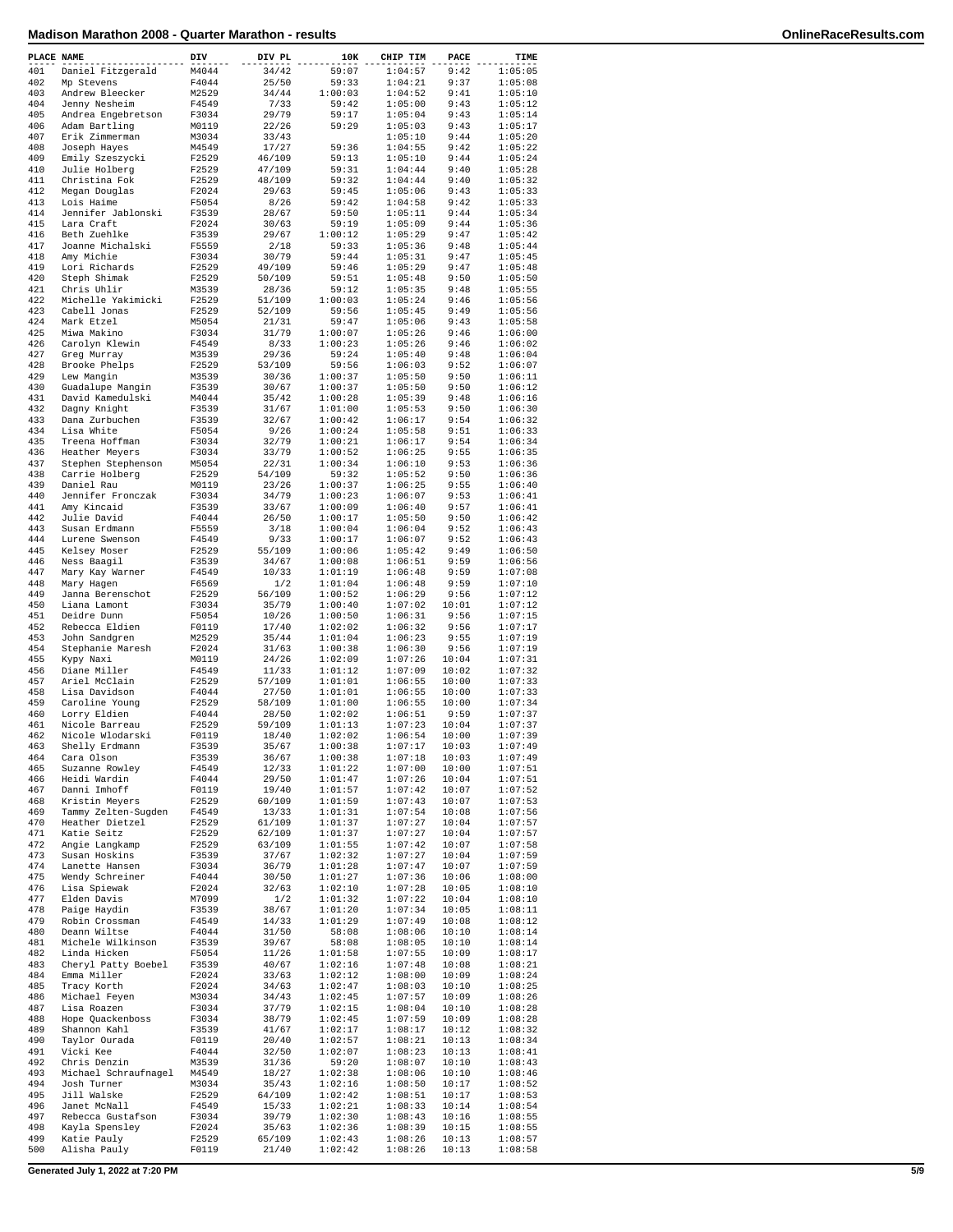| 36/63<br>1:02:24<br>1:09:05<br>F2024<br>1:08:38<br>10:15<br>Nicole Diol<br>F0119<br>1:08:42<br>1:09:05<br>Kaleigh Wenberg<br>22/40<br>1:02:53<br>10:16<br>Madeline Wenberg<br>F0119<br>23/40<br>1:02:53<br>1:08:42<br>10:16<br>1:09:05<br>F0119<br>24/40<br>1:02:47<br>1:08:26<br>10:13<br>1:09:07<br>Lauren Hasler<br>F2024<br>37/63<br>Alissa Wanless<br>1:02:47<br>1:08:26<br>10:13<br>1:09:07<br>Lisa Woodson<br>F2529<br>66/109<br>1:02:42<br>1:08:40<br>10:15<br>1:09:08<br>F3034<br>40/79<br>1:02:53<br>1:08:29<br>Carolina Castellanos<br>10:14<br>1:09:10<br>Jay Vocaire<br>M3034<br>36/43<br>1:03:26<br>1:08:49<br>10:17<br>1:09:18<br>Mark Oreilly<br>M2024<br>21/27<br>1:03:03<br>1:09:03<br>10:19<br>1:09:20<br>Ruthann Nelson<br>F5559<br>4/18<br>1:03:30<br>1:09:16<br>10:21<br>1:09:22<br>Amy Lunde<br>F2024<br>38/63<br>1:03:19<br>1:09:22<br>10:22<br>1:09:25<br>F4044<br>33/50<br>59:55<br>1:05:28<br>9:47<br>Mary Gresenz<br>1:09:26<br>F3034<br>41/79<br>1:03:25<br>1:09:24<br>10:22<br>1:09:27<br>Zorica Momcilovic<br>Shannon Donnick<br>F2529<br>67/109<br>1:02:49<br>1:09:22<br>10:22<br>1:09:29<br>0/0<br>1:03:45<br>1:09:20<br>10:21<br>1:09:33<br>Ukn<br>M5054<br>23/31<br>1:03:08<br>1:09:16<br>10:21<br>Alvin Kutil<br>1:09:51<br>19/27<br>Dean Strang<br>M4549<br>1:03:35<br>1:09:25<br>10:22<br>1:09:54<br>F3539<br>42/67<br>1:03:19<br>1:09:55<br>10:27<br>Shannon Freeman<br>1:09:55<br>F3539<br>43/67<br>1:03:29<br>1:09:14<br>10:20<br>Katherine Pinnow<br>1:09:56<br>Jannea Kelly<br>F3539<br>44/67<br>1:03:46<br>1:09:28<br>10:22<br>1:09:57<br>F4044<br>34/50<br>1:03:16<br>1:09:13<br>10:20<br>Amy Kothe<br>1:10:02<br>F3539<br>45/67<br>1:03:16<br>1:09:13<br>10:20<br>Sharon Meinberg<br>1:10:03<br>John Kothe<br>M4044<br>36/42<br>1:03:16<br>1:09:13<br>10:20<br>1:10:03<br>M4549<br>20/27<br>1:03:38<br>1:09:30<br>10:23<br>Scott Knapp<br>1:10:04<br>F3034<br>42/79<br>1:03:51<br>1:09:54<br>10:26<br>Lauri Ysen<br>1:10:07<br>Morgan Groth<br>F2529<br>68/109<br>1:03:32<br>1:09:58<br>10:27<br>1:10:15<br>F2024<br>39/63<br>1:04:19<br>1:09:59<br>10:27<br>Breanna Glaeser<br>1:10:16<br>Stephanie Daugherty-De F2024<br>40/63<br>1:10:04<br>10:28<br>1:03:51<br>1:10:17<br>Steve Greene<br>M4549<br>21/27<br>1:02:56<br>1:08:24<br>10:13<br>1:10:21<br>F3034<br>43/79<br>1:01:53<br>1:08:01<br>10:09<br>Willow Anderson<br>1:10:23<br>M2024<br>22/27<br>1:04:29<br>1:10:17<br>10:30<br>Andy George<br>1:10:27<br>Katelyn Salkin<br>F2024<br>41/63<br>1:04:39<br>1:10:26<br>10:31<br>1:10:30<br>F2024<br>42/63<br>1:04:30<br>1:10:22<br>10:31<br>Anna Loeffler<br>1:10:32<br>F2529<br>69/109<br>1:02:41<br>1:10:09<br>10:29<br>Stephanie Pavlakis<br>1:10:35<br>Brandon Britcher<br>M2529<br>36/44<br>1:02:41<br>1:10:10<br>10:29<br>1:10:36<br>David Hart<br>M6569<br>3/5<br>1:03:53<br>1:10:30<br>10:32<br>1:10:36<br>F3539<br>46/67<br>1:03:59<br>1:10:20<br>10:30<br>Ann Adee<br>1:10:37<br>Dennis Malone<br>M5559<br>9/16<br>1:03:58<br>1:10:04<br>10:28<br>1:10:38<br>Karen Wirth<br>F4044<br>35/50<br>1:03:52<br>1:09:51<br>10:26<br>1:10:42<br>F0119<br>Erica Imhoff<br>25/40<br>1:05:28<br>1:10:34<br>10:32<br>1:10:44<br>Peggy Spiewak<br>F5054<br>12/26<br>1:03:54<br>1:10:05<br>10:28<br>1:10:46<br>M2529<br>37/44<br>1:03:39<br>1:10:21<br>10:30<br>Nathan Grabher<br>1:10:47<br>Chad McEachern<br>M3539<br>32/36<br>1:04:58<br>1:10:52<br>10:35<br>1:10:57<br>10:34<br>Rachel Armbrust<br>F2529<br>70/109<br>1:05:07<br>1:10:47<br>1:11:04<br>F2529<br>71/109<br>1:05:07<br>1:10:48<br>10:34<br>1:11:04<br>Beth Dixon<br>F3034<br>44/79<br>1:10:52<br>10:35<br>Lauren Cogswell<br>1:04:20<br>1:11:10<br>Jennifer Rees<br>F2529<br>72/109<br>1:04:08<br>1:10:24<br>10:31<br>1:11:14<br>F4044<br>36/50<br>1:05:09<br>1:11:03<br>10:37<br>1:11:15<br>Joann Brink<br>F4549<br>16/33<br>1:04:32<br>1:10:49<br>10:35<br>Jeanne Mraz<br>1:11:20<br>F2024<br>43/63<br>1:05:22<br>1:11:02<br>10:37<br>Joanna Pladson<br>1:11:22<br>F3034<br>45/79<br>1:10:56<br>10:36<br>Nova Kohl<br>1:04:55<br>1:11:31<br>F4044<br>37/50<br>1:05:33<br>1:11:16<br>10:39<br>Jeanne Hamilton<br>1:11:36<br>F0119<br>Katie Bartling<br>26/40<br>1:05:38<br>1:11:26<br>10:40<br>1:11:39<br>Janice Hughes<br>F4044<br>38/50<br>1:05:47<br>1:11:25<br>10:40<br>1:11:39<br>Jeff Banschbach<br>M3034<br>37/43<br>1:11:12<br>10:38<br>1:05:15<br>1:11:43<br>Annette Korth<br>F4044<br>39/50<br>1:05:07<br>1:11:27<br>10:40<br>1:11:49<br>Tanya Solodin<br>F2529<br>73/109<br>1:05:16<br>1:11:24<br>10:40<br>1:11:51<br>F2529<br>74/109<br>1:11:10<br>Erin Olheiser<br>1:04:59<br>10:38<br>1:11:53<br>Tiffany Odden<br>F2529<br>75/109<br>10:32<br>1:04:40<br>1:10:31<br>1:11:58<br>F5054<br>13/26<br>1:04:46<br>1:11:18<br>10:39<br>1:12:05<br>Laura Hourt<br>Julie Reierson<br>F3034<br>46/79<br>1:04:56<br>1:11:29<br>10:41<br>1:12:06<br>10:41<br>Amy German<br>F3034<br>47/79<br>1:05:28<br>1:11:31<br>1:12:08<br>M5054<br>Dan Harcus<br>24/31<br>1:06:08<br>$1:11:34$ $10:41$<br>1:12:08<br>Molly Thomasy<br>F2529<br>76/109<br>1:06:07<br>1:11:42<br>10:43<br>1:12:09<br>F2529<br>77/109<br>1:06:06<br>1:12:01<br>10:45<br>1:12:24<br>Jaci Sames<br>Chad Riley<br>M2529<br>38/44<br>1:06:06<br>1:12:01<br>10:45<br>1:12:24<br>1:12:13<br>Cynthia Alf<br>F5054<br>14/26<br>1:05:15<br>10:47<br>1:12:26<br>1:12:15<br>10:47<br>Michelle Hoppman<br>F3539<br>47/67<br>1:06:16<br>1:12:29<br>Linda Ting<br>F2529<br>78/109<br>1:06:26<br>1:12:29<br>10:50<br>1:12:37<br>F2529<br>79/109<br>1:12:32<br>Elisabeth Hoffman<br>1:06:27<br>10:50<br>1:12:40<br>Marcy Felsenthal<br>F2024<br>44/63<br>1:05:44<br>1:11:21<br>10:39<br>1:12:42<br>Julie Isola<br>F4044<br>40/50<br>1:06:09<br>1:12:41<br>10:51<br>1:12:43<br>1:12:23<br>Andrew Gould<br>M2529<br>39/44<br>1:05:57<br>10:49<br>1:12:47<br>1:12:09<br>10:46<br>Steve Celardo<br>M4549<br>22/27<br>1:06:43<br>1:12:49<br>Scott Besaw<br>M3539<br>33/36<br>1:06:01<br>1:12:09<br>10:46<br>1:12:51<br>Kathleen Whitworth<br>F3034<br>48/79<br>1:05:52<br>1:12:28<br>10:49<br>1:12:55<br>1:12:50<br>F5054<br>15/26<br>1:06:28<br>10:53<br>1:13:00<br>Su Hartman<br>Amy Kamedulski<br>F3539<br>48/67<br>1:06:03<br>1:12:29<br>10:50<br>1:13:05<br>1:12:39<br>Julie Martyn<br>F3539<br>49/67<br>1:06:33<br>10:51<br>1:13:06<br>1:12:39<br>Laura Koebel<br>F3034<br>49/79<br>1:06:32<br>10:51<br>1:13:07<br>Angie Magnuson<br>F2529<br>80/109<br>1:05:22<br>1:11:44<br>10:43<br>1:13:11<br>1:12:39<br>George Haime<br>M5054<br>25/31<br>1:06:19<br>10:51<br>1:13:15<br>Beth Nichols<br>1:13:10<br>10:56<br>F3034<br>50/79<br>1:06:39<br>1:13:18<br>Cassie Frank<br>F2024<br>45/63<br>1:07:01<br>1:12:59<br>10:54<br>1:13:27<br>1:12:44<br>Mary Hollis<br>F3539<br>50/67<br>1:05:58<br>10:52<br>1:13:34<br>1:13:10<br>10:56<br>Jamie Maiers<br>F0119<br>27/40<br>1:06:34<br>1:13:35<br>Amanda Kaufman<br>F0119<br>28/40<br>1:06:34<br>1:13:10<br>10:56<br>1:13:35<br>Darin Kalisak<br>M3539<br>34/36<br>1:06:24<br>1:13:13<br>10:56<br>1:13:41<br>Beth Marzec<br>F5054<br>16/26<br>1:06:53<br>1:13:42<br>11:00<br>1:13:52<br>Jenna Lawfer<br>F2024<br>46/63<br>1:06:55<br>1:12:43<br>10:52<br>1:13:55<br>1:12:44<br>Nicole Haas<br>F2529<br>81/109<br>1:06:55<br>10:52<br>1:13:55<br>1:13:30<br>Amy Willson<br>F3539<br>51/67<br>1:06:50<br>10:59<br>1:13:56<br>Susan Cramer<br>F4044<br>41/50<br>1:06:50<br>1:13:29<br>10:59<br>1:13:57<br>Jennifer France<br>F3034<br>51/79<br>1:06:40<br>1:13:29<br>10:58<br>1:13:57<br>1:06:41<br>1:13:30<br>Kayti Blake<br>F2529<br>82/109<br>10:59<br>1:13:57<br>Cheryl Clausen<br>F3539<br>52/67<br>1:06:47<br>1:13:48<br>11:01<br>1:14:08<br>Lindsey Kaufman<br>F0119<br>29/40<br>1:06:53<br>1:13:45<br>11:01<br>1:14:10<br>Bob Kaufman<br>M4549<br>23/27<br>1:06:51<br>1:13:44<br>11:01<br>1:14:10<br>Sarah Brown<br>M3034<br>38/43<br>1:03:54<br>1:13:58<br>11:03<br>1:14:14<br>M3034<br>39/43<br>1:13:58<br>11:03<br>Jason Brown<br>1:03:54<br>1:14:14<br>Generated July 1, 2022 at 7:20 PM |            | PLACE NAME | DIV | DIV PL | 10K | CHIP TIM | PACE | TIME |
|----------------------------------------------------------------------------------------------------------------------------------------------------------------------------------------------------------------------------------------------------------------------------------------------------------------------------------------------------------------------------------------------------------------------------------------------------------------------------------------------------------------------------------------------------------------------------------------------------------------------------------------------------------------------------------------------------------------------------------------------------------------------------------------------------------------------------------------------------------------------------------------------------------------------------------------------------------------------------------------------------------------------------------------------------------------------------------------------------------------------------------------------------------------------------------------------------------------------------------------------------------------------------------------------------------------------------------------------------------------------------------------------------------------------------------------------------------------------------------------------------------------------------------------------------------------------------------------------------------------------------------------------------------------------------------------------------------------------------------------------------------------------------------------------------------------------------------------------------------------------------------------------------------------------------------------------------------------------------------------------------------------------------------------------------------------------------------------------------------------------------------------------------------------------------------------------------------------------------------------------------------------------------------------------------------------------------------------------------------------------------------------------------------------------------------------------------------------------------------------------------------------------------------------------------------------------------------------------------------------------------------------------------------------------------------------------------------------------------------------------------------------------------------------------------------------------------------------------------------------------------------------------------------------------------------------------------------------------------------------------------------------------------------------------------------------------------------------------------------------------------------------------------------------------------------------------------------------------------------------------------------------------------------------------------------------------------------------------------------------------------------------------------------------------------------------------------------------------------------------------------------------------------------------------------------------------------------------------------------------------------------------------------------------------------------------------------------------------------------------------------------------------------------------------------------------------------------------------------------------------------------------------------------------------------------------------------------------------------------------------------------------------------------------------------------------------------------------------------------------------------------------------------------------------------------------------------------------------------------------------------------------------------------------------------------------------------------------------------------------------------------------------------------------------------------------------------------------------------------------------------------------------------------------------------------------------------------------------------------------------------------------------------------------------------------------------------------------------------------------------------------------------------------------------------------------------------------------------------------------------------------------------------------------------------------------------------------------------------------------------------------------------------------------------------------------------------------------------------------------------------------------------------------------------------------------------------------------------------------------------------------------------------------------------------------------------------------------------------------------------------------------------------------------------------------------------------------------------------------------------------------------------------------------------------------------------------------------------------------------------------------------------------------------------------------------------------------------------------------------------------------------------------------------------------------------------------------------------------------------------------------------------------------------------------------------------------------------------------------------------------------------------------------------------------------------------------------------------------------------------------------------------------------------------------------------------------------------------------------------------------------------------------------------------------------------------------------------------------------------------------------------------------------------------------------------------------------------------------------------------------------------------------------------------------------------------------------------------------------------------------------------------------------------------------------------------------------------------------------------------------------------------------------------------------------------------------------------------------------------------------------------------------------------------------------------------------------------------------------------------------------------------------------------------------------------------------------------------------------------------------------------------------------------------------------------------------------------------------------------------------------------------------------------------------------------------------------------------------------------------------------------------------------------------------------------------------------------------------------------------------------------------------------------------------------------------------------------------------------------------------------------------------------------------------------------------------------------------------------------------------------------------------------------------------------------------------------------------------------------------------------------------------------------------------------------------------------------------------------------------------------------------|------------|------------|-----|--------|-----|----------|------|------|
|                                                                                                                                                                                                                                                                                                                                                                                                                                                                                                                                                                                                                                                                                                                                                                                                                                                                                                                                                                                                                                                                                                                                                                                                                                                                                                                                                                                                                                                                                                                                                                                                                                                                                                                                                                                                                                                                                                                                                                                                                                                                                                                                                                                                                                                                                                                                                                                                                                                                                                                                                                                                                                                                                                                                                                                                                                                                                                                                                                                                                                                                                                                                                                                                                                                                                                                                                                                                                                                                                                                                                                                                                                                                                                                                                                                                                                                                                                                                                                                                                                                                                                                                                                                                                                                                                                                                                                                                                                                                                                                                                                                                                                                                                                                                                                                                                                                                                                                                                                                                                                                                                                                                                                                                                                                                                                                                                                                                                                                                                                                                                                                                                                                                                                                                                                                                                                                                                                                                                                                                                                                                                                                                                                                                                                                                                                                                                                                                                                                                                                                                                                                                                                                                                                                                                                                                                                                                                                                                                                                                                                                                                                                                                                                                                                                                                                                                                                                                                                                                                                                                                                                                                                                                                                                                                                                                                                                                                                                                                                                                                      | 501        |            |     |        |     |          |      |      |
|                                                                                                                                                                                                                                                                                                                                                                                                                                                                                                                                                                                                                                                                                                                                                                                                                                                                                                                                                                                                                                                                                                                                                                                                                                                                                                                                                                                                                                                                                                                                                                                                                                                                                                                                                                                                                                                                                                                                                                                                                                                                                                                                                                                                                                                                                                                                                                                                                                                                                                                                                                                                                                                                                                                                                                                                                                                                                                                                                                                                                                                                                                                                                                                                                                                                                                                                                                                                                                                                                                                                                                                                                                                                                                                                                                                                                                                                                                                                                                                                                                                                                                                                                                                                                                                                                                                                                                                                                                                                                                                                                                                                                                                                                                                                                                                                                                                                                                                                                                                                                                                                                                                                                                                                                                                                                                                                                                                                                                                                                                                                                                                                                                                                                                                                                                                                                                                                                                                                                                                                                                                                                                                                                                                                                                                                                                                                                                                                                                                                                                                                                                                                                                                                                                                                                                                                                                                                                                                                                                                                                                                                                                                                                                                                                                                                                                                                                                                                                                                                                                                                                                                                                                                                                                                                                                                                                                                                                                                                                                                                                      | 502<br>503 |            |     |        |     |          |      |      |
|                                                                                                                                                                                                                                                                                                                                                                                                                                                                                                                                                                                                                                                                                                                                                                                                                                                                                                                                                                                                                                                                                                                                                                                                                                                                                                                                                                                                                                                                                                                                                                                                                                                                                                                                                                                                                                                                                                                                                                                                                                                                                                                                                                                                                                                                                                                                                                                                                                                                                                                                                                                                                                                                                                                                                                                                                                                                                                                                                                                                                                                                                                                                                                                                                                                                                                                                                                                                                                                                                                                                                                                                                                                                                                                                                                                                                                                                                                                                                                                                                                                                                                                                                                                                                                                                                                                                                                                                                                                                                                                                                                                                                                                                                                                                                                                                                                                                                                                                                                                                                                                                                                                                                                                                                                                                                                                                                                                                                                                                                                                                                                                                                                                                                                                                                                                                                                                                                                                                                                                                                                                                                                                                                                                                                                                                                                                                                                                                                                                                                                                                                                                                                                                                                                                                                                                                                                                                                                                                                                                                                                                                                                                                                                                                                                                                                                                                                                                                                                                                                                                                                                                                                                                                                                                                                                                                                                                                                                                                                                                                                      | 504        |            |     |        |     |          |      |      |
|                                                                                                                                                                                                                                                                                                                                                                                                                                                                                                                                                                                                                                                                                                                                                                                                                                                                                                                                                                                                                                                                                                                                                                                                                                                                                                                                                                                                                                                                                                                                                                                                                                                                                                                                                                                                                                                                                                                                                                                                                                                                                                                                                                                                                                                                                                                                                                                                                                                                                                                                                                                                                                                                                                                                                                                                                                                                                                                                                                                                                                                                                                                                                                                                                                                                                                                                                                                                                                                                                                                                                                                                                                                                                                                                                                                                                                                                                                                                                                                                                                                                                                                                                                                                                                                                                                                                                                                                                                                                                                                                                                                                                                                                                                                                                                                                                                                                                                                                                                                                                                                                                                                                                                                                                                                                                                                                                                                                                                                                                                                                                                                                                                                                                                                                                                                                                                                                                                                                                                                                                                                                                                                                                                                                                                                                                                                                                                                                                                                                                                                                                                                                                                                                                                                                                                                                                                                                                                                                                                                                                                                                                                                                                                                                                                                                                                                                                                                                                                                                                                                                                                                                                                                                                                                                                                                                                                                                                                                                                                                                                      | 505        |            |     |        |     |          |      |      |
|                                                                                                                                                                                                                                                                                                                                                                                                                                                                                                                                                                                                                                                                                                                                                                                                                                                                                                                                                                                                                                                                                                                                                                                                                                                                                                                                                                                                                                                                                                                                                                                                                                                                                                                                                                                                                                                                                                                                                                                                                                                                                                                                                                                                                                                                                                                                                                                                                                                                                                                                                                                                                                                                                                                                                                                                                                                                                                                                                                                                                                                                                                                                                                                                                                                                                                                                                                                                                                                                                                                                                                                                                                                                                                                                                                                                                                                                                                                                                                                                                                                                                                                                                                                                                                                                                                                                                                                                                                                                                                                                                                                                                                                                                                                                                                                                                                                                                                                                                                                                                                                                                                                                                                                                                                                                                                                                                                                                                                                                                                                                                                                                                                                                                                                                                                                                                                                                                                                                                                                                                                                                                                                                                                                                                                                                                                                                                                                                                                                                                                                                                                                                                                                                                                                                                                                                                                                                                                                                                                                                                                                                                                                                                                                                                                                                                                                                                                                                                                                                                                                                                                                                                                                                                                                                                                                                                                                                                                                                                                                                                      | 506<br>507 |            |     |        |     |          |      |      |
|                                                                                                                                                                                                                                                                                                                                                                                                                                                                                                                                                                                                                                                                                                                                                                                                                                                                                                                                                                                                                                                                                                                                                                                                                                                                                                                                                                                                                                                                                                                                                                                                                                                                                                                                                                                                                                                                                                                                                                                                                                                                                                                                                                                                                                                                                                                                                                                                                                                                                                                                                                                                                                                                                                                                                                                                                                                                                                                                                                                                                                                                                                                                                                                                                                                                                                                                                                                                                                                                                                                                                                                                                                                                                                                                                                                                                                                                                                                                                                                                                                                                                                                                                                                                                                                                                                                                                                                                                                                                                                                                                                                                                                                                                                                                                                                                                                                                                                                                                                                                                                                                                                                                                                                                                                                                                                                                                                                                                                                                                                                                                                                                                                                                                                                                                                                                                                                                                                                                                                                                                                                                                                                                                                                                                                                                                                                                                                                                                                                                                                                                                                                                                                                                                                                                                                                                                                                                                                                                                                                                                                                                                                                                                                                                                                                                                                                                                                                                                                                                                                                                                                                                                                                                                                                                                                                                                                                                                                                                                                                                                      | 508        |            |     |        |     |          |      |      |
|                                                                                                                                                                                                                                                                                                                                                                                                                                                                                                                                                                                                                                                                                                                                                                                                                                                                                                                                                                                                                                                                                                                                                                                                                                                                                                                                                                                                                                                                                                                                                                                                                                                                                                                                                                                                                                                                                                                                                                                                                                                                                                                                                                                                                                                                                                                                                                                                                                                                                                                                                                                                                                                                                                                                                                                                                                                                                                                                                                                                                                                                                                                                                                                                                                                                                                                                                                                                                                                                                                                                                                                                                                                                                                                                                                                                                                                                                                                                                                                                                                                                                                                                                                                                                                                                                                                                                                                                                                                                                                                                                                                                                                                                                                                                                                                                                                                                                                                                                                                                                                                                                                                                                                                                                                                                                                                                                                                                                                                                                                                                                                                                                                                                                                                                                                                                                                                                                                                                                                                                                                                                                                                                                                                                                                                                                                                                                                                                                                                                                                                                                                                                                                                                                                                                                                                                                                                                                                                                                                                                                                                                                                                                                                                                                                                                                                                                                                                                                                                                                                                                                                                                                                                                                                                                                                                                                                                                                                                                                                                                                      | 509        |            |     |        |     |          |      |      |
|                                                                                                                                                                                                                                                                                                                                                                                                                                                                                                                                                                                                                                                                                                                                                                                                                                                                                                                                                                                                                                                                                                                                                                                                                                                                                                                                                                                                                                                                                                                                                                                                                                                                                                                                                                                                                                                                                                                                                                                                                                                                                                                                                                                                                                                                                                                                                                                                                                                                                                                                                                                                                                                                                                                                                                                                                                                                                                                                                                                                                                                                                                                                                                                                                                                                                                                                                                                                                                                                                                                                                                                                                                                                                                                                                                                                                                                                                                                                                                                                                                                                                                                                                                                                                                                                                                                                                                                                                                                                                                                                                                                                                                                                                                                                                                                                                                                                                                                                                                                                                                                                                                                                                                                                                                                                                                                                                                                                                                                                                                                                                                                                                                                                                                                                                                                                                                                                                                                                                                                                                                                                                                                                                                                                                                                                                                                                                                                                                                                                                                                                                                                                                                                                                                                                                                                                                                                                                                                                                                                                                                                                                                                                                                                                                                                                                                                                                                                                                                                                                                                                                                                                                                                                                                                                                                                                                                                                                                                                                                                                                      | 510<br>511 |            |     |        |     |          |      |      |
|                                                                                                                                                                                                                                                                                                                                                                                                                                                                                                                                                                                                                                                                                                                                                                                                                                                                                                                                                                                                                                                                                                                                                                                                                                                                                                                                                                                                                                                                                                                                                                                                                                                                                                                                                                                                                                                                                                                                                                                                                                                                                                                                                                                                                                                                                                                                                                                                                                                                                                                                                                                                                                                                                                                                                                                                                                                                                                                                                                                                                                                                                                                                                                                                                                                                                                                                                                                                                                                                                                                                                                                                                                                                                                                                                                                                                                                                                                                                                                                                                                                                                                                                                                                                                                                                                                                                                                                                                                                                                                                                                                                                                                                                                                                                                                                                                                                                                                                                                                                                                                                                                                                                                                                                                                                                                                                                                                                                                                                                                                                                                                                                                                                                                                                                                                                                                                                                                                                                                                                                                                                                                                                                                                                                                                                                                                                                                                                                                                                                                                                                                                                                                                                                                                                                                                                                                                                                                                                                                                                                                                                                                                                                                                                                                                                                                                                                                                                                                                                                                                                                                                                                                                                                                                                                                                                                                                                                                                                                                                                                                      | 512        |            |     |        |     |          |      |      |
|                                                                                                                                                                                                                                                                                                                                                                                                                                                                                                                                                                                                                                                                                                                                                                                                                                                                                                                                                                                                                                                                                                                                                                                                                                                                                                                                                                                                                                                                                                                                                                                                                                                                                                                                                                                                                                                                                                                                                                                                                                                                                                                                                                                                                                                                                                                                                                                                                                                                                                                                                                                                                                                                                                                                                                                                                                                                                                                                                                                                                                                                                                                                                                                                                                                                                                                                                                                                                                                                                                                                                                                                                                                                                                                                                                                                                                                                                                                                                                                                                                                                                                                                                                                                                                                                                                                                                                                                                                                                                                                                                                                                                                                                                                                                                                                                                                                                                                                                                                                                                                                                                                                                                                                                                                                                                                                                                                                                                                                                                                                                                                                                                                                                                                                                                                                                                                                                                                                                                                                                                                                                                                                                                                                                                                                                                                                                                                                                                                                                                                                                                                                                                                                                                                                                                                                                                                                                                                                                                                                                                                                                                                                                                                                                                                                                                                                                                                                                                                                                                                                                                                                                                                                                                                                                                                                                                                                                                                                                                                                                                      | 513        |            |     |        |     |          |      |      |
|                                                                                                                                                                                                                                                                                                                                                                                                                                                                                                                                                                                                                                                                                                                                                                                                                                                                                                                                                                                                                                                                                                                                                                                                                                                                                                                                                                                                                                                                                                                                                                                                                                                                                                                                                                                                                                                                                                                                                                                                                                                                                                                                                                                                                                                                                                                                                                                                                                                                                                                                                                                                                                                                                                                                                                                                                                                                                                                                                                                                                                                                                                                                                                                                                                                                                                                                                                                                                                                                                                                                                                                                                                                                                                                                                                                                                                                                                                                                                                                                                                                                                                                                                                                                                                                                                                                                                                                                                                                                                                                                                                                                                                                                                                                                                                                                                                                                                                                                                                                                                                                                                                                                                                                                                                                                                                                                                                                                                                                                                                                                                                                                                                                                                                                                                                                                                                                                                                                                                                                                                                                                                                                                                                                                                                                                                                                                                                                                                                                                                                                                                                                                                                                                                                                                                                                                                                                                                                                                                                                                                                                                                                                                                                                                                                                                                                                                                                                                                                                                                                                                                                                                                                                                                                                                                                                                                                                                                                                                                                                                                      | 514        |            |     |        |     |          |      |      |
|                                                                                                                                                                                                                                                                                                                                                                                                                                                                                                                                                                                                                                                                                                                                                                                                                                                                                                                                                                                                                                                                                                                                                                                                                                                                                                                                                                                                                                                                                                                                                                                                                                                                                                                                                                                                                                                                                                                                                                                                                                                                                                                                                                                                                                                                                                                                                                                                                                                                                                                                                                                                                                                                                                                                                                                                                                                                                                                                                                                                                                                                                                                                                                                                                                                                                                                                                                                                                                                                                                                                                                                                                                                                                                                                                                                                                                                                                                                                                                                                                                                                                                                                                                                                                                                                                                                                                                                                                                                                                                                                                                                                                                                                                                                                                                                                                                                                                                                                                                                                                                                                                                                                                                                                                                                                                                                                                                                                                                                                                                                                                                                                                                                                                                                                                                                                                                                                                                                                                                                                                                                                                                                                                                                                                                                                                                                                                                                                                                                                                                                                                                                                                                                                                                                                                                                                                                                                                                                                                                                                                                                                                                                                                                                                                                                                                                                                                                                                                                                                                                                                                                                                                                                                                                                                                                                                                                                                                                                                                                                                                      | 515<br>516 |            |     |        |     |          |      |      |
|                                                                                                                                                                                                                                                                                                                                                                                                                                                                                                                                                                                                                                                                                                                                                                                                                                                                                                                                                                                                                                                                                                                                                                                                                                                                                                                                                                                                                                                                                                                                                                                                                                                                                                                                                                                                                                                                                                                                                                                                                                                                                                                                                                                                                                                                                                                                                                                                                                                                                                                                                                                                                                                                                                                                                                                                                                                                                                                                                                                                                                                                                                                                                                                                                                                                                                                                                                                                                                                                                                                                                                                                                                                                                                                                                                                                                                                                                                                                                                                                                                                                                                                                                                                                                                                                                                                                                                                                                                                                                                                                                                                                                                                                                                                                                                                                                                                                                                                                                                                                                                                                                                                                                                                                                                                                                                                                                                                                                                                                                                                                                                                                                                                                                                                                                                                                                                                                                                                                                                                                                                                                                                                                                                                                                                                                                                                                                                                                                                                                                                                                                                                                                                                                                                                                                                                                                                                                                                                                                                                                                                                                                                                                                                                                                                                                                                                                                                                                                                                                                                                                                                                                                                                                                                                                                                                                                                                                                                                                                                                                                      | 517        |            |     |        |     |          |      |      |
|                                                                                                                                                                                                                                                                                                                                                                                                                                                                                                                                                                                                                                                                                                                                                                                                                                                                                                                                                                                                                                                                                                                                                                                                                                                                                                                                                                                                                                                                                                                                                                                                                                                                                                                                                                                                                                                                                                                                                                                                                                                                                                                                                                                                                                                                                                                                                                                                                                                                                                                                                                                                                                                                                                                                                                                                                                                                                                                                                                                                                                                                                                                                                                                                                                                                                                                                                                                                                                                                                                                                                                                                                                                                                                                                                                                                                                                                                                                                                                                                                                                                                                                                                                                                                                                                                                                                                                                                                                                                                                                                                                                                                                                                                                                                                                                                                                                                                                                                                                                                                                                                                                                                                                                                                                                                                                                                                                                                                                                                                                                                                                                                                                                                                                                                                                                                                                                                                                                                                                                                                                                                                                                                                                                                                                                                                                                                                                                                                                                                                                                                                                                                                                                                                                                                                                                                                                                                                                                                                                                                                                                                                                                                                                                                                                                                                                                                                                                                                                                                                                                                                                                                                                                                                                                                                                                                                                                                                                                                                                                                                      | 518        |            |     |        |     |          |      |      |
|                                                                                                                                                                                                                                                                                                                                                                                                                                                                                                                                                                                                                                                                                                                                                                                                                                                                                                                                                                                                                                                                                                                                                                                                                                                                                                                                                                                                                                                                                                                                                                                                                                                                                                                                                                                                                                                                                                                                                                                                                                                                                                                                                                                                                                                                                                                                                                                                                                                                                                                                                                                                                                                                                                                                                                                                                                                                                                                                                                                                                                                                                                                                                                                                                                                                                                                                                                                                                                                                                                                                                                                                                                                                                                                                                                                                                                                                                                                                                                                                                                                                                                                                                                                                                                                                                                                                                                                                                                                                                                                                                                                                                                                                                                                                                                                                                                                                                                                                                                                                                                                                                                                                                                                                                                                                                                                                                                                                                                                                                                                                                                                                                                                                                                                                                                                                                                                                                                                                                                                                                                                                                                                                                                                                                                                                                                                                                                                                                                                                                                                                                                                                                                                                                                                                                                                                                                                                                                                                                                                                                                                                                                                                                                                                                                                                                                                                                                                                                                                                                                                                                                                                                                                                                                                                                                                                                                                                                                                                                                                                                      | 519        |            |     |        |     |          |      |      |
|                                                                                                                                                                                                                                                                                                                                                                                                                                                                                                                                                                                                                                                                                                                                                                                                                                                                                                                                                                                                                                                                                                                                                                                                                                                                                                                                                                                                                                                                                                                                                                                                                                                                                                                                                                                                                                                                                                                                                                                                                                                                                                                                                                                                                                                                                                                                                                                                                                                                                                                                                                                                                                                                                                                                                                                                                                                                                                                                                                                                                                                                                                                                                                                                                                                                                                                                                                                                                                                                                                                                                                                                                                                                                                                                                                                                                                                                                                                                                                                                                                                                                                                                                                                                                                                                                                                                                                                                                                                                                                                                                                                                                                                                                                                                                                                                                                                                                                                                                                                                                                                                                                                                                                                                                                                                                                                                                                                                                                                                                                                                                                                                                                                                                                                                                                                                                                                                                                                                                                                                                                                                                                                                                                                                                                                                                                                                                                                                                                                                                                                                                                                                                                                                                                                                                                                                                                                                                                                                                                                                                                                                                                                                                                                                                                                                                                                                                                                                                                                                                                                                                                                                                                                                                                                                                                                                                                                                                                                                                                                                                      | 520        |            |     |        |     |          |      |      |
|                                                                                                                                                                                                                                                                                                                                                                                                                                                                                                                                                                                                                                                                                                                                                                                                                                                                                                                                                                                                                                                                                                                                                                                                                                                                                                                                                                                                                                                                                                                                                                                                                                                                                                                                                                                                                                                                                                                                                                                                                                                                                                                                                                                                                                                                                                                                                                                                                                                                                                                                                                                                                                                                                                                                                                                                                                                                                                                                                                                                                                                                                                                                                                                                                                                                                                                                                                                                                                                                                                                                                                                                                                                                                                                                                                                                                                                                                                                                                                                                                                                                                                                                                                                                                                                                                                                                                                                                                                                                                                                                                                                                                                                                                                                                                                                                                                                                                                                                                                                                                                                                                                                                                                                                                                                                                                                                                                                                                                                                                                                                                                                                                                                                                                                                                                                                                                                                                                                                                                                                                                                                                                                                                                                                                                                                                                                                                                                                                                                                                                                                                                                                                                                                                                                                                                                                                                                                                                                                                                                                                                                                                                                                                                                                                                                                                                                                                                                                                                                                                                                                                                                                                                                                                                                                                                                                                                                                                                                                                                                                                      | 521<br>522 |            |     |        |     |          |      |      |
|                                                                                                                                                                                                                                                                                                                                                                                                                                                                                                                                                                                                                                                                                                                                                                                                                                                                                                                                                                                                                                                                                                                                                                                                                                                                                                                                                                                                                                                                                                                                                                                                                                                                                                                                                                                                                                                                                                                                                                                                                                                                                                                                                                                                                                                                                                                                                                                                                                                                                                                                                                                                                                                                                                                                                                                                                                                                                                                                                                                                                                                                                                                                                                                                                                                                                                                                                                                                                                                                                                                                                                                                                                                                                                                                                                                                                                                                                                                                                                                                                                                                                                                                                                                                                                                                                                                                                                                                                                                                                                                                                                                                                                                                                                                                                                                                                                                                                                                                                                                                                                                                                                                                                                                                                                                                                                                                                                                                                                                                                                                                                                                                                                                                                                                                                                                                                                                                                                                                                                                                                                                                                                                                                                                                                                                                                                                                                                                                                                                                                                                                                                                                                                                                                                                                                                                                                                                                                                                                                                                                                                                                                                                                                                                                                                                                                                                                                                                                                                                                                                                                                                                                                                                                                                                                                                                                                                                                                                                                                                                                                      | 523        |            |     |        |     |          |      |      |
|                                                                                                                                                                                                                                                                                                                                                                                                                                                                                                                                                                                                                                                                                                                                                                                                                                                                                                                                                                                                                                                                                                                                                                                                                                                                                                                                                                                                                                                                                                                                                                                                                                                                                                                                                                                                                                                                                                                                                                                                                                                                                                                                                                                                                                                                                                                                                                                                                                                                                                                                                                                                                                                                                                                                                                                                                                                                                                                                                                                                                                                                                                                                                                                                                                                                                                                                                                                                                                                                                                                                                                                                                                                                                                                                                                                                                                                                                                                                                                                                                                                                                                                                                                                                                                                                                                                                                                                                                                                                                                                                                                                                                                                                                                                                                                                                                                                                                                                                                                                                                                                                                                                                                                                                                                                                                                                                                                                                                                                                                                                                                                                                                                                                                                                                                                                                                                                                                                                                                                                                                                                                                                                                                                                                                                                                                                                                                                                                                                                                                                                                                                                                                                                                                                                                                                                                                                                                                                                                                                                                                                                                                                                                                                                                                                                                                                                                                                                                                                                                                                                                                                                                                                                                                                                                                                                                                                                                                                                                                                                                                      | 524        |            |     |        |     |          |      |      |
|                                                                                                                                                                                                                                                                                                                                                                                                                                                                                                                                                                                                                                                                                                                                                                                                                                                                                                                                                                                                                                                                                                                                                                                                                                                                                                                                                                                                                                                                                                                                                                                                                                                                                                                                                                                                                                                                                                                                                                                                                                                                                                                                                                                                                                                                                                                                                                                                                                                                                                                                                                                                                                                                                                                                                                                                                                                                                                                                                                                                                                                                                                                                                                                                                                                                                                                                                                                                                                                                                                                                                                                                                                                                                                                                                                                                                                                                                                                                                                                                                                                                                                                                                                                                                                                                                                                                                                                                                                                                                                                                                                                                                                                                                                                                                                                                                                                                                                                                                                                                                                                                                                                                                                                                                                                                                                                                                                                                                                                                                                                                                                                                                                                                                                                                                                                                                                                                                                                                                                                                                                                                                                                                                                                                                                                                                                                                                                                                                                                                                                                                                                                                                                                                                                                                                                                                                                                                                                                                                                                                                                                                                                                                                                                                                                                                                                                                                                                                                                                                                                                                                                                                                                                                                                                                                                                                                                                                                                                                                                                                                      | 525        |            |     |        |     |          |      |      |
|                                                                                                                                                                                                                                                                                                                                                                                                                                                                                                                                                                                                                                                                                                                                                                                                                                                                                                                                                                                                                                                                                                                                                                                                                                                                                                                                                                                                                                                                                                                                                                                                                                                                                                                                                                                                                                                                                                                                                                                                                                                                                                                                                                                                                                                                                                                                                                                                                                                                                                                                                                                                                                                                                                                                                                                                                                                                                                                                                                                                                                                                                                                                                                                                                                                                                                                                                                                                                                                                                                                                                                                                                                                                                                                                                                                                                                                                                                                                                                                                                                                                                                                                                                                                                                                                                                                                                                                                                                                                                                                                                                                                                                                                                                                                                                                                                                                                                                                                                                                                                                                                                                                                                                                                                                                                                                                                                                                                                                                                                                                                                                                                                                                                                                                                                                                                                                                                                                                                                                                                                                                                                                                                                                                                                                                                                                                                                                                                                                                                                                                                                                                                                                                                                                                                                                                                                                                                                                                                                                                                                                                                                                                                                                                                                                                                                                                                                                                                                                                                                                                                                                                                                                                                                                                                                                                                                                                                                                                                                                                                                      | 526<br>527 |            |     |        |     |          |      |      |
|                                                                                                                                                                                                                                                                                                                                                                                                                                                                                                                                                                                                                                                                                                                                                                                                                                                                                                                                                                                                                                                                                                                                                                                                                                                                                                                                                                                                                                                                                                                                                                                                                                                                                                                                                                                                                                                                                                                                                                                                                                                                                                                                                                                                                                                                                                                                                                                                                                                                                                                                                                                                                                                                                                                                                                                                                                                                                                                                                                                                                                                                                                                                                                                                                                                                                                                                                                                                                                                                                                                                                                                                                                                                                                                                                                                                                                                                                                                                                                                                                                                                                                                                                                                                                                                                                                                                                                                                                                                                                                                                                                                                                                                                                                                                                                                                                                                                                                                                                                                                                                                                                                                                                                                                                                                                                                                                                                                                                                                                                                                                                                                                                                                                                                                                                                                                                                                                                                                                                                                                                                                                                                                                                                                                                                                                                                                                                                                                                                                                                                                                                                                                                                                                                                                                                                                                                                                                                                                                                                                                                                                                                                                                                                                                                                                                                                                                                                                                                                                                                                                                                                                                                                                                                                                                                                                                                                                                                                                                                                                                                      | 528        |            |     |        |     |          |      |      |
|                                                                                                                                                                                                                                                                                                                                                                                                                                                                                                                                                                                                                                                                                                                                                                                                                                                                                                                                                                                                                                                                                                                                                                                                                                                                                                                                                                                                                                                                                                                                                                                                                                                                                                                                                                                                                                                                                                                                                                                                                                                                                                                                                                                                                                                                                                                                                                                                                                                                                                                                                                                                                                                                                                                                                                                                                                                                                                                                                                                                                                                                                                                                                                                                                                                                                                                                                                                                                                                                                                                                                                                                                                                                                                                                                                                                                                                                                                                                                                                                                                                                                                                                                                                                                                                                                                                                                                                                                                                                                                                                                                                                                                                                                                                                                                                                                                                                                                                                                                                                                                                                                                                                                                                                                                                                                                                                                                                                                                                                                                                                                                                                                                                                                                                                                                                                                                                                                                                                                                                                                                                                                                                                                                                                                                                                                                                                                                                                                                                                                                                                                                                                                                                                                                                                                                                                                                                                                                                                                                                                                                                                                                                                                                                                                                                                                                                                                                                                                                                                                                                                                                                                                                                                                                                                                                                                                                                                                                                                                                                                                      | 529        |            |     |        |     |          |      |      |
|                                                                                                                                                                                                                                                                                                                                                                                                                                                                                                                                                                                                                                                                                                                                                                                                                                                                                                                                                                                                                                                                                                                                                                                                                                                                                                                                                                                                                                                                                                                                                                                                                                                                                                                                                                                                                                                                                                                                                                                                                                                                                                                                                                                                                                                                                                                                                                                                                                                                                                                                                                                                                                                                                                                                                                                                                                                                                                                                                                                                                                                                                                                                                                                                                                                                                                                                                                                                                                                                                                                                                                                                                                                                                                                                                                                                                                                                                                                                                                                                                                                                                                                                                                                                                                                                                                                                                                                                                                                                                                                                                                                                                                                                                                                                                                                                                                                                                                                                                                                                                                                                                                                                                                                                                                                                                                                                                                                                                                                                                                                                                                                                                                                                                                                                                                                                                                                                                                                                                                                                                                                                                                                                                                                                                                                                                                                                                                                                                                                                                                                                                                                                                                                                                                                                                                                                                                                                                                                                                                                                                                                                                                                                                                                                                                                                                                                                                                                                                                                                                                                                                                                                                                                                                                                                                                                                                                                                                                                                                                                                                      | 530        |            |     |        |     |          |      |      |
|                                                                                                                                                                                                                                                                                                                                                                                                                                                                                                                                                                                                                                                                                                                                                                                                                                                                                                                                                                                                                                                                                                                                                                                                                                                                                                                                                                                                                                                                                                                                                                                                                                                                                                                                                                                                                                                                                                                                                                                                                                                                                                                                                                                                                                                                                                                                                                                                                                                                                                                                                                                                                                                                                                                                                                                                                                                                                                                                                                                                                                                                                                                                                                                                                                                                                                                                                                                                                                                                                                                                                                                                                                                                                                                                                                                                                                                                                                                                                                                                                                                                                                                                                                                                                                                                                                                                                                                                                                                                                                                                                                                                                                                                                                                                                                                                                                                                                                                                                                                                                                                                                                                                                                                                                                                                                                                                                                                                                                                                                                                                                                                                                                                                                                                                                                                                                                                                                                                                                                                                                                                                                                                                                                                                                                                                                                                                                                                                                                                                                                                                                                                                                                                                                                                                                                                                                                                                                                                                                                                                                                                                                                                                                                                                                                                                                                                                                                                                                                                                                                                                                                                                                                                                                                                                                                                                                                                                                                                                                                                                                      | 531        |            |     |        |     |          |      |      |
|                                                                                                                                                                                                                                                                                                                                                                                                                                                                                                                                                                                                                                                                                                                                                                                                                                                                                                                                                                                                                                                                                                                                                                                                                                                                                                                                                                                                                                                                                                                                                                                                                                                                                                                                                                                                                                                                                                                                                                                                                                                                                                                                                                                                                                                                                                                                                                                                                                                                                                                                                                                                                                                                                                                                                                                                                                                                                                                                                                                                                                                                                                                                                                                                                                                                                                                                                                                                                                                                                                                                                                                                                                                                                                                                                                                                                                                                                                                                                                                                                                                                                                                                                                                                                                                                                                                                                                                                                                                                                                                                                                                                                                                                                                                                                                                                                                                                                                                                                                                                                                                                                                                                                                                                                                                                                                                                                                                                                                                                                                                                                                                                                                                                                                                                                                                                                                                                                                                                                                                                                                                                                                                                                                                                                                                                                                                                                                                                                                                                                                                                                                                                                                                                                                                                                                                                                                                                                                                                                                                                                                                                                                                                                                                                                                                                                                                                                                                                                                                                                                                                                                                                                                                                                                                                                                                                                                                                                                                                                                                                                      | 532<br>533 |            |     |        |     |          |      |      |
|                                                                                                                                                                                                                                                                                                                                                                                                                                                                                                                                                                                                                                                                                                                                                                                                                                                                                                                                                                                                                                                                                                                                                                                                                                                                                                                                                                                                                                                                                                                                                                                                                                                                                                                                                                                                                                                                                                                                                                                                                                                                                                                                                                                                                                                                                                                                                                                                                                                                                                                                                                                                                                                                                                                                                                                                                                                                                                                                                                                                                                                                                                                                                                                                                                                                                                                                                                                                                                                                                                                                                                                                                                                                                                                                                                                                                                                                                                                                                                                                                                                                                                                                                                                                                                                                                                                                                                                                                                                                                                                                                                                                                                                                                                                                                                                                                                                                                                                                                                                                                                                                                                                                                                                                                                                                                                                                                                                                                                                                                                                                                                                                                                                                                                                                                                                                                                                                                                                                                                                                                                                                                                                                                                                                                                                                                                                                                                                                                                                                                                                                                                                                                                                                                                                                                                                                                                                                                                                                                                                                                                                                                                                                                                                                                                                                                                                                                                                                                                                                                                                                                                                                                                                                                                                                                                                                                                                                                                                                                                                                                      | 534        |            |     |        |     |          |      |      |
|                                                                                                                                                                                                                                                                                                                                                                                                                                                                                                                                                                                                                                                                                                                                                                                                                                                                                                                                                                                                                                                                                                                                                                                                                                                                                                                                                                                                                                                                                                                                                                                                                                                                                                                                                                                                                                                                                                                                                                                                                                                                                                                                                                                                                                                                                                                                                                                                                                                                                                                                                                                                                                                                                                                                                                                                                                                                                                                                                                                                                                                                                                                                                                                                                                                                                                                                                                                                                                                                                                                                                                                                                                                                                                                                                                                                                                                                                                                                                                                                                                                                                                                                                                                                                                                                                                                                                                                                                                                                                                                                                                                                                                                                                                                                                                                                                                                                                                                                                                                                                                                                                                                                                                                                                                                                                                                                                                                                                                                                                                                                                                                                                                                                                                                                                                                                                                                                                                                                                                                                                                                                                                                                                                                                                                                                                                                                                                                                                                                                                                                                                                                                                                                                                                                                                                                                                                                                                                                                                                                                                                                                                                                                                                                                                                                                                                                                                                                                                                                                                                                                                                                                                                                                                                                                                                                                                                                                                                                                                                                                                      | 535        |            |     |        |     |          |      |      |
|                                                                                                                                                                                                                                                                                                                                                                                                                                                                                                                                                                                                                                                                                                                                                                                                                                                                                                                                                                                                                                                                                                                                                                                                                                                                                                                                                                                                                                                                                                                                                                                                                                                                                                                                                                                                                                                                                                                                                                                                                                                                                                                                                                                                                                                                                                                                                                                                                                                                                                                                                                                                                                                                                                                                                                                                                                                                                                                                                                                                                                                                                                                                                                                                                                                                                                                                                                                                                                                                                                                                                                                                                                                                                                                                                                                                                                                                                                                                                                                                                                                                                                                                                                                                                                                                                                                                                                                                                                                                                                                                                                                                                                                                                                                                                                                                                                                                                                                                                                                                                                                                                                                                                                                                                                                                                                                                                                                                                                                                                                                                                                                                                                                                                                                                                                                                                                                                                                                                                                                                                                                                                                                                                                                                                                                                                                                                                                                                                                                                                                                                                                                                                                                                                                                                                                                                                                                                                                                                                                                                                                                                                                                                                                                                                                                                                                                                                                                                                                                                                                                                                                                                                                                                                                                                                                                                                                                                                                                                                                                                                      | 536        |            |     |        |     |          |      |      |
|                                                                                                                                                                                                                                                                                                                                                                                                                                                                                                                                                                                                                                                                                                                                                                                                                                                                                                                                                                                                                                                                                                                                                                                                                                                                                                                                                                                                                                                                                                                                                                                                                                                                                                                                                                                                                                                                                                                                                                                                                                                                                                                                                                                                                                                                                                                                                                                                                                                                                                                                                                                                                                                                                                                                                                                                                                                                                                                                                                                                                                                                                                                                                                                                                                                                                                                                                                                                                                                                                                                                                                                                                                                                                                                                                                                                                                                                                                                                                                                                                                                                                                                                                                                                                                                                                                                                                                                                                                                                                                                                                                                                                                                                                                                                                                                                                                                                                                                                                                                                                                                                                                                                                                                                                                                                                                                                                                                                                                                                                                                                                                                                                                                                                                                                                                                                                                                                                                                                                                                                                                                                                                                                                                                                                                                                                                                                                                                                                                                                                                                                                                                                                                                                                                                                                                                                                                                                                                                                                                                                                                                                                                                                                                                                                                                                                                                                                                                                                                                                                                                                                                                                                                                                                                                                                                                                                                                                                                                                                                                                                      | 537<br>538 |            |     |        |     |          |      |      |
|                                                                                                                                                                                                                                                                                                                                                                                                                                                                                                                                                                                                                                                                                                                                                                                                                                                                                                                                                                                                                                                                                                                                                                                                                                                                                                                                                                                                                                                                                                                                                                                                                                                                                                                                                                                                                                                                                                                                                                                                                                                                                                                                                                                                                                                                                                                                                                                                                                                                                                                                                                                                                                                                                                                                                                                                                                                                                                                                                                                                                                                                                                                                                                                                                                                                                                                                                                                                                                                                                                                                                                                                                                                                                                                                                                                                                                                                                                                                                                                                                                                                                                                                                                                                                                                                                                                                                                                                                                                                                                                                                                                                                                                                                                                                                                                                                                                                                                                                                                                                                                                                                                                                                                                                                                                                                                                                                                                                                                                                                                                                                                                                                                                                                                                                                                                                                                                                                                                                                                                                                                                                                                                                                                                                                                                                                                                                                                                                                                                                                                                                                                                                                                                                                                                                                                                                                                                                                                                                                                                                                                                                                                                                                                                                                                                                                                                                                                                                                                                                                                                                                                                                                                                                                                                                                                                                                                                                                                                                                                                                                      | 539        |            |     |        |     |          |      |      |
|                                                                                                                                                                                                                                                                                                                                                                                                                                                                                                                                                                                                                                                                                                                                                                                                                                                                                                                                                                                                                                                                                                                                                                                                                                                                                                                                                                                                                                                                                                                                                                                                                                                                                                                                                                                                                                                                                                                                                                                                                                                                                                                                                                                                                                                                                                                                                                                                                                                                                                                                                                                                                                                                                                                                                                                                                                                                                                                                                                                                                                                                                                                                                                                                                                                                                                                                                                                                                                                                                                                                                                                                                                                                                                                                                                                                                                                                                                                                                                                                                                                                                                                                                                                                                                                                                                                                                                                                                                                                                                                                                                                                                                                                                                                                                                                                                                                                                                                                                                                                                                                                                                                                                                                                                                                                                                                                                                                                                                                                                                                                                                                                                                                                                                                                                                                                                                                                                                                                                                                                                                                                                                                                                                                                                                                                                                                                                                                                                                                                                                                                                                                                                                                                                                                                                                                                                                                                                                                                                                                                                                                                                                                                                                                                                                                                                                                                                                                                                                                                                                                                                                                                                                                                                                                                                                                                                                                                                                                                                                                                                      | 540        |            |     |        |     |          |      |      |
|                                                                                                                                                                                                                                                                                                                                                                                                                                                                                                                                                                                                                                                                                                                                                                                                                                                                                                                                                                                                                                                                                                                                                                                                                                                                                                                                                                                                                                                                                                                                                                                                                                                                                                                                                                                                                                                                                                                                                                                                                                                                                                                                                                                                                                                                                                                                                                                                                                                                                                                                                                                                                                                                                                                                                                                                                                                                                                                                                                                                                                                                                                                                                                                                                                                                                                                                                                                                                                                                                                                                                                                                                                                                                                                                                                                                                                                                                                                                                                                                                                                                                                                                                                                                                                                                                                                                                                                                                                                                                                                                                                                                                                                                                                                                                                                                                                                                                                                                                                                                                                                                                                                                                                                                                                                                                                                                                                                                                                                                                                                                                                                                                                                                                                                                                                                                                                                                                                                                                                                                                                                                                                                                                                                                                                                                                                                                                                                                                                                                                                                                                                                                                                                                                                                                                                                                                                                                                                                                                                                                                                                                                                                                                                                                                                                                                                                                                                                                                                                                                                                                                                                                                                                                                                                                                                                                                                                                                                                                                                                                                      | 541        |            |     |        |     |          |      |      |
|                                                                                                                                                                                                                                                                                                                                                                                                                                                                                                                                                                                                                                                                                                                                                                                                                                                                                                                                                                                                                                                                                                                                                                                                                                                                                                                                                                                                                                                                                                                                                                                                                                                                                                                                                                                                                                                                                                                                                                                                                                                                                                                                                                                                                                                                                                                                                                                                                                                                                                                                                                                                                                                                                                                                                                                                                                                                                                                                                                                                                                                                                                                                                                                                                                                                                                                                                                                                                                                                                                                                                                                                                                                                                                                                                                                                                                                                                                                                                                                                                                                                                                                                                                                                                                                                                                                                                                                                                                                                                                                                                                                                                                                                                                                                                                                                                                                                                                                                                                                                                                                                                                                                                                                                                                                                                                                                                                                                                                                                                                                                                                                                                                                                                                                                                                                                                                                                                                                                                                                                                                                                                                                                                                                                                                                                                                                                                                                                                                                                                                                                                                                                                                                                                                                                                                                                                                                                                                                                                                                                                                                                                                                                                                                                                                                                                                                                                                                                                                                                                                                                                                                                                                                                                                                                                                                                                                                                                                                                                                                                                      | 542        |            |     |        |     |          |      |      |
|                                                                                                                                                                                                                                                                                                                                                                                                                                                                                                                                                                                                                                                                                                                                                                                                                                                                                                                                                                                                                                                                                                                                                                                                                                                                                                                                                                                                                                                                                                                                                                                                                                                                                                                                                                                                                                                                                                                                                                                                                                                                                                                                                                                                                                                                                                                                                                                                                                                                                                                                                                                                                                                                                                                                                                                                                                                                                                                                                                                                                                                                                                                                                                                                                                                                                                                                                                                                                                                                                                                                                                                                                                                                                                                                                                                                                                                                                                                                                                                                                                                                                                                                                                                                                                                                                                                                                                                                                                                                                                                                                                                                                                                                                                                                                                                                                                                                                                                                                                                                                                                                                                                                                                                                                                                                                                                                                                                                                                                                                                                                                                                                                                                                                                                                                                                                                                                                                                                                                                                                                                                                                                                                                                                                                                                                                                                                                                                                                                                                                                                                                                                                                                                                                                                                                                                                                                                                                                                                                                                                                                                                                                                                                                                                                                                                                                                                                                                                                                                                                                                                                                                                                                                                                                                                                                                                                                                                                                                                                                                                                      | 543<br>544 |            |     |        |     |          |      |      |
|                                                                                                                                                                                                                                                                                                                                                                                                                                                                                                                                                                                                                                                                                                                                                                                                                                                                                                                                                                                                                                                                                                                                                                                                                                                                                                                                                                                                                                                                                                                                                                                                                                                                                                                                                                                                                                                                                                                                                                                                                                                                                                                                                                                                                                                                                                                                                                                                                                                                                                                                                                                                                                                                                                                                                                                                                                                                                                                                                                                                                                                                                                                                                                                                                                                                                                                                                                                                                                                                                                                                                                                                                                                                                                                                                                                                                                                                                                                                                                                                                                                                                                                                                                                                                                                                                                                                                                                                                                                                                                                                                                                                                                                                                                                                                                                                                                                                                                                                                                                                                                                                                                                                                                                                                                                                                                                                                                                                                                                                                                                                                                                                                                                                                                                                                                                                                                                                                                                                                                                                                                                                                                                                                                                                                                                                                                                                                                                                                                                                                                                                                                                                                                                                                                                                                                                                                                                                                                                                                                                                                                                                                                                                                                                                                                                                                                                                                                                                                                                                                                                                                                                                                                                                                                                                                                                                                                                                                                                                                                                                                      | 545        |            |     |        |     |          |      |      |
|                                                                                                                                                                                                                                                                                                                                                                                                                                                                                                                                                                                                                                                                                                                                                                                                                                                                                                                                                                                                                                                                                                                                                                                                                                                                                                                                                                                                                                                                                                                                                                                                                                                                                                                                                                                                                                                                                                                                                                                                                                                                                                                                                                                                                                                                                                                                                                                                                                                                                                                                                                                                                                                                                                                                                                                                                                                                                                                                                                                                                                                                                                                                                                                                                                                                                                                                                                                                                                                                                                                                                                                                                                                                                                                                                                                                                                                                                                                                                                                                                                                                                                                                                                                                                                                                                                                                                                                                                                                                                                                                                                                                                                                                                                                                                                                                                                                                                                                                                                                                                                                                                                                                                                                                                                                                                                                                                                                                                                                                                                                                                                                                                                                                                                                                                                                                                                                                                                                                                                                                                                                                                                                                                                                                                                                                                                                                                                                                                                                                                                                                                                                                                                                                                                                                                                                                                                                                                                                                                                                                                                                                                                                                                                                                                                                                                                                                                                                                                                                                                                                                                                                                                                                                                                                                                                                                                                                                                                                                                                                                                      | 546        |            |     |        |     |          |      |      |
|                                                                                                                                                                                                                                                                                                                                                                                                                                                                                                                                                                                                                                                                                                                                                                                                                                                                                                                                                                                                                                                                                                                                                                                                                                                                                                                                                                                                                                                                                                                                                                                                                                                                                                                                                                                                                                                                                                                                                                                                                                                                                                                                                                                                                                                                                                                                                                                                                                                                                                                                                                                                                                                                                                                                                                                                                                                                                                                                                                                                                                                                                                                                                                                                                                                                                                                                                                                                                                                                                                                                                                                                                                                                                                                                                                                                                                                                                                                                                                                                                                                                                                                                                                                                                                                                                                                                                                                                                                                                                                                                                                                                                                                                                                                                                                                                                                                                                                                                                                                                                                                                                                                                                                                                                                                                                                                                                                                                                                                                                                                                                                                                                                                                                                                                                                                                                                                                                                                                                                                                                                                                                                                                                                                                                                                                                                                                                                                                                                                                                                                                                                                                                                                                                                                                                                                                                                                                                                                                                                                                                                                                                                                                                                                                                                                                                                                                                                                                                                                                                                                                                                                                                                                                                                                                                                                                                                                                                                                                                                                                                      | 547        |            |     |        |     |          |      |      |
|                                                                                                                                                                                                                                                                                                                                                                                                                                                                                                                                                                                                                                                                                                                                                                                                                                                                                                                                                                                                                                                                                                                                                                                                                                                                                                                                                                                                                                                                                                                                                                                                                                                                                                                                                                                                                                                                                                                                                                                                                                                                                                                                                                                                                                                                                                                                                                                                                                                                                                                                                                                                                                                                                                                                                                                                                                                                                                                                                                                                                                                                                                                                                                                                                                                                                                                                                                                                                                                                                                                                                                                                                                                                                                                                                                                                                                                                                                                                                                                                                                                                                                                                                                                                                                                                                                                                                                                                                                                                                                                                                                                                                                                                                                                                                                                                                                                                                                                                                                                                                                                                                                                                                                                                                                                                                                                                                                                                                                                                                                                                                                                                                                                                                                                                                                                                                                                                                                                                                                                                                                                                                                                                                                                                                                                                                                                                                                                                                                                                                                                                                                                                                                                                                                                                                                                                                                                                                                                                                                                                                                                                                                                                                                                                                                                                                                                                                                                                                                                                                                                                                                                                                                                                                                                                                                                                                                                                                                                                                                                                                      | 548<br>549 |            |     |        |     |          |      |      |
|                                                                                                                                                                                                                                                                                                                                                                                                                                                                                                                                                                                                                                                                                                                                                                                                                                                                                                                                                                                                                                                                                                                                                                                                                                                                                                                                                                                                                                                                                                                                                                                                                                                                                                                                                                                                                                                                                                                                                                                                                                                                                                                                                                                                                                                                                                                                                                                                                                                                                                                                                                                                                                                                                                                                                                                                                                                                                                                                                                                                                                                                                                                                                                                                                                                                                                                                                                                                                                                                                                                                                                                                                                                                                                                                                                                                                                                                                                                                                                                                                                                                                                                                                                                                                                                                                                                                                                                                                                                                                                                                                                                                                                                                                                                                                                                                                                                                                                                                                                                                                                                                                                                                                                                                                                                                                                                                                                                                                                                                                                                                                                                                                                                                                                                                                                                                                                                                                                                                                                                                                                                                                                                                                                                                                                                                                                                                                                                                                                                                                                                                                                                                                                                                                                                                                                                                                                                                                                                                                                                                                                                                                                                                                                                                                                                                                                                                                                                                                                                                                                                                                                                                                                                                                                                                                                                                                                                                                                                                                                                                                      | 550        |            |     |        |     |          |      |      |
|                                                                                                                                                                                                                                                                                                                                                                                                                                                                                                                                                                                                                                                                                                                                                                                                                                                                                                                                                                                                                                                                                                                                                                                                                                                                                                                                                                                                                                                                                                                                                                                                                                                                                                                                                                                                                                                                                                                                                                                                                                                                                                                                                                                                                                                                                                                                                                                                                                                                                                                                                                                                                                                                                                                                                                                                                                                                                                                                                                                                                                                                                                                                                                                                                                                                                                                                                                                                                                                                                                                                                                                                                                                                                                                                                                                                                                                                                                                                                                                                                                                                                                                                                                                                                                                                                                                                                                                                                                                                                                                                                                                                                                                                                                                                                                                                                                                                                                                                                                                                                                                                                                                                                                                                                                                                                                                                                                                                                                                                                                                                                                                                                                                                                                                                                                                                                                                                                                                                                                                                                                                                                                                                                                                                                                                                                                                                                                                                                                                                                                                                                                                                                                                                                                                                                                                                                                                                                                                                                                                                                                                                                                                                                                                                                                                                                                                                                                                                                                                                                                                                                                                                                                                                                                                                                                                                                                                                                                                                                                                                                      | 551        |            |     |        |     |          |      |      |
|                                                                                                                                                                                                                                                                                                                                                                                                                                                                                                                                                                                                                                                                                                                                                                                                                                                                                                                                                                                                                                                                                                                                                                                                                                                                                                                                                                                                                                                                                                                                                                                                                                                                                                                                                                                                                                                                                                                                                                                                                                                                                                                                                                                                                                                                                                                                                                                                                                                                                                                                                                                                                                                                                                                                                                                                                                                                                                                                                                                                                                                                                                                                                                                                                                                                                                                                                                                                                                                                                                                                                                                                                                                                                                                                                                                                                                                                                                                                                                                                                                                                                                                                                                                                                                                                                                                                                                                                                                                                                                                                                                                                                                                                                                                                                                                                                                                                                                                                                                                                                                                                                                                                                                                                                                                                                                                                                                                                                                                                                                                                                                                                                                                                                                                                                                                                                                                                                                                                                                                                                                                                                                                                                                                                                                                                                                                                                                                                                                                                                                                                                                                                                                                                                                                                                                                                                                                                                                                                                                                                                                                                                                                                                                                                                                                                                                                                                                                                                                                                                                                                                                                                                                                                                                                                                                                                                                                                                                                                                                                                                      | 552        |            |     |        |     |          |      |      |
|                                                                                                                                                                                                                                                                                                                                                                                                                                                                                                                                                                                                                                                                                                                                                                                                                                                                                                                                                                                                                                                                                                                                                                                                                                                                                                                                                                                                                                                                                                                                                                                                                                                                                                                                                                                                                                                                                                                                                                                                                                                                                                                                                                                                                                                                                                                                                                                                                                                                                                                                                                                                                                                                                                                                                                                                                                                                                                                                                                                                                                                                                                                                                                                                                                                                                                                                                                                                                                                                                                                                                                                                                                                                                                                                                                                                                                                                                                                                                                                                                                                                                                                                                                                                                                                                                                                                                                                                                                                                                                                                                                                                                                                                                                                                                                                                                                                                                                                                                                                                                                                                                                                                                                                                                                                                                                                                                                                                                                                                                                                                                                                                                                                                                                                                                                                                                                                                                                                                                                                                                                                                                                                                                                                                                                                                                                                                                                                                                                                                                                                                                                                                                                                                                                                                                                                                                                                                                                                                                                                                                                                                                                                                                                                                                                                                                                                                                                                                                                                                                                                                                                                                                                                                                                                                                                                                                                                                                                                                                                                                                      | 553        |            |     |        |     |          |      |      |
|                                                                                                                                                                                                                                                                                                                                                                                                                                                                                                                                                                                                                                                                                                                                                                                                                                                                                                                                                                                                                                                                                                                                                                                                                                                                                                                                                                                                                                                                                                                                                                                                                                                                                                                                                                                                                                                                                                                                                                                                                                                                                                                                                                                                                                                                                                                                                                                                                                                                                                                                                                                                                                                                                                                                                                                                                                                                                                                                                                                                                                                                                                                                                                                                                                                                                                                                                                                                                                                                                                                                                                                                                                                                                                                                                                                                                                                                                                                                                                                                                                                                                                                                                                                                                                                                                                                                                                                                                                                                                                                                                                                                                                                                                                                                                                                                                                                                                                                                                                                                                                                                                                                                                                                                                                                                                                                                                                                                                                                                                                                                                                                                                                                                                                                                                                                                                                                                                                                                                                                                                                                                                                                                                                                                                                                                                                                                                                                                                                                                                                                                                                                                                                                                                                                                                                                                                                                                                                                                                                                                                                                                                                                                                                                                                                                                                                                                                                                                                                                                                                                                                                                                                                                                                                                                                                                                                                                                                                                                                                                                                      | 554<br>555 |            |     |        |     |          |      |      |
|                                                                                                                                                                                                                                                                                                                                                                                                                                                                                                                                                                                                                                                                                                                                                                                                                                                                                                                                                                                                                                                                                                                                                                                                                                                                                                                                                                                                                                                                                                                                                                                                                                                                                                                                                                                                                                                                                                                                                                                                                                                                                                                                                                                                                                                                                                                                                                                                                                                                                                                                                                                                                                                                                                                                                                                                                                                                                                                                                                                                                                                                                                                                                                                                                                                                                                                                                                                                                                                                                                                                                                                                                                                                                                                                                                                                                                                                                                                                                                                                                                                                                                                                                                                                                                                                                                                                                                                                                                                                                                                                                                                                                                                                                                                                                                                                                                                                                                                                                                                                                                                                                                                                                                                                                                                                                                                                                                                                                                                                                                                                                                                                                                                                                                                                                                                                                                                                                                                                                                                                                                                                                                                                                                                                                                                                                                                                                                                                                                                                                                                                                                                                                                                                                                                                                                                                                                                                                                                                                                                                                                                                                                                                                                                                                                                                                                                                                                                                                                                                                                                                                                                                                                                                                                                                                                                                                                                                                                                                                                                                                      | 556        |            |     |        |     |          |      |      |
|                                                                                                                                                                                                                                                                                                                                                                                                                                                                                                                                                                                                                                                                                                                                                                                                                                                                                                                                                                                                                                                                                                                                                                                                                                                                                                                                                                                                                                                                                                                                                                                                                                                                                                                                                                                                                                                                                                                                                                                                                                                                                                                                                                                                                                                                                                                                                                                                                                                                                                                                                                                                                                                                                                                                                                                                                                                                                                                                                                                                                                                                                                                                                                                                                                                                                                                                                                                                                                                                                                                                                                                                                                                                                                                                                                                                                                                                                                                                                                                                                                                                                                                                                                                                                                                                                                                                                                                                                                                                                                                                                                                                                                                                                                                                                                                                                                                                                                                                                                                                                                                                                                                                                                                                                                                                                                                                                                                                                                                                                                                                                                                                                                                                                                                                                                                                                                                                                                                                                                                                                                                                                                                                                                                                                                                                                                                                                                                                                                                                                                                                                                                                                                                                                                                                                                                                                                                                                                                                                                                                                                                                                                                                                                                                                                                                                                                                                                                                                                                                                                                                                                                                                                                                                                                                                                                                                                                                                                                                                                                                                      | 557        |            |     |        |     |          |      |      |
|                                                                                                                                                                                                                                                                                                                                                                                                                                                                                                                                                                                                                                                                                                                                                                                                                                                                                                                                                                                                                                                                                                                                                                                                                                                                                                                                                                                                                                                                                                                                                                                                                                                                                                                                                                                                                                                                                                                                                                                                                                                                                                                                                                                                                                                                                                                                                                                                                                                                                                                                                                                                                                                                                                                                                                                                                                                                                                                                                                                                                                                                                                                                                                                                                                                                                                                                                                                                                                                                                                                                                                                                                                                                                                                                                                                                                                                                                                                                                                                                                                                                                                                                                                                                                                                                                                                                                                                                                                                                                                                                                                                                                                                                                                                                                                                                                                                                                                                                                                                                                                                                                                                                                                                                                                                                                                                                                                                                                                                                                                                                                                                                                                                                                                                                                                                                                                                                                                                                                                                                                                                                                                                                                                                                                                                                                                                                                                                                                                                                                                                                                                                                                                                                                                                                                                                                                                                                                                                                                                                                                                                                                                                                                                                                                                                                                                                                                                                                                                                                                                                                                                                                                                                                                                                                                                                                                                                                                                                                                                                                                      | 558        |            |     |        |     |          |      |      |
|                                                                                                                                                                                                                                                                                                                                                                                                                                                                                                                                                                                                                                                                                                                                                                                                                                                                                                                                                                                                                                                                                                                                                                                                                                                                                                                                                                                                                                                                                                                                                                                                                                                                                                                                                                                                                                                                                                                                                                                                                                                                                                                                                                                                                                                                                                                                                                                                                                                                                                                                                                                                                                                                                                                                                                                                                                                                                                                                                                                                                                                                                                                                                                                                                                                                                                                                                                                                                                                                                                                                                                                                                                                                                                                                                                                                                                                                                                                                                                                                                                                                                                                                                                                                                                                                                                                                                                                                                                                                                                                                                                                                                                                                                                                                                                                                                                                                                                                                                                                                                                                                                                                                                                                                                                                                                                                                                                                                                                                                                                                                                                                                                                                                                                                                                                                                                                                                                                                                                                                                                                                                                                                                                                                                                                                                                                                                                                                                                                                                                                                                                                                                                                                                                                                                                                                                                                                                                                                                                                                                                                                                                                                                                                                                                                                                                                                                                                                                                                                                                                                                                                                                                                                                                                                                                                                                                                                                                                                                                                                                                      | 559        |            |     |        |     |          |      |      |
|                                                                                                                                                                                                                                                                                                                                                                                                                                                                                                                                                                                                                                                                                                                                                                                                                                                                                                                                                                                                                                                                                                                                                                                                                                                                                                                                                                                                                                                                                                                                                                                                                                                                                                                                                                                                                                                                                                                                                                                                                                                                                                                                                                                                                                                                                                                                                                                                                                                                                                                                                                                                                                                                                                                                                                                                                                                                                                                                                                                                                                                                                                                                                                                                                                                                                                                                                                                                                                                                                                                                                                                                                                                                                                                                                                                                                                                                                                                                                                                                                                                                                                                                                                                                                                                                                                                                                                                                                                                                                                                                                                                                                                                                                                                                                                                                                                                                                                                                                                                                                                                                                                                                                                                                                                                                                                                                                                                                                                                                                                                                                                                                                                                                                                                                                                                                                                                                                                                                                                                                                                                                                                                                                                                                                                                                                                                                                                                                                                                                                                                                                                                                                                                                                                                                                                                                                                                                                                                                                                                                                                                                                                                                                                                                                                                                                                                                                                                                                                                                                                                                                                                                                                                                                                                                                                                                                                                                                                                                                                                                                      | 560<br>561 |            |     |        |     |          |      |      |
|                                                                                                                                                                                                                                                                                                                                                                                                                                                                                                                                                                                                                                                                                                                                                                                                                                                                                                                                                                                                                                                                                                                                                                                                                                                                                                                                                                                                                                                                                                                                                                                                                                                                                                                                                                                                                                                                                                                                                                                                                                                                                                                                                                                                                                                                                                                                                                                                                                                                                                                                                                                                                                                                                                                                                                                                                                                                                                                                                                                                                                                                                                                                                                                                                                                                                                                                                                                                                                                                                                                                                                                                                                                                                                                                                                                                                                                                                                                                                                                                                                                                                                                                                                                                                                                                                                                                                                                                                                                                                                                                                                                                                                                                                                                                                                                                                                                                                                                                                                                                                                                                                                                                                                                                                                                                                                                                                                                                                                                                                                                                                                                                                                                                                                                                                                                                                                                                                                                                                                                                                                                                                                                                                                                                                                                                                                                                                                                                                                                                                                                                                                                                                                                                                                                                                                                                                                                                                                                                                                                                                                                                                                                                                                                                                                                                                                                                                                                                                                                                                                                                                                                                                                                                                                                                                                                                                                                                                                                                                                                                                      | 562        |            |     |        |     |          |      |      |
|                                                                                                                                                                                                                                                                                                                                                                                                                                                                                                                                                                                                                                                                                                                                                                                                                                                                                                                                                                                                                                                                                                                                                                                                                                                                                                                                                                                                                                                                                                                                                                                                                                                                                                                                                                                                                                                                                                                                                                                                                                                                                                                                                                                                                                                                                                                                                                                                                                                                                                                                                                                                                                                                                                                                                                                                                                                                                                                                                                                                                                                                                                                                                                                                                                                                                                                                                                                                                                                                                                                                                                                                                                                                                                                                                                                                                                                                                                                                                                                                                                                                                                                                                                                                                                                                                                                                                                                                                                                                                                                                                                                                                                                                                                                                                                                                                                                                                                                                                                                                                                                                                                                                                                                                                                                                                                                                                                                                                                                                                                                                                                                                                                                                                                                                                                                                                                                                                                                                                                                                                                                                                                                                                                                                                                                                                                                                                                                                                                                                                                                                                                                                                                                                                                                                                                                                                                                                                                                                                                                                                                                                                                                                                                                                                                                                                                                                                                                                                                                                                                                                                                                                                                                                                                                                                                                                                                                                                                                                                                                                                      | 563        |            |     |        |     |          |      |      |
|                                                                                                                                                                                                                                                                                                                                                                                                                                                                                                                                                                                                                                                                                                                                                                                                                                                                                                                                                                                                                                                                                                                                                                                                                                                                                                                                                                                                                                                                                                                                                                                                                                                                                                                                                                                                                                                                                                                                                                                                                                                                                                                                                                                                                                                                                                                                                                                                                                                                                                                                                                                                                                                                                                                                                                                                                                                                                                                                                                                                                                                                                                                                                                                                                                                                                                                                                                                                                                                                                                                                                                                                                                                                                                                                                                                                                                                                                                                                                                                                                                                                                                                                                                                                                                                                                                                                                                                                                                                                                                                                                                                                                                                                                                                                                                                                                                                                                                                                                                                                                                                                                                                                                                                                                                                                                                                                                                                                                                                                                                                                                                                                                                                                                                                                                                                                                                                                                                                                                                                                                                                                                                                                                                                                                                                                                                                                                                                                                                                                                                                                                                                                                                                                                                                                                                                                                                                                                                                                                                                                                                                                                                                                                                                                                                                                                                                                                                                                                                                                                                                                                                                                                                                                                                                                                                                                                                                                                                                                                                                                                      | 564        |            |     |        |     |          |      |      |
|                                                                                                                                                                                                                                                                                                                                                                                                                                                                                                                                                                                                                                                                                                                                                                                                                                                                                                                                                                                                                                                                                                                                                                                                                                                                                                                                                                                                                                                                                                                                                                                                                                                                                                                                                                                                                                                                                                                                                                                                                                                                                                                                                                                                                                                                                                                                                                                                                                                                                                                                                                                                                                                                                                                                                                                                                                                                                                                                                                                                                                                                                                                                                                                                                                                                                                                                                                                                                                                                                                                                                                                                                                                                                                                                                                                                                                                                                                                                                                                                                                                                                                                                                                                                                                                                                                                                                                                                                                                                                                                                                                                                                                                                                                                                                                                                                                                                                                                                                                                                                                                                                                                                                                                                                                                                                                                                                                                                                                                                                                                                                                                                                                                                                                                                                                                                                                                                                                                                                                                                                                                                                                                                                                                                                                                                                                                                                                                                                                                                                                                                                                                                                                                                                                                                                                                                                                                                                                                                                                                                                                                                                                                                                                                                                                                                                                                                                                                                                                                                                                                                                                                                                                                                                                                                                                                                                                                                                                                                                                                                                      | 565<br>566 |            |     |        |     |          |      |      |
|                                                                                                                                                                                                                                                                                                                                                                                                                                                                                                                                                                                                                                                                                                                                                                                                                                                                                                                                                                                                                                                                                                                                                                                                                                                                                                                                                                                                                                                                                                                                                                                                                                                                                                                                                                                                                                                                                                                                                                                                                                                                                                                                                                                                                                                                                                                                                                                                                                                                                                                                                                                                                                                                                                                                                                                                                                                                                                                                                                                                                                                                                                                                                                                                                                                                                                                                                                                                                                                                                                                                                                                                                                                                                                                                                                                                                                                                                                                                                                                                                                                                                                                                                                                                                                                                                                                                                                                                                                                                                                                                                                                                                                                                                                                                                                                                                                                                                                                                                                                                                                                                                                                                                                                                                                                                                                                                                                                                                                                                                                                                                                                                                                                                                                                                                                                                                                                                                                                                                                                                                                                                                                                                                                                                                                                                                                                                                                                                                                                                                                                                                                                                                                                                                                                                                                                                                                                                                                                                                                                                                                                                                                                                                                                                                                                                                                                                                                                                                                                                                                                                                                                                                                                                                                                                                                                                                                                                                                                                                                                                                      | 567        |            |     |        |     |          |      |      |
|                                                                                                                                                                                                                                                                                                                                                                                                                                                                                                                                                                                                                                                                                                                                                                                                                                                                                                                                                                                                                                                                                                                                                                                                                                                                                                                                                                                                                                                                                                                                                                                                                                                                                                                                                                                                                                                                                                                                                                                                                                                                                                                                                                                                                                                                                                                                                                                                                                                                                                                                                                                                                                                                                                                                                                                                                                                                                                                                                                                                                                                                                                                                                                                                                                                                                                                                                                                                                                                                                                                                                                                                                                                                                                                                                                                                                                                                                                                                                                                                                                                                                                                                                                                                                                                                                                                                                                                                                                                                                                                                                                                                                                                                                                                                                                                                                                                                                                                                                                                                                                                                                                                                                                                                                                                                                                                                                                                                                                                                                                                                                                                                                                                                                                                                                                                                                                                                                                                                                                                                                                                                                                                                                                                                                                                                                                                                                                                                                                                                                                                                                                                                                                                                                                                                                                                                                                                                                                                                                                                                                                                                                                                                                                                                                                                                                                                                                                                                                                                                                                                                                                                                                                                                                                                                                                                                                                                                                                                                                                                                                      | 568        |            |     |        |     |          |      |      |
|                                                                                                                                                                                                                                                                                                                                                                                                                                                                                                                                                                                                                                                                                                                                                                                                                                                                                                                                                                                                                                                                                                                                                                                                                                                                                                                                                                                                                                                                                                                                                                                                                                                                                                                                                                                                                                                                                                                                                                                                                                                                                                                                                                                                                                                                                                                                                                                                                                                                                                                                                                                                                                                                                                                                                                                                                                                                                                                                                                                                                                                                                                                                                                                                                                                                                                                                                                                                                                                                                                                                                                                                                                                                                                                                                                                                                                                                                                                                                                                                                                                                                                                                                                                                                                                                                                                                                                                                                                                                                                                                                                                                                                                                                                                                                                                                                                                                                                                                                                                                                                                                                                                                                                                                                                                                                                                                                                                                                                                                                                                                                                                                                                                                                                                                                                                                                                                                                                                                                                                                                                                                                                                                                                                                                                                                                                                                                                                                                                                                                                                                                                                                                                                                                                                                                                                                                                                                                                                                                                                                                                                                                                                                                                                                                                                                                                                                                                                                                                                                                                                                                                                                                                                                                                                                                                                                                                                                                                                                                                                                                      | 569        |            |     |        |     |          |      |      |
|                                                                                                                                                                                                                                                                                                                                                                                                                                                                                                                                                                                                                                                                                                                                                                                                                                                                                                                                                                                                                                                                                                                                                                                                                                                                                                                                                                                                                                                                                                                                                                                                                                                                                                                                                                                                                                                                                                                                                                                                                                                                                                                                                                                                                                                                                                                                                                                                                                                                                                                                                                                                                                                                                                                                                                                                                                                                                                                                                                                                                                                                                                                                                                                                                                                                                                                                                                                                                                                                                                                                                                                                                                                                                                                                                                                                                                                                                                                                                                                                                                                                                                                                                                                                                                                                                                                                                                                                                                                                                                                                                                                                                                                                                                                                                                                                                                                                                                                                                                                                                                                                                                                                                                                                                                                                                                                                                                                                                                                                                                                                                                                                                                                                                                                                                                                                                                                                                                                                                                                                                                                                                                                                                                                                                                                                                                                                                                                                                                                                                                                                                                                                                                                                                                                                                                                                                                                                                                                                                                                                                                                                                                                                                                                                                                                                                                                                                                                                                                                                                                                                                                                                                                                                                                                                                                                                                                                                                                                                                                                                                      | 570        |            |     |        |     |          |      |      |
|                                                                                                                                                                                                                                                                                                                                                                                                                                                                                                                                                                                                                                                                                                                                                                                                                                                                                                                                                                                                                                                                                                                                                                                                                                                                                                                                                                                                                                                                                                                                                                                                                                                                                                                                                                                                                                                                                                                                                                                                                                                                                                                                                                                                                                                                                                                                                                                                                                                                                                                                                                                                                                                                                                                                                                                                                                                                                                                                                                                                                                                                                                                                                                                                                                                                                                                                                                                                                                                                                                                                                                                                                                                                                                                                                                                                                                                                                                                                                                                                                                                                                                                                                                                                                                                                                                                                                                                                                                                                                                                                                                                                                                                                                                                                                                                                                                                                                                                                                                                                                                                                                                                                                                                                                                                                                                                                                                                                                                                                                                                                                                                                                                                                                                                                                                                                                                                                                                                                                                                                                                                                                                                                                                                                                                                                                                                                                                                                                                                                                                                                                                                                                                                                                                                                                                                                                                                                                                                                                                                                                                                                                                                                                                                                                                                                                                                                                                                                                                                                                                                                                                                                                                                                                                                                                                                                                                                                                                                                                                                                                      | 571<br>572 |            |     |        |     |          |      |      |
|                                                                                                                                                                                                                                                                                                                                                                                                                                                                                                                                                                                                                                                                                                                                                                                                                                                                                                                                                                                                                                                                                                                                                                                                                                                                                                                                                                                                                                                                                                                                                                                                                                                                                                                                                                                                                                                                                                                                                                                                                                                                                                                                                                                                                                                                                                                                                                                                                                                                                                                                                                                                                                                                                                                                                                                                                                                                                                                                                                                                                                                                                                                                                                                                                                                                                                                                                                                                                                                                                                                                                                                                                                                                                                                                                                                                                                                                                                                                                                                                                                                                                                                                                                                                                                                                                                                                                                                                                                                                                                                                                                                                                                                                                                                                                                                                                                                                                                                                                                                                                                                                                                                                                                                                                                                                                                                                                                                                                                                                                                                                                                                                                                                                                                                                                                                                                                                                                                                                                                                                                                                                                                                                                                                                                                                                                                                                                                                                                                                                                                                                                                                                                                                                                                                                                                                                                                                                                                                                                                                                                                                                                                                                                                                                                                                                                                                                                                                                                                                                                                                                                                                                                                                                                                                                                                                                                                                                                                                                                                                                                      | 573        |            |     |        |     |          |      |      |
|                                                                                                                                                                                                                                                                                                                                                                                                                                                                                                                                                                                                                                                                                                                                                                                                                                                                                                                                                                                                                                                                                                                                                                                                                                                                                                                                                                                                                                                                                                                                                                                                                                                                                                                                                                                                                                                                                                                                                                                                                                                                                                                                                                                                                                                                                                                                                                                                                                                                                                                                                                                                                                                                                                                                                                                                                                                                                                                                                                                                                                                                                                                                                                                                                                                                                                                                                                                                                                                                                                                                                                                                                                                                                                                                                                                                                                                                                                                                                                                                                                                                                                                                                                                                                                                                                                                                                                                                                                                                                                                                                                                                                                                                                                                                                                                                                                                                                                                                                                                                                                                                                                                                                                                                                                                                                                                                                                                                                                                                                                                                                                                                                                                                                                                                                                                                                                                                                                                                                                                                                                                                                                                                                                                                                                                                                                                                                                                                                                                                                                                                                                                                                                                                                                                                                                                                                                                                                                                                                                                                                                                                                                                                                                                                                                                                                                                                                                                                                                                                                                                                                                                                                                                                                                                                                                                                                                                                                                                                                                                                                      | 574        |            |     |        |     |          |      |      |
|                                                                                                                                                                                                                                                                                                                                                                                                                                                                                                                                                                                                                                                                                                                                                                                                                                                                                                                                                                                                                                                                                                                                                                                                                                                                                                                                                                                                                                                                                                                                                                                                                                                                                                                                                                                                                                                                                                                                                                                                                                                                                                                                                                                                                                                                                                                                                                                                                                                                                                                                                                                                                                                                                                                                                                                                                                                                                                                                                                                                                                                                                                                                                                                                                                                                                                                                                                                                                                                                                                                                                                                                                                                                                                                                                                                                                                                                                                                                                                                                                                                                                                                                                                                                                                                                                                                                                                                                                                                                                                                                                                                                                                                                                                                                                                                                                                                                                                                                                                                                                                                                                                                                                                                                                                                                                                                                                                                                                                                                                                                                                                                                                                                                                                                                                                                                                                                                                                                                                                                                                                                                                                                                                                                                                                                                                                                                                                                                                                                                                                                                                                                                                                                                                                                                                                                                                                                                                                                                                                                                                                                                                                                                                                                                                                                                                                                                                                                                                                                                                                                                                                                                                                                                                                                                                                                                                                                                                                                                                                                                                      | 575        |            |     |        |     |          |      |      |
|                                                                                                                                                                                                                                                                                                                                                                                                                                                                                                                                                                                                                                                                                                                                                                                                                                                                                                                                                                                                                                                                                                                                                                                                                                                                                                                                                                                                                                                                                                                                                                                                                                                                                                                                                                                                                                                                                                                                                                                                                                                                                                                                                                                                                                                                                                                                                                                                                                                                                                                                                                                                                                                                                                                                                                                                                                                                                                                                                                                                                                                                                                                                                                                                                                                                                                                                                                                                                                                                                                                                                                                                                                                                                                                                                                                                                                                                                                                                                                                                                                                                                                                                                                                                                                                                                                                                                                                                                                                                                                                                                                                                                                                                                                                                                                                                                                                                                                                                                                                                                                                                                                                                                                                                                                                                                                                                                                                                                                                                                                                                                                                                                                                                                                                                                                                                                                                                                                                                                                                                                                                                                                                                                                                                                                                                                                                                                                                                                                                                                                                                                                                                                                                                                                                                                                                                                                                                                                                                                                                                                                                                                                                                                                                                                                                                                                                                                                                                                                                                                                                                                                                                                                                                                                                                                                                                                                                                                                                                                                                                                      | 576        |            |     |        |     |          |      |      |
|                                                                                                                                                                                                                                                                                                                                                                                                                                                                                                                                                                                                                                                                                                                                                                                                                                                                                                                                                                                                                                                                                                                                                                                                                                                                                                                                                                                                                                                                                                                                                                                                                                                                                                                                                                                                                                                                                                                                                                                                                                                                                                                                                                                                                                                                                                                                                                                                                                                                                                                                                                                                                                                                                                                                                                                                                                                                                                                                                                                                                                                                                                                                                                                                                                                                                                                                                                                                                                                                                                                                                                                                                                                                                                                                                                                                                                                                                                                                                                                                                                                                                                                                                                                                                                                                                                                                                                                                                                                                                                                                                                                                                                                                                                                                                                                                                                                                                                                                                                                                                                                                                                                                                                                                                                                                                                                                                                                                                                                                                                                                                                                                                                                                                                                                                                                                                                                                                                                                                                                                                                                                                                                                                                                                                                                                                                                                                                                                                                                                                                                                                                                                                                                                                                                                                                                                                                                                                                                                                                                                                                                                                                                                                                                                                                                                                                                                                                                                                                                                                                                                                                                                                                                                                                                                                                                                                                                                                                                                                                                                                      | 577<br>578 |            |     |        |     |          |      |      |
|                                                                                                                                                                                                                                                                                                                                                                                                                                                                                                                                                                                                                                                                                                                                                                                                                                                                                                                                                                                                                                                                                                                                                                                                                                                                                                                                                                                                                                                                                                                                                                                                                                                                                                                                                                                                                                                                                                                                                                                                                                                                                                                                                                                                                                                                                                                                                                                                                                                                                                                                                                                                                                                                                                                                                                                                                                                                                                                                                                                                                                                                                                                                                                                                                                                                                                                                                                                                                                                                                                                                                                                                                                                                                                                                                                                                                                                                                                                                                                                                                                                                                                                                                                                                                                                                                                                                                                                                                                                                                                                                                                                                                                                                                                                                                                                                                                                                                                                                                                                                                                                                                                                                                                                                                                                                                                                                                                                                                                                                                                                                                                                                                                                                                                                                                                                                                                                                                                                                                                                                                                                                                                                                                                                                                                                                                                                                                                                                                                                                                                                                                                                                                                                                                                                                                                                                                                                                                                                                                                                                                                                                                                                                                                                                                                                                                                                                                                                                                                                                                                                                                                                                                                                                                                                                                                                                                                                                                                                                                                                                                      | 579        |            |     |        |     |          |      |      |
|                                                                                                                                                                                                                                                                                                                                                                                                                                                                                                                                                                                                                                                                                                                                                                                                                                                                                                                                                                                                                                                                                                                                                                                                                                                                                                                                                                                                                                                                                                                                                                                                                                                                                                                                                                                                                                                                                                                                                                                                                                                                                                                                                                                                                                                                                                                                                                                                                                                                                                                                                                                                                                                                                                                                                                                                                                                                                                                                                                                                                                                                                                                                                                                                                                                                                                                                                                                                                                                                                                                                                                                                                                                                                                                                                                                                                                                                                                                                                                                                                                                                                                                                                                                                                                                                                                                                                                                                                                                                                                                                                                                                                                                                                                                                                                                                                                                                                                                                                                                                                                                                                                                                                                                                                                                                                                                                                                                                                                                                                                                                                                                                                                                                                                                                                                                                                                                                                                                                                                                                                                                                                                                                                                                                                                                                                                                                                                                                                                                                                                                                                                                                                                                                                                                                                                                                                                                                                                                                                                                                                                                                                                                                                                                                                                                                                                                                                                                                                                                                                                                                                                                                                                                                                                                                                                                                                                                                                                                                                                                                                      | 580        |            |     |        |     |          |      |      |
|                                                                                                                                                                                                                                                                                                                                                                                                                                                                                                                                                                                                                                                                                                                                                                                                                                                                                                                                                                                                                                                                                                                                                                                                                                                                                                                                                                                                                                                                                                                                                                                                                                                                                                                                                                                                                                                                                                                                                                                                                                                                                                                                                                                                                                                                                                                                                                                                                                                                                                                                                                                                                                                                                                                                                                                                                                                                                                                                                                                                                                                                                                                                                                                                                                                                                                                                                                                                                                                                                                                                                                                                                                                                                                                                                                                                                                                                                                                                                                                                                                                                                                                                                                                                                                                                                                                                                                                                                                                                                                                                                                                                                                                                                                                                                                                                                                                                                                                                                                                                                                                                                                                                                                                                                                                                                                                                                                                                                                                                                                                                                                                                                                                                                                                                                                                                                                                                                                                                                                                                                                                                                                                                                                                                                                                                                                                                                                                                                                                                                                                                                                                                                                                                                                                                                                                                                                                                                                                                                                                                                                                                                                                                                                                                                                                                                                                                                                                                                                                                                                                                                                                                                                                                                                                                                                                                                                                                                                                                                                                                                      | 581        |            |     |        |     |          |      |      |
|                                                                                                                                                                                                                                                                                                                                                                                                                                                                                                                                                                                                                                                                                                                                                                                                                                                                                                                                                                                                                                                                                                                                                                                                                                                                                                                                                                                                                                                                                                                                                                                                                                                                                                                                                                                                                                                                                                                                                                                                                                                                                                                                                                                                                                                                                                                                                                                                                                                                                                                                                                                                                                                                                                                                                                                                                                                                                                                                                                                                                                                                                                                                                                                                                                                                                                                                                                                                                                                                                                                                                                                                                                                                                                                                                                                                                                                                                                                                                                                                                                                                                                                                                                                                                                                                                                                                                                                                                                                                                                                                                                                                                                                                                                                                                                                                                                                                                                                                                                                                                                                                                                                                                                                                                                                                                                                                                                                                                                                                                                                                                                                                                                                                                                                                                                                                                                                                                                                                                                                                                                                                                                                                                                                                                                                                                                                                                                                                                                                                                                                                                                                                                                                                                                                                                                                                                                                                                                                                                                                                                                                                                                                                                                                                                                                                                                                                                                                                                                                                                                                                                                                                                                                                                                                                                                                                                                                                                                                                                                                                                      | 582        |            |     |        |     |          |      |      |
|                                                                                                                                                                                                                                                                                                                                                                                                                                                                                                                                                                                                                                                                                                                                                                                                                                                                                                                                                                                                                                                                                                                                                                                                                                                                                                                                                                                                                                                                                                                                                                                                                                                                                                                                                                                                                                                                                                                                                                                                                                                                                                                                                                                                                                                                                                                                                                                                                                                                                                                                                                                                                                                                                                                                                                                                                                                                                                                                                                                                                                                                                                                                                                                                                                                                                                                                                                                                                                                                                                                                                                                                                                                                                                                                                                                                                                                                                                                                                                                                                                                                                                                                                                                                                                                                                                                                                                                                                                                                                                                                                                                                                                                                                                                                                                                                                                                                                                                                                                                                                                                                                                                                                                                                                                                                                                                                                                                                                                                                                                                                                                                                                                                                                                                                                                                                                                                                                                                                                                                                                                                                                                                                                                                                                                                                                                                                                                                                                                                                                                                                                                                                                                                                                                                                                                                                                                                                                                                                                                                                                                                                                                                                                                                                                                                                                                                                                                                                                                                                                                                                                                                                                                                                                                                                                                                                                                                                                                                                                                                                                      | 583<br>584 |            |     |        |     |          |      |      |
|                                                                                                                                                                                                                                                                                                                                                                                                                                                                                                                                                                                                                                                                                                                                                                                                                                                                                                                                                                                                                                                                                                                                                                                                                                                                                                                                                                                                                                                                                                                                                                                                                                                                                                                                                                                                                                                                                                                                                                                                                                                                                                                                                                                                                                                                                                                                                                                                                                                                                                                                                                                                                                                                                                                                                                                                                                                                                                                                                                                                                                                                                                                                                                                                                                                                                                                                                                                                                                                                                                                                                                                                                                                                                                                                                                                                                                                                                                                                                                                                                                                                                                                                                                                                                                                                                                                                                                                                                                                                                                                                                                                                                                                                                                                                                                                                                                                                                                                                                                                                                                                                                                                                                                                                                                                                                                                                                                                                                                                                                                                                                                                                                                                                                                                                                                                                                                                                                                                                                                                                                                                                                                                                                                                                                                                                                                                                                                                                                                                                                                                                                                                                                                                                                                                                                                                                                                                                                                                                                                                                                                                                                                                                                                                                                                                                                                                                                                                                                                                                                                                                                                                                                                                                                                                                                                                                                                                                                                                                                                                                                      | 585        |            |     |        |     |          |      |      |
|                                                                                                                                                                                                                                                                                                                                                                                                                                                                                                                                                                                                                                                                                                                                                                                                                                                                                                                                                                                                                                                                                                                                                                                                                                                                                                                                                                                                                                                                                                                                                                                                                                                                                                                                                                                                                                                                                                                                                                                                                                                                                                                                                                                                                                                                                                                                                                                                                                                                                                                                                                                                                                                                                                                                                                                                                                                                                                                                                                                                                                                                                                                                                                                                                                                                                                                                                                                                                                                                                                                                                                                                                                                                                                                                                                                                                                                                                                                                                                                                                                                                                                                                                                                                                                                                                                                                                                                                                                                                                                                                                                                                                                                                                                                                                                                                                                                                                                                                                                                                                                                                                                                                                                                                                                                                                                                                                                                                                                                                                                                                                                                                                                                                                                                                                                                                                                                                                                                                                                                                                                                                                                                                                                                                                                                                                                                                                                                                                                                                                                                                                                                                                                                                                                                                                                                                                                                                                                                                                                                                                                                                                                                                                                                                                                                                                                                                                                                                                                                                                                                                                                                                                                                                                                                                                                                                                                                                                                                                                                                                                      | 586        |            |     |        |     |          |      |      |
|                                                                                                                                                                                                                                                                                                                                                                                                                                                                                                                                                                                                                                                                                                                                                                                                                                                                                                                                                                                                                                                                                                                                                                                                                                                                                                                                                                                                                                                                                                                                                                                                                                                                                                                                                                                                                                                                                                                                                                                                                                                                                                                                                                                                                                                                                                                                                                                                                                                                                                                                                                                                                                                                                                                                                                                                                                                                                                                                                                                                                                                                                                                                                                                                                                                                                                                                                                                                                                                                                                                                                                                                                                                                                                                                                                                                                                                                                                                                                                                                                                                                                                                                                                                                                                                                                                                                                                                                                                                                                                                                                                                                                                                                                                                                                                                                                                                                                                                                                                                                                                                                                                                                                                                                                                                                                                                                                                                                                                                                                                                                                                                                                                                                                                                                                                                                                                                                                                                                                                                                                                                                                                                                                                                                                                                                                                                                                                                                                                                                                                                                                                                                                                                                                                                                                                                                                                                                                                                                                                                                                                                                                                                                                                                                                                                                                                                                                                                                                                                                                                                                                                                                                                                                                                                                                                                                                                                                                                                                                                                                                      | 587        |            |     |        |     |          |      |      |
|                                                                                                                                                                                                                                                                                                                                                                                                                                                                                                                                                                                                                                                                                                                                                                                                                                                                                                                                                                                                                                                                                                                                                                                                                                                                                                                                                                                                                                                                                                                                                                                                                                                                                                                                                                                                                                                                                                                                                                                                                                                                                                                                                                                                                                                                                                                                                                                                                                                                                                                                                                                                                                                                                                                                                                                                                                                                                                                                                                                                                                                                                                                                                                                                                                                                                                                                                                                                                                                                                                                                                                                                                                                                                                                                                                                                                                                                                                                                                                                                                                                                                                                                                                                                                                                                                                                                                                                                                                                                                                                                                                                                                                                                                                                                                                                                                                                                                                                                                                                                                                                                                                                                                                                                                                                                                                                                                                                                                                                                                                                                                                                                                                                                                                                                                                                                                                                                                                                                                                                                                                                                                                                                                                                                                                                                                                                                                                                                                                                                                                                                                                                                                                                                                                                                                                                                                                                                                                                                                                                                                                                                                                                                                                                                                                                                                                                                                                                                                                                                                                                                                                                                                                                                                                                                                                                                                                                                                                                                                                                                                      | 588        |            |     |        |     |          |      |      |
|                                                                                                                                                                                                                                                                                                                                                                                                                                                                                                                                                                                                                                                                                                                                                                                                                                                                                                                                                                                                                                                                                                                                                                                                                                                                                                                                                                                                                                                                                                                                                                                                                                                                                                                                                                                                                                                                                                                                                                                                                                                                                                                                                                                                                                                                                                                                                                                                                                                                                                                                                                                                                                                                                                                                                                                                                                                                                                                                                                                                                                                                                                                                                                                                                                                                                                                                                                                                                                                                                                                                                                                                                                                                                                                                                                                                                                                                                                                                                                                                                                                                                                                                                                                                                                                                                                                                                                                                                                                                                                                                                                                                                                                                                                                                                                                                                                                                                                                                                                                                                                                                                                                                                                                                                                                                                                                                                                                                                                                                                                                                                                                                                                                                                                                                                                                                                                                                                                                                                                                                                                                                                                                                                                                                                                                                                                                                                                                                                                                                                                                                                                                                                                                                                                                                                                                                                                                                                                                                                                                                                                                                                                                                                                                                                                                                                                                                                                                                                                                                                                                                                                                                                                                                                                                                                                                                                                                                                                                                                                                                                      | 589<br>590 |            |     |        |     |          |      |      |
|                                                                                                                                                                                                                                                                                                                                                                                                                                                                                                                                                                                                                                                                                                                                                                                                                                                                                                                                                                                                                                                                                                                                                                                                                                                                                                                                                                                                                                                                                                                                                                                                                                                                                                                                                                                                                                                                                                                                                                                                                                                                                                                                                                                                                                                                                                                                                                                                                                                                                                                                                                                                                                                                                                                                                                                                                                                                                                                                                                                                                                                                                                                                                                                                                                                                                                                                                                                                                                                                                                                                                                                                                                                                                                                                                                                                                                                                                                                                                                                                                                                                                                                                                                                                                                                                                                                                                                                                                                                                                                                                                                                                                                                                                                                                                                                                                                                                                                                                                                                                                                                                                                                                                                                                                                                                                                                                                                                                                                                                                                                                                                                                                                                                                                                                                                                                                                                                                                                                                                                                                                                                                                                                                                                                                                                                                                                                                                                                                                                                                                                                                                                                                                                                                                                                                                                                                                                                                                                                                                                                                                                                                                                                                                                                                                                                                                                                                                                                                                                                                                                                                                                                                                                                                                                                                                                                                                                                                                                                                                                                                      | 591        |            |     |        |     |          |      |      |
|                                                                                                                                                                                                                                                                                                                                                                                                                                                                                                                                                                                                                                                                                                                                                                                                                                                                                                                                                                                                                                                                                                                                                                                                                                                                                                                                                                                                                                                                                                                                                                                                                                                                                                                                                                                                                                                                                                                                                                                                                                                                                                                                                                                                                                                                                                                                                                                                                                                                                                                                                                                                                                                                                                                                                                                                                                                                                                                                                                                                                                                                                                                                                                                                                                                                                                                                                                                                                                                                                                                                                                                                                                                                                                                                                                                                                                                                                                                                                                                                                                                                                                                                                                                                                                                                                                                                                                                                                                                                                                                                                                                                                                                                                                                                                                                                                                                                                                                                                                                                                                                                                                                                                                                                                                                                                                                                                                                                                                                                                                                                                                                                                                                                                                                                                                                                                                                                                                                                                                                                                                                                                                                                                                                                                                                                                                                                                                                                                                                                                                                                                                                                                                                                                                                                                                                                                                                                                                                                                                                                                                                                                                                                                                                                                                                                                                                                                                                                                                                                                                                                                                                                                                                                                                                                                                                                                                                                                                                                                                                                                      | 592        |            |     |        |     |          |      |      |
|                                                                                                                                                                                                                                                                                                                                                                                                                                                                                                                                                                                                                                                                                                                                                                                                                                                                                                                                                                                                                                                                                                                                                                                                                                                                                                                                                                                                                                                                                                                                                                                                                                                                                                                                                                                                                                                                                                                                                                                                                                                                                                                                                                                                                                                                                                                                                                                                                                                                                                                                                                                                                                                                                                                                                                                                                                                                                                                                                                                                                                                                                                                                                                                                                                                                                                                                                                                                                                                                                                                                                                                                                                                                                                                                                                                                                                                                                                                                                                                                                                                                                                                                                                                                                                                                                                                                                                                                                                                                                                                                                                                                                                                                                                                                                                                                                                                                                                                                                                                                                                                                                                                                                                                                                                                                                                                                                                                                                                                                                                                                                                                                                                                                                                                                                                                                                                                                                                                                                                                                                                                                                                                                                                                                                                                                                                                                                                                                                                                                                                                                                                                                                                                                                                                                                                                                                                                                                                                                                                                                                                                                                                                                                                                                                                                                                                                                                                                                                                                                                                                                                                                                                                                                                                                                                                                                                                                                                                                                                                                                                      | 593        |            |     |        |     |          |      |      |
|                                                                                                                                                                                                                                                                                                                                                                                                                                                                                                                                                                                                                                                                                                                                                                                                                                                                                                                                                                                                                                                                                                                                                                                                                                                                                                                                                                                                                                                                                                                                                                                                                                                                                                                                                                                                                                                                                                                                                                                                                                                                                                                                                                                                                                                                                                                                                                                                                                                                                                                                                                                                                                                                                                                                                                                                                                                                                                                                                                                                                                                                                                                                                                                                                                                                                                                                                                                                                                                                                                                                                                                                                                                                                                                                                                                                                                                                                                                                                                                                                                                                                                                                                                                                                                                                                                                                                                                                                                                                                                                                                                                                                                                                                                                                                                                                                                                                                                                                                                                                                                                                                                                                                                                                                                                                                                                                                                                                                                                                                                                                                                                                                                                                                                                                                                                                                                                                                                                                                                                                                                                                                                                                                                                                                                                                                                                                                                                                                                                                                                                                                                                                                                                                                                                                                                                                                                                                                                                                                                                                                                                                                                                                                                                                                                                                                                                                                                                                                                                                                                                                                                                                                                                                                                                                                                                                                                                                                                                                                                                                                      | 594<br>595 |            |     |        |     |          |      |      |
|                                                                                                                                                                                                                                                                                                                                                                                                                                                                                                                                                                                                                                                                                                                                                                                                                                                                                                                                                                                                                                                                                                                                                                                                                                                                                                                                                                                                                                                                                                                                                                                                                                                                                                                                                                                                                                                                                                                                                                                                                                                                                                                                                                                                                                                                                                                                                                                                                                                                                                                                                                                                                                                                                                                                                                                                                                                                                                                                                                                                                                                                                                                                                                                                                                                                                                                                                                                                                                                                                                                                                                                                                                                                                                                                                                                                                                                                                                                                                                                                                                                                                                                                                                                                                                                                                                                                                                                                                                                                                                                                                                                                                                                                                                                                                                                                                                                                                                                                                                                                                                                                                                                                                                                                                                                                                                                                                                                                                                                                                                                                                                                                                                                                                                                                                                                                                                                                                                                                                                                                                                                                                                                                                                                                                                                                                                                                                                                                                                                                                                                                                                                                                                                                                                                                                                                                                                                                                                                                                                                                                                                                                                                                                                                                                                                                                                                                                                                                                                                                                                                                                                                                                                                                                                                                                                                                                                                                                                                                                                                                                      | 596        |            |     |        |     |          |      |      |
|                                                                                                                                                                                                                                                                                                                                                                                                                                                                                                                                                                                                                                                                                                                                                                                                                                                                                                                                                                                                                                                                                                                                                                                                                                                                                                                                                                                                                                                                                                                                                                                                                                                                                                                                                                                                                                                                                                                                                                                                                                                                                                                                                                                                                                                                                                                                                                                                                                                                                                                                                                                                                                                                                                                                                                                                                                                                                                                                                                                                                                                                                                                                                                                                                                                                                                                                                                                                                                                                                                                                                                                                                                                                                                                                                                                                                                                                                                                                                                                                                                                                                                                                                                                                                                                                                                                                                                                                                                                                                                                                                                                                                                                                                                                                                                                                                                                                                                                                                                                                                                                                                                                                                                                                                                                                                                                                                                                                                                                                                                                                                                                                                                                                                                                                                                                                                                                                                                                                                                                                                                                                                                                                                                                                                                                                                                                                                                                                                                                                                                                                                                                                                                                                                                                                                                                                                                                                                                                                                                                                                                                                                                                                                                                                                                                                                                                                                                                                                                                                                                                                                                                                                                                                                                                                                                                                                                                                                                                                                                                                                      | 597        |            |     |        |     |          |      |      |
|                                                                                                                                                                                                                                                                                                                                                                                                                                                                                                                                                                                                                                                                                                                                                                                                                                                                                                                                                                                                                                                                                                                                                                                                                                                                                                                                                                                                                                                                                                                                                                                                                                                                                                                                                                                                                                                                                                                                                                                                                                                                                                                                                                                                                                                                                                                                                                                                                                                                                                                                                                                                                                                                                                                                                                                                                                                                                                                                                                                                                                                                                                                                                                                                                                                                                                                                                                                                                                                                                                                                                                                                                                                                                                                                                                                                                                                                                                                                                                                                                                                                                                                                                                                                                                                                                                                                                                                                                                                                                                                                                                                                                                                                                                                                                                                                                                                                                                                                                                                                                                                                                                                                                                                                                                                                                                                                                                                                                                                                                                                                                                                                                                                                                                                                                                                                                                                                                                                                                                                                                                                                                                                                                                                                                                                                                                                                                                                                                                                                                                                                                                                                                                                                                                                                                                                                                                                                                                                                                                                                                                                                                                                                                                                                                                                                                                                                                                                                                                                                                                                                                                                                                                                                                                                                                                                                                                                                                                                                                                                                                      | 598        |            |     |        |     |          |      |      |
|                                                                                                                                                                                                                                                                                                                                                                                                                                                                                                                                                                                                                                                                                                                                                                                                                                                                                                                                                                                                                                                                                                                                                                                                                                                                                                                                                                                                                                                                                                                                                                                                                                                                                                                                                                                                                                                                                                                                                                                                                                                                                                                                                                                                                                                                                                                                                                                                                                                                                                                                                                                                                                                                                                                                                                                                                                                                                                                                                                                                                                                                                                                                                                                                                                                                                                                                                                                                                                                                                                                                                                                                                                                                                                                                                                                                                                                                                                                                                                                                                                                                                                                                                                                                                                                                                                                                                                                                                                                                                                                                                                                                                                                                                                                                                                                                                                                                                                                                                                                                                                                                                                                                                                                                                                                                                                                                                                                                                                                                                                                                                                                                                                                                                                                                                                                                                                                                                                                                                                                                                                                                                                                                                                                                                                                                                                                                                                                                                                                                                                                                                                                                                                                                                                                                                                                                                                                                                                                                                                                                                                                                                                                                                                                                                                                                                                                                                                                                                                                                                                                                                                                                                                                                                                                                                                                                                                                                                                                                                                                                                      | 599        |            |     |        |     |          |      |      |
|                                                                                                                                                                                                                                                                                                                                                                                                                                                                                                                                                                                                                                                                                                                                                                                                                                                                                                                                                                                                                                                                                                                                                                                                                                                                                                                                                                                                                                                                                                                                                                                                                                                                                                                                                                                                                                                                                                                                                                                                                                                                                                                                                                                                                                                                                                                                                                                                                                                                                                                                                                                                                                                                                                                                                                                                                                                                                                                                                                                                                                                                                                                                                                                                                                                                                                                                                                                                                                                                                                                                                                                                                                                                                                                                                                                                                                                                                                                                                                                                                                                                                                                                                                                                                                                                                                                                                                                                                                                                                                                                                                                                                                                                                                                                                                                                                                                                                                                                                                                                                                                                                                                                                                                                                                                                                                                                                                                                                                                                                                                                                                                                                                                                                                                                                                                                                                                                                                                                                                                                                                                                                                                                                                                                                                                                                                                                                                                                                                                                                                                                                                                                                                                                                                                                                                                                                                                                                                                                                                                                                                                                                                                                                                                                                                                                                                                                                                                                                                                                                                                                                                                                                                                                                                                                                                                                                                                                                                                                                                                                                      | 600        |            |     |        |     |          |      |      |
|                                                                                                                                                                                                                                                                                                                                                                                                                                                                                                                                                                                                                                                                                                                                                                                                                                                                                                                                                                                                                                                                                                                                                                                                                                                                                                                                                                                                                                                                                                                                                                                                                                                                                                                                                                                                                                                                                                                                                                                                                                                                                                                                                                                                                                                                                                                                                                                                                                                                                                                                                                                                                                                                                                                                                                                                                                                                                                                                                                                                                                                                                                                                                                                                                                                                                                                                                                                                                                                                                                                                                                                                                                                                                                                                                                                                                                                                                                                                                                                                                                                                                                                                                                                                                                                                                                                                                                                                                                                                                                                                                                                                                                                                                                                                                                                                                                                                                                                                                                                                                                                                                                                                                                                                                                                                                                                                                                                                                                                                                                                                                                                                                                                                                                                                                                                                                                                                                                                                                                                                                                                                                                                                                                                                                                                                                                                                                                                                                                                                                                                                                                                                                                                                                                                                                                                                                                                                                                                                                                                                                                                                                                                                                                                                                                                                                                                                                                                                                                                                                                                                                                                                                                                                                                                                                                                                                                                                                                                                                                                                                      |            |            |     |        |     |          |      |      |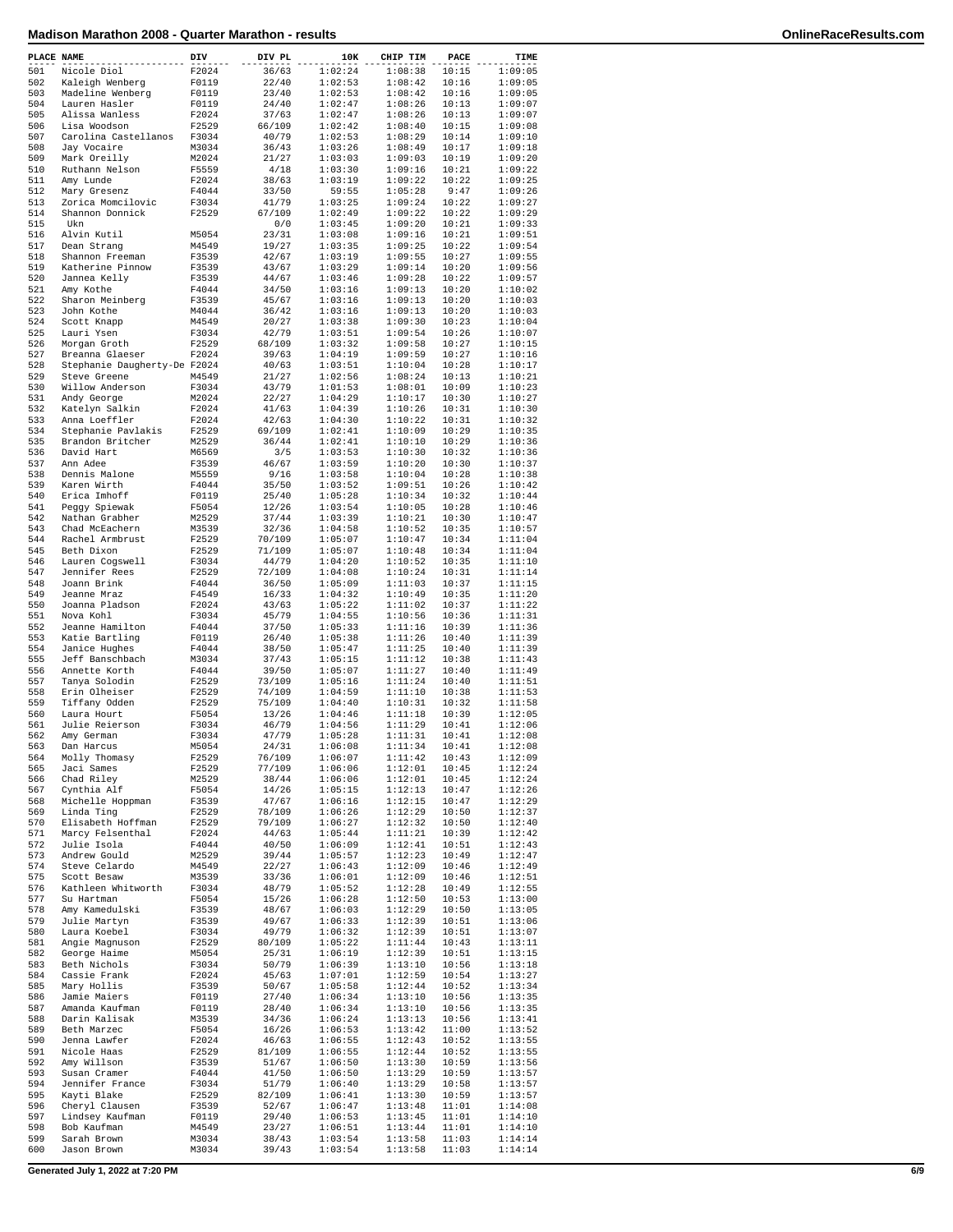| PLACE NAME |                              | DIV   | DIV PL  | 10K     | CHIP TIM           | PACE  | TIME    |
|------------|------------------------------|-------|---------|---------|--------------------|-------|---------|
| 601        | Ruth Ann Jackson             | F2529 | 83/109  | 1:06:25 | 1:13:13            | 10:56 | 1:14:17 |
| 602        | Gregory Jackson              | M2529 | 40/44   | 1:06:24 | 1:13:13            | 10:56 | 1:14:17 |
| 603        | Julie Harvat                 | F4549 | 17/33   | 1:07:47 | 1:14:18            | 11:06 | 1:14:22 |
| 604        | Laura Zeller                 | F3034 | 52/79   | 1:07:10 | 1:13:53            | 11:02 | 1:14:26 |
| 605        | Rachel McKinsey              | F2529 | 84/109  | 1:07:47 | 1:14:17            | 11:06 | 1:14:30 |
| 606        | Rachel Muehrer               | F2529 | 85/109  | 1:08:12 | 1:14:12            | 11:05 | 1:14:34 |
| 607        | Laura Raducha-Grace          | F2529 | 86/109  | 1:07:26 | 1:13:53            | 11:02 | 1:14:37 |
| 608        | Michael Thompson             | M2529 | 41/44   | 1:07:26 | 1:13:53            | 11:02 | 1:14:37 |
| 609        | Joan Raducha                 | F5559 | 5/18    | 1:07:27 | 1:13:54            | 11:02 | 1:14:37 |
| 610        | Libby Maurer                 | F2529 | 87/109  | 1:07:47 | 1:14:26            | 11:07 | 1:14:41 |
| 611        | Chin Bailey                  | F3034 | 53/79   | 1:08:24 | 1:14:07            | 11:04 | 1:14:47 |
| 612        | Jim Hutchison                | M5054 | 26/31   | 1:08:14 | 1:14:07            | 11:04 | 1:14:55 |
| 613        | Stephanie Spanos             | F3034 | 54/79   | 1:08:17 | 1:14:37            | 11:09 | 1:14:57 |
| 614        | Mike Barillas                | M4044 | 37/42   | 1:07:56 | 1:14:36            | 11:08 | 1:15:03 |
| 615        | Breann Bender                | F2024 | 47/63   | 1:08:25 | 1:14:57            | 11:12 | 1:15:14 |
|            |                              |       |         |         |                    | 11:10 |         |
| 616        | Toshiba Traynham-Jacks F2529 |       | 88/109  | 1:08:52 | 1:14:46            |       | 1:15:19 |
| 617        | Vicki Uhlir                  | F3539 | 53/67   | 1:08:26 | 1:15:00            | 11:12 | 1:15:20 |
| 618        | Nora Junkins                 | F2024 | 48/63   | 1:08:25 | 1:14:33            | 11:08 | 1:15:21 |
| 619        | Charity Rudmann              | F3034 | 55/79   | 1:08:19 | 1:14:46            | 11:10 | 1:15:23 |
| 620        | Justine Kessler              | F3034 | 56/79   | 1:08:28 | 1:15:17            | 11:15 | 1:15:26 |
| 621        | Jessica Durso                | F2529 | 89/109  | 1:08:57 | 1:15:14            | 11:14 | 1:15:29 |
| 622        | Rachael Singer               | F0119 | 30/40   | 1:09:06 | 1:15:26            | 11:16 | 1:15:32 |
| 623        | Kristen Fish                 | F4044 | 42/50   | 1:08:35 | 1:14:43            | 11:09 | 1:15:34 |
| 624        | Cindy Nielsen                | F4044 | 43/50   | 1:08:37 | 1:14:45            | 11:10 | 1:15:36 |
| 625        | Michele Ambrose              | F3034 | 57/79   | 1:08:41 | 1:15:33            | 11:17 | 1:15:36 |
| 626        | Kathy Sleboda                | F3034 | 58/79   | 1:09:00 | 1:15:25            | 11:16 | 1:15:56 |
| 627        | Pat Wendt                    | F5054 | 17/26   | 1:09:02 | 1:15:59            | 11:21 | 1:16:00 |
| 628        | Lawrence Nyberg              | M6064 | 7/9     | 1:08:52 | 1:15:30            | 11:17 | 1:16:00 |
| 629        | Caitlin Moore                | F2529 | 90/109  | 1:10:09 | 1:15:45            | 11:19 | 1:16:23 |
| 630        | Katie Young                  | F2529 | 91/109  | 1:10:09 | 1:15:57            | 11:21 | 1:16:34 |
| 631        | Lynn Jaeger                  | F4044 | 44/50   | 1:08:58 | 1:16:24            | 11:25 | 1:16:35 |
| 632        |                              | F0119 | 31/40   | 1:10:00 | 1:16:13            | 11:23 | 1:16:48 |
|            | Rachel Jensen                |       | 54/67   |         |                    |       |         |
| 633        | Jude Kiewert                 | F3539 |         | 1:09:58 | 1:16:43            | 11:27 | 1:16:58 |
| 634        | Cacy MacHtan                 | F2529 | 92/109  | 1:10:01 | 1:16:16            | 11:23 | 1:17:00 |
| 635        | Chad Vaupel                  | M3034 | 40/43   | 1:10:01 | 1:16:17            | 11:23 | 1:17:00 |
| 636        | Michelle Heider              | F3034 | 59/79   | 1:10:25 | 1:17:00            | 11:30 | 1:17:05 |
| 637        | Ann Cordner                  | F3034 | 60/79   | 1:09:24 | 1:17:02            | 11:30 | 1:17:13 |
| 638        | Jane Call                    | F5054 | 18/26   | 1:10:29 | 1:17:04            | 11:31 | 1:17:36 |
| 639        | Barbara Schewe               | F4549 | 18/33   | 1:10:29 | 1:17:04            | 11:31 | 1:17:36 |
| 640        | Jennifer Regan               | F2529 | 93/109  | 1:10:14 | 1:17:27            | 11:34 | 1:17:48 |
| 641        | Cindy Regan                  | F5559 | 6/18    | 1:10:14 | 1:17:26            | 11:34 | 1:17:48 |
| 642        | Miranda Eldien               | F0119 | 32/40   | 1:10:39 | 1:17:03            | 11:30 | 1:17:49 |
| 643        | Bobby Ahlers                 | M2024 | 23/27   | 1:11:04 | 1:17:06            | 11:31 | 1:17:51 |
| 644        | Justine Halverson            | F2024 | 49/63   | 1:11:05 | 1:17:06            | 11:31 | 1:17:52 |
| 645        | Kristina Rigden              | F3034 | 61/79   | 1:10:45 | 1:17:13            | 11:32 | 1:17:57 |
| 646        | Karen Hundley                | F6569 | 2/2     | 1:11:15 | 1:17:35            | 11:35 | 1:18:06 |
| 647        | Robin Blackburn              | F3539 | 55/67   | 1:11:30 | 1:18:08            | 11:40 | 1:18:10 |
| 648        | Allison Krohn                | F2529 | 94/109  | 1:11:46 | 1:17:44            | 11:37 | 1:18:20 |
| 649        | Carleigh Nelson              | F2024 | 50/63   | 1:11:46 | 1:17:44            | 11:37 | 1:18:20 |
| 650        | Elizabeth Folberg            | F3034 | 62/79   | 1:11:55 | 1:18:36            | 11:44 | 1:18:40 |
| 651        |                              | F3034 | 63/79   | 1:12:06 |                    | 11:42 | 1:18:48 |
|            | Kimberly Megna               |       |         |         | 1:18:19            |       |         |
| 652        | Carolyn Jeschke              | F4044 | 45/50   | 1:11:39 | 1:18:44            | 11:45 | 1:19:10 |
| 653        | Rebecca Muehrer              | F3034 | 64/79   | 1:12:49 | 1:19:00            | 11:48 | 1:19:23 |
| 654        | Kristen Yearm-Wise           | F3034 | 65/79   | 1:12:49 | 1:19:00            | 11:48 | 1:19:23 |
| 655        | Teresa Clark                 | F3034 | 66/79   | 1:09:45 | 1:19:25            | 11:52 | 1:19:26 |
| 656        | Lauren Lemanske              | F3034 | 67/79   | 1:09:45 | 1:19:26            | 11:52 | 1:19:27 |
| 657        | Mark Tomasi                  | M5054 | 27/31   | 1:11:59 | 1:19:24            | 11:51 | 1:19:27 |
| 658        | Susan Tomasi                 | F4549 | 19/33   | 1:12:00 | 1:19:24            | 11:51 | 1:19:27 |
| 659        | Sarah Luedke                 | F2024 | 51/63   | 1:12:56 | 1:19:22            | 11:51 | 1:19:32 |
| 660        | Jon Olson                    | M4549 | 24/27   | 1:13:15 | 1:19:24            | 11:51 | 1:19:57 |
| 661        | Kelly Kloepping              | F3539 | 56/67   |         | 1:19:37            | 11:53 | 1:19:59 |
| 662        | Barbara Christenson          | F5559 | 7/18    | 1:12:29 | 1:19:27            | 11:52 | 1:20:01 |
| 663        | Anne Moessner                | F4549 | 20/33   | 1:12:39 | 1:19:46            | 11:55 | 1:20:04 |
| 664        | Bich Tran-Steichen           | F3539 | 57/67   | 1:12:54 | 1:20:09            | 11:58 | 1:20:13 |
| 665        | Kristy Nacker                | F3539 | 58/67   | 1:13:15 | 1:19:41            | 11:54 | 1:20:13 |
| 666        | Thomas Diamond               | M5559 | 10/16   | 1:13:05 | 1:19:41            | 11:54 | 1:20:23 |
| 667        | Monica Diamond               | F5559 | 8/18    | 1:13:05 | 1:19:42            | 11:54 | 1:20:23 |
| 668        | David Potter                 | M4549 | 25/27   | 1:12:18 | 1:19:36            | 11:53 | 1:20:24 |
| 669        | Katie Potter                 | F2024 | 52/63   | 1:12:18 | 1:19:36            | 11:53 | 1:20:24 |
| 670        | Paul Jensen                  | M5559 | 11/16   | 1:12:50 | 1:19:57            | 11:56 | 1:20:32 |
| 671        | Matthew Netkow               | M2024 | 24/27   | 1:13:48 | 1:20:13            | 11:59 | 1:20:55 |
| 672        | Diane Jensen                 | F4044 | 46/50   | 1:13:23 | 1:20:44            | 12:03 | 1:20:59 |
| 673        | Mike Spiewak                 | M5054 | 28/31   | 1:13:48 | 1:20:20            | 12:00 | 1:21:02 |
| 674        | Cindy Hufford                | F3034 | 68/79   | 1:13:42 | 1:20:31            | 12:01 | 1:21:02 |
| 675        | Steven Kumlien               | M5559 | 12/16   | 1:13:02 | 1:20:17            | 11:59 | 1:21:10 |
| 676        | Jennifer Kumlien             |       | 53/63   | 1:13:03 |                    | 12:00 | 1:21:10 |
|            |                              | F2024 |         |         | 1:20:18<br>1:20:52 |       |         |
| 677        | Barbara Sawyer               | F5054 | 19/26   |         |                    | 12:05 | 1:21:29 |
| 678        | Daniel Chapman               | M2024 | 25/27   | 1:13:42 | 1:20:51            | 12:04 | 1:21:34 |
| 679        | Jenny Chapman                | F2529 | 95/109  | 1:13:43 | 1:20:52            | 12:05 | 1:21:34 |
| 680        | Katherine Nierengarten F2529 |       | 96/109  | 1:14:11 | 1:21:17            | 12:08 | 1:21:35 |
| 681        | Jennifer Gardner-Johns F2529 |       | 97/109  | 1:14:11 | 1:21:17            | 12:08 | 1:21:35 |
| 682        | Nicole Gilbreath             | F3034 | 69/79   | 1:14:16 | 1:21:21            | 12:09 | 1:21:48 |
| 683        | Lyndsey Groth                | F2529 | 98/109  | 1:14:44 | 1:21:45            | 12:12 | 1:22:02 |
| 684        | Gretchen Bourg               | F3539 | 59/67   | 1:14:43 | 1:21:44            | 12:12 | 1:22:02 |
| 685        | Tricia Erzen                 | F3034 | 70/79   | 1:15:27 | 1:22:05            | 12:15 | 1:22:06 |
| 686        | Ann Lewis                    | F5559 | 9/18    | 1:14:09 | 1:20:37            | 12:02 | 1:22:07 |
| 687        | Paul Sweetow                 | M4044 | 38/42   | 1:15:50 | 1:22:23            | 12:18 | 1:22:23 |
| 688        | Maureen Grace                | F2024 | 54/63   | 1:15:40 | 1:21:47            | 12:13 | 1:22:24 |
| 689        | Alex Kuisis                  | F3034 | 71/79   | 1:15:39 | 1:22:41            | 12:21 | 1:22:50 |
| 690        | Kacia Lee                    | F2529 | 99/109  | 1:15:02 | 1:22:43            | 12:21 | 1:23:07 |
| 691        | Pam Strauss                  | F5559 | 10/18   | 1:15:41 | 1:22:51            | 12:22 | 1:23:08 |
| 692        | David Garzon                 | M0119 | 25/26   | 1:15:58 | 1:22:02            | 12:15 | 1:23:13 |
| 693        | Cori King                    | F3034 | 72/79   | 1:15:44 | 1:22:55            | 12:23 | 1:23:13 |
| 694        | Tim Hayes                    | M5054 | 29/31   | 1:15:53 | 1:22:56            | 12:23 | 1:23:22 |
| 695        | Vicki Hayes                  | F4549 | 21/33   | 1:15:52 | 1:22:56            | 12:23 | 1:23:22 |
| 696        | Jennifer Peterson            | F3539 | 60/67   | 1:15:36 | 1:22:42            | 12:21 | 1:23:23 |
| 697        | Jim Peterson                 | M3539 | 35/36   | 1:15:37 | 1:22:42            | 12:21 | 1:23:23 |
| 698        | Jillian Nesheim              | F0119 | 33/40   | 1:17:04 | 1:23:15            | 12:26 | 1:23:27 |
| 699        | Shaneda Warren Anderse F2529 |       |         | 1:17:40 |                    | 12:28 | 1:23:55 |
|            |                              |       | 100/109 |         | 1:23:32            |       |         |
| 700        | Kathleen Egan                | F2529 | 101/109 | 1:17:40 | 1:23:34            | 12:29 | 1:23:58 |

**Generated July 1, 2022 at 7:20 PM 7/9**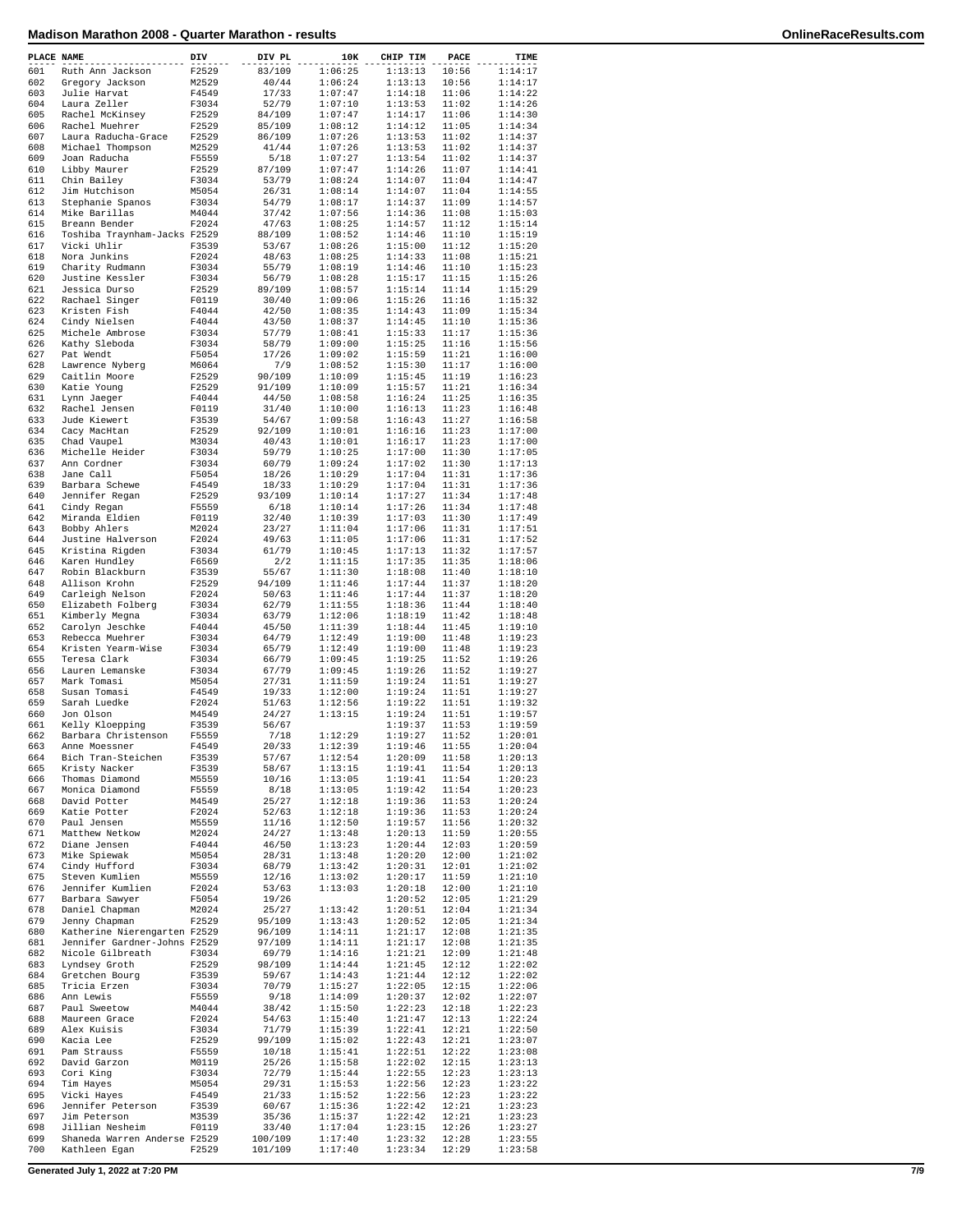| PLACE NAME |                                        | DIV            | DIV PL           | 10K                | CHIP TIM           | PACE           | TIME               |
|------------|----------------------------------------|----------------|------------------|--------------------|--------------------|----------------|--------------------|
| 701        | Ken Bjurstrom                          | M4044          | 39/42            | 1:16:22            | 1:23:48            | 12:31          | 1:24:03            |
| 702        | Megan Bjurstrom                        | F0119          | 34/40            | 1:16:23            | 1:23:49            | 12:31          | 1:24:03            |
| 703        | Eliana Borochov                        | F0119          | 35/40            | 1:16:13            | 1:23:03            | 12:24          | 1:24:09            |
| 704        | Danya Sakols                           | F0119          | 36/40            | 1:16:13            | 1:23:03            | 12:24          | 1:24:09            |
| 705<br>706 | Jacque Carnahan<br>Kathy Groth         | F5559<br>F5054 | 11/18<br>20/26   | 1:16:38<br>1:16:39 | 1:23:58<br>1:23:59 | 12:32<br>12:33 | 1:24:18<br>1:24:19 |
| 707        | Omer Inegol                            | M2529          | 42/44            | 1:17:21            | 1:24:14            | 12:35          | 1:24:20            |
| 708        | Faye Fugate                            | F5054          | 21/26            | 1:17:00            | 1:24:15            | 12:35          | 1:24:33            |
| 709        | Joseph Mowers                          | M2529          | 43/44            | 1:16:49            | 1:24:17            | 12:35          | 1:25:04            |
| 710        | Leila Mowers                           | F5559          | 12/18            | 1:16:50            | 1:24:18            | 12:35          | 1:25:05            |
| 711<br>712 | Kathy O'Connor<br>Margaret Algar       | F4549<br>F4549 | 22/33<br>23/33   | 1:18:05<br>1:17:19 | 1:25:10<br>1:24:46 | 12:43<br>12:40 | 1:25:11<br>1:25:17 |
| 713        | Melissa Peterson                       | F2024          | 55/63            | 1:17:55            | 1:25:13            | 12:44          | 1:25:23            |
| 714        | Megan O'Malley                         | F0119          | 37/40            | 1:18:28            | 1:25:24            | 12:45          | 1:25:34            |
| 715        | Ashley Martin                          | F0119          | 38/40            | 1:18:11            | 1:25:13            | 12:44          | 1:25:35            |
| 716        | Jerid Dickman                          | M0119          | 26/26            | 1:18:10            | 1:25:13            | 12:44          | 1:25:35            |
| 717<br>718 | Erin King<br>Lynn O'Malley             | F2529<br>F4549 | 102/109<br>24/33 | 1:19:50<br>1:18:28 | 1:25:18<br>1:25:36 | 12:44<br>12:47 | 1:25:44<br>1:25:46 |
| 719        | David Reed                             | M2024          | 26/27            | 1:16:55            | 1:25:41            | 12:48          | 1:25:49            |
| 720        | Mairin Reed                            | F2529          | 103/109          | 1:16:57            | 1:25:41            | 12:48          | 1:25:49            |
| 721        | Elizabeth Furr                         | F3034          | 73/79            | 1:18:18            | 1:25:08            | 12:43          | 1:26:03            |
| 722        | Rebecca Schroder                       | F3034          | 74/79            | 1:18:13            | 1:25:33            | 12:46          | 1:26:06            |
| 723<br>724 | Anne Blom<br>Robert Wenberg            | F5559<br>M5054 | 13/18<br>30/31   | 1:18:13<br>1:18:36 | 1:25:33<br>1:25:48 | 12:47<br>12:49 | 1:26:06<br>1:26:39 |
| 725        | David Cutler                           | M5054          | 31/31            | 1:19:20            | 1:26:25            | 12:54          | 1:26:47            |
| 726        | Jane Collier                           | F2529          | 104/109          | 1:18:48            | 1:26:18            | 12:53          | 1:26:48            |
| 727        | Karen O'Brien                          | F3539          | 61/67            | 1:19:12            | 1:26:19            | 12:53          | 1:26:55            |
| 728        | Lori Tesch-Janke                       | F4549          | 25/33            | 1:19:12            | 1:26:19            | 12:53          | 1:26:55            |
| 729<br>730 | Elizabeth Grace                        | F2024<br>F2024 | 56/63            | 1:18:31            | 1:26:22<br>1:26:54 | 12:54<br>12:59 | 1:27:00            |
| 731        | Lisa Hildebrand<br>Jennifer Hildebrand | F5054          | 57/63<br>22/26   | 1:19:18<br>1:19:19 | 1:26:55            | 12:59          | 1:27:17<br>1:27:18 |
| 732        | Katie Carlson                          | F2529          | 105/109          | 1:20:25            | 1:27:28            | 13:04          | 1:27:41            |
| 733        | Ryan Dembroski                         | M2529          | 44/44            | 1:20:09            | 1:27:54            | 13:08          | 1:28:03            |
| 734        | Kristen Pichelman                      | F2529          | 106/109          | 1:20:09            | 1:27:55            | 13:08          | 1:28:04            |
| 735        | Deborah Layne                          | F4549          | 26/33            | 1:20:11            | 1:27:54<br>1:27:51 | 13:08          | 1:28:23            |
| 736<br>737 | Ginger Murray<br>Brenda Seehafer       | F3539<br>F4549 | 62/67<br>27/33   | 1:19:58<br>1:21:47 | 1:27:52            | 13:07<br>13:07 | 1:28:23<br>1:28:25 |
| 738        | Tina Greupner                          | F2024          | 58/63            | 1:18:27            | 1:28:23            | 13:12          | 1:28:27            |
| 739        | Marc Becker                            | M2024          | 27/27            | 1:18:28            | 1:28:23            | 13:12          | 1:28:27            |
| 740        | Grace Flood                            | F4044          | 47/50            | 1:22:27            | 1:28:53            | 13:16          | 1:29:06            |
| 741        | Jim Ackley                             | M6569          | 4/5              | 1:21:52            | 1:28:25            | 13:12          | 1:29:11            |
| 742<br>743 | Sylvia Nyberg                          | F6064          | 1/4              |                    | 1:28:41            | 13:15          | 1:29:11            |
| 744        | Karen Smith<br>Natasha Meyer Turner    | F5054<br>F3539 | 23/26<br>63/67   | 1:21:39<br>1:20:27 | 1:28:53<br>1:29:15 | 13:16<br>13:20 | 1:29:32<br>1:29:50 |
| 745        | Jane Vander Meer                       | F3539          | 64/67            | 1:20:26            | 1:29:14            | 13:20          | 1:29:50            |
| 746        | James Wahlberg                         | M4044          | 40/42            | 1:22:18            | 1:30:12            | 13:28          | 1:30:43            |
| 747        | Kelly Addink                           | F3034          | 75/79            | 1:23:38            | 1:32:10            | 13:46          | 1:32:36            |
| 748        | Amanda Hall                            | F2024          | 59/63            | 1:26:02            | 1:32:22            | 13:48          | 1:33:02            |
| 749<br>750 | Craig Barrett<br>Julie Grace           | M3034<br>F4549 | 41/43<br>28/33   | 1:26:03<br>1:24:26 | 1:32:33<br>1:32:51 | 13:49<br>13:52 | 1:33:13<br>1:33:30 |
| 751        | Nikki Pike                             | F0119          | 39/40            | 1:23:37            | 1:33:11            | 13:55          | 1:33:36            |
| 752        | Shirley Crocker                        | F5054          | 24/26            | 1:25:29            | 1:34:15            | 14:04          | 1:34:34            |
| 753        | Mark Peterson                          | M3034          | 42/43            | 1:25:29            | 1:34:15            | 14:04          | 1:34:35            |
| 754        | Bill Christensen                       | M6064          | 8/9              | 1:25:47            | 1:34:04            | 14:03          | 1:34:36            |
| 755<br>756 | Chrisney Bush<br>Rebecca Askew         | F3034<br>F3034 | 76/79<br>77/79   | 1:28:33<br>1:29:31 | 1:37:03<br>1:37:53 | 14:30<br>14:37 | 1:37:15<br>1:38:22 |
| 757        | Sandra Gamage                          | F5559          | 14/18            | 1:29:29            | 1:37:53            | 14:37          | 1:38:22            |
| 758        | Sarah Barrett                          | F2529          | 107/109          | 1:29:20            | 1:38:11            | 14:40          | 1:38:50            |
| 759        | Jessica Krueger                        | F2529          | 108/109          | 1:29:23            | 1:38:11            | 14:40          | 1:38:51            |
| 760        | Bill Redman                            | M7099          | 2/2              | 1:28:28            | 1:39:03            | 14:47          | 1:39:09            |
| 761<br>762 | Rebecca Paulson<br>Andrea Klopp        | F4549<br>F2529 | 29/33<br>109/109 | 1:31:17<br>1:31:10 | 1:39:49<br>1:39:57 | 14:54<br>14:56 | 1:40:07<br>1:40:44 |
| 763        | Carmen Wagner                          | F3539          | 65/67            | 1:32:13            | 1:40:55            | 15:04          | 1:41:11            |
| 764        | Gregory Hoggatt                        | M3539          | 36/36            | 1:34:44            | 1:43:02            | 15:23          | 1:43:26            |
| 765        | Mary Haessig                           | F3539          | 66/67            | 1:34:11            | 1:43:30            | 15:27          | 1:43:43            |
| 766        | Mary Hamachek                          | F6064          | 2/4              | 1:34:59            | 1:44:10            | 15:33          | 1:44:49            |
| 767<br>768 | Jill Bartling<br>Robert Bartling       | F4549<br>M4549 | 30/33<br>26/27   | 1:35:00<br>1:34:58 | 1:44:17<br>1:44:16 | 15:34<br>15:34 | 1:44:52<br>1:44:53 |
| 769        | Sharon Isensee                         | F6064          | 3/4              | 1:35:23            | 1:44:32            | 15:36          | 1:45:09            |
| 770        | Jonathan Gramling                      | M5559          | 13/16            | 1:37:01            | 1:45:34            | 15:46          | 1:46:06            |
| 771        | James Gramling                         | M6064          | 9/9              | 1:37:01            | 1:45:56            | 15:49          | 1:46:28            |
| 772        | Frances Huntley-Cooper F5559           |                | 15/18            | 1:37:02            | 1:45:57            | 15:49          | 1:46:29            |
| 773<br>774 | Mary Millard                           | F5559          | 16/18            | 1:37:03            | 1:46:50            | 15:57          | 1:47:34<br>1:49:52 |
| 775        | Amanda Halverson<br>David Jacobs       | F2024<br>M3034 | 60/63<br>43/43   | 1:39:48<br>1:39:47 | 1:49:07<br>1:49:06 | 16:18<br>16:17 | 1:49:52            |
| 776        | Henry Mauer                            | M5559          | 14/16            | 1:40:34            | 1:50:12            | 16:27          | 1:50:53            |
| 777        | Cj Hartman                             | F5054          | 25/26            | 1:37:16            | 1:50:15            | 16:28          | 1:52:09            |
| 778        | Sheri Johnson                          | F4549          | 31/33            | 1:37:46            | 1:50:16            | 16:28          | 1:52:09            |
| 779<br>780 | Danielle Gajdosik                      | F4549<br>F4044 | 32/33            | 1:37:46            | 1:50:16<br>1:51:33 | 16:28          | 1:52:09<br>1:52:12 |
| 781        | Janet Owen<br>Gloria Hannon            | F7099          | 48/50<br>1/1     | 1:41:37<br>1:42:12 | 1:53:16            | 16:39<br>16:55 | 1:53:28            |
| 782        | Alison Helland                         | F3034          | 78/79            | 1:43:49            | 1:53:11            | 16:54          | 1:53:37            |
| 783        | Wendy Andersen                         | F2024          | 61/63            |                    | 1:53:48            | 17:00          | 1:54:04            |
| 784        | Steven Helland                         | M5559          | 15/16            | 1:47:11            | 1:57:07            | 17:29          | 1:57:32            |
| 785        | Tim Markus                             | M4044          | 41/42            | 1:50:12            | 1:57:46            | 17:35          | 1:57:46            |
| 786<br>787 | Ron Isola<br>Julie McCready            | M4044<br>F4549 | 42/42<br>33/33   | 1:51:52<br>1:47:04 | 1:58:38<br>1:58:21 | 17:43<br>17:40 | 1:58:38<br>1:59:13 |
| 788        | Melissa Potter                         | F2024          | 62/63            | 1:47:05            | 1:58:20            | 17:40          | 1:59:13            |
| 789        | Jill Garton                            | F4044          | 49/50            | 1:49:01            | 1:59:21            | 17:49          | 1:59:41            |
| 790        | Rebecca Burkholder                     | F3034          | 79/79            | 1:49:03            | 1:59:23            | 17:49          | 1:59:42            |
| 791        | Pam Morgan                             | F3539          | 67/67            | 1:49:13            | 1:59:26            | 17:50          | 1:59:46            |
| 792<br>793 | Kenneth Coffeen<br>Barbara Smazal      | M6569<br>F4044 | 5/5<br>50/50     | 1:49:46<br>1:50:55 | 1:59:57<br>2:01:15 | 17:55<br>18:06 | 2:00:34<br>2:02:02 |
| 794        | Alyssa Liesenfelder                    | F0119          | 40/40            | 1:50:54            | 2:01:14            | 18:06          | 2:02:02            |
| 795        | Monica Montgomery                      | F2024          | 63/63            | 1:58:35            | 2:09:21            | 19:19          | 2:11:36            |
| 796        | Chloe Montgomery                       | F5559          | 17/18            | 1:58:50            | 2:10:21            | 19:28          | 2:12:35            |
| 797        | Violet Wilber                          | F5054          | 26/26            | 2:00:16            | 2:13:47            | 19:58          | 2:16:25            |
| 798<br>799 | William Wilber<br>Brenda Woldt         | M5559<br>F5559 | 16/16<br>18/18   | 2:00:17<br>2:04:04 | 2:13:50<br>2:16:20 | 19:59<br>20:21 | 2:16:27<br>2:17:10 |
| 800        | Ethel Woldt                            | F6064          | 4/4              | 2:04:04            | 2:16:19            | 20:21          | 2:17:10            |
|            |                                        |                |                  |                    |                    |                |                    |